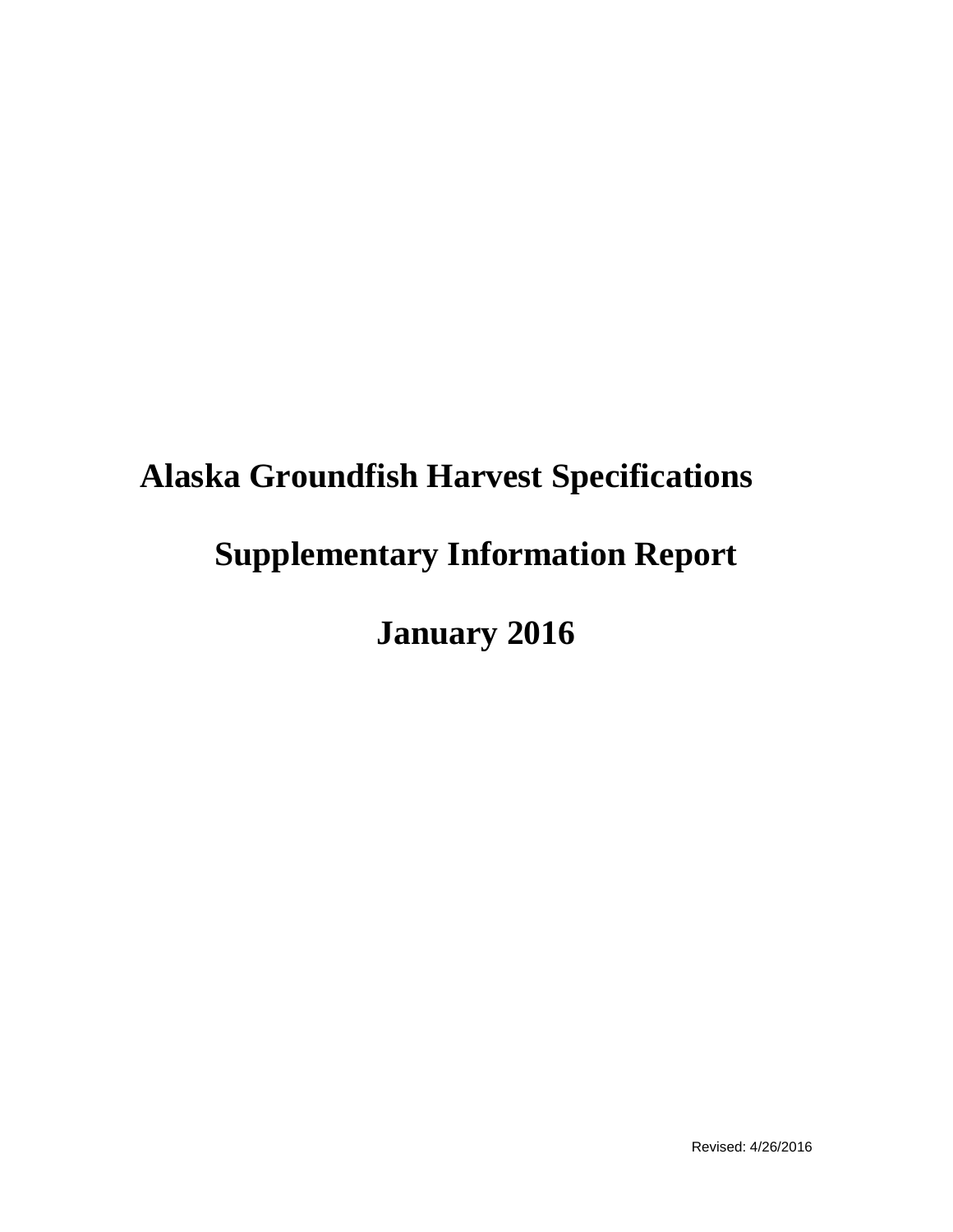### **Contents**

| 1                                                                                         |             | Alaska Groundfish Harvest Specifications Environmental Impact Statement  1 |  |  |  |  |  |
|-------------------------------------------------------------------------------------------|-------------|----------------------------------------------------------------------------|--|--|--|--|--|
| $\overline{2}$                                                                            |             |                                                                            |  |  |  |  |  |
| 3                                                                                         |             |                                                                            |  |  |  |  |  |
| 4                                                                                         |             |                                                                            |  |  |  |  |  |
| 5                                                                                         |             |                                                                            |  |  |  |  |  |
|                                                                                           | 5.1         |                                                                            |  |  |  |  |  |
|                                                                                           | 5.1.1       |                                                                            |  |  |  |  |  |
|                                                                                           | 5.1.2       |                                                                            |  |  |  |  |  |
|                                                                                           | 5.2         |                                                                            |  |  |  |  |  |
|                                                                                           | 5.3         |                                                                            |  |  |  |  |  |
|                                                                                           | 5.3.1       |                                                                            |  |  |  |  |  |
|                                                                                           | 5.3.2       |                                                                            |  |  |  |  |  |
|                                                                                           | 5.3.3       |                                                                            |  |  |  |  |  |
|                                                                                           | 5.3.4       |                                                                            |  |  |  |  |  |
|                                                                                           | 5.3.5       |                                                                            |  |  |  |  |  |
|                                                                                           | 5.3.6       |                                                                            |  |  |  |  |  |
|                                                                                           | 5.3.7       |                                                                            |  |  |  |  |  |
|                                                                                           | 5.3.8       |                                                                            |  |  |  |  |  |
|                                                                                           | 5.3.9       |                                                                            |  |  |  |  |  |
|                                                                                           | 5.3.10      |                                                                            |  |  |  |  |  |
| Actions by other Federal, state, and international agencies and private actions 27<br>5.4 |             |                                                                            |  |  |  |  |  |
|                                                                                           | 5.4.1       |                                                                            |  |  |  |  |  |
|                                                                                           | 5.4.2       |                                                                            |  |  |  |  |  |
|                                                                                           | 5.4.3       |                                                                            |  |  |  |  |  |
| 6                                                                                         |             |                                                                            |  |  |  |  |  |
| 7                                                                                         |             |                                                                            |  |  |  |  |  |
| 8                                                                                         |             |                                                                            |  |  |  |  |  |
|                                                                                           | Appendix A: | BSAI Stock Assessment and Fishery Evaluation (SAFE) Reports 36             |  |  |  |  |  |
|                                                                                           | Appendix B: | GOA Stock Assessment and Fishery Evaluation (SAFE) Reports  36             |  |  |  |  |  |
|                                                                                           | Appendix C: |                                                                            |  |  |  |  |  |
|                                                                                           | Appendix D: |                                                                            |  |  |  |  |  |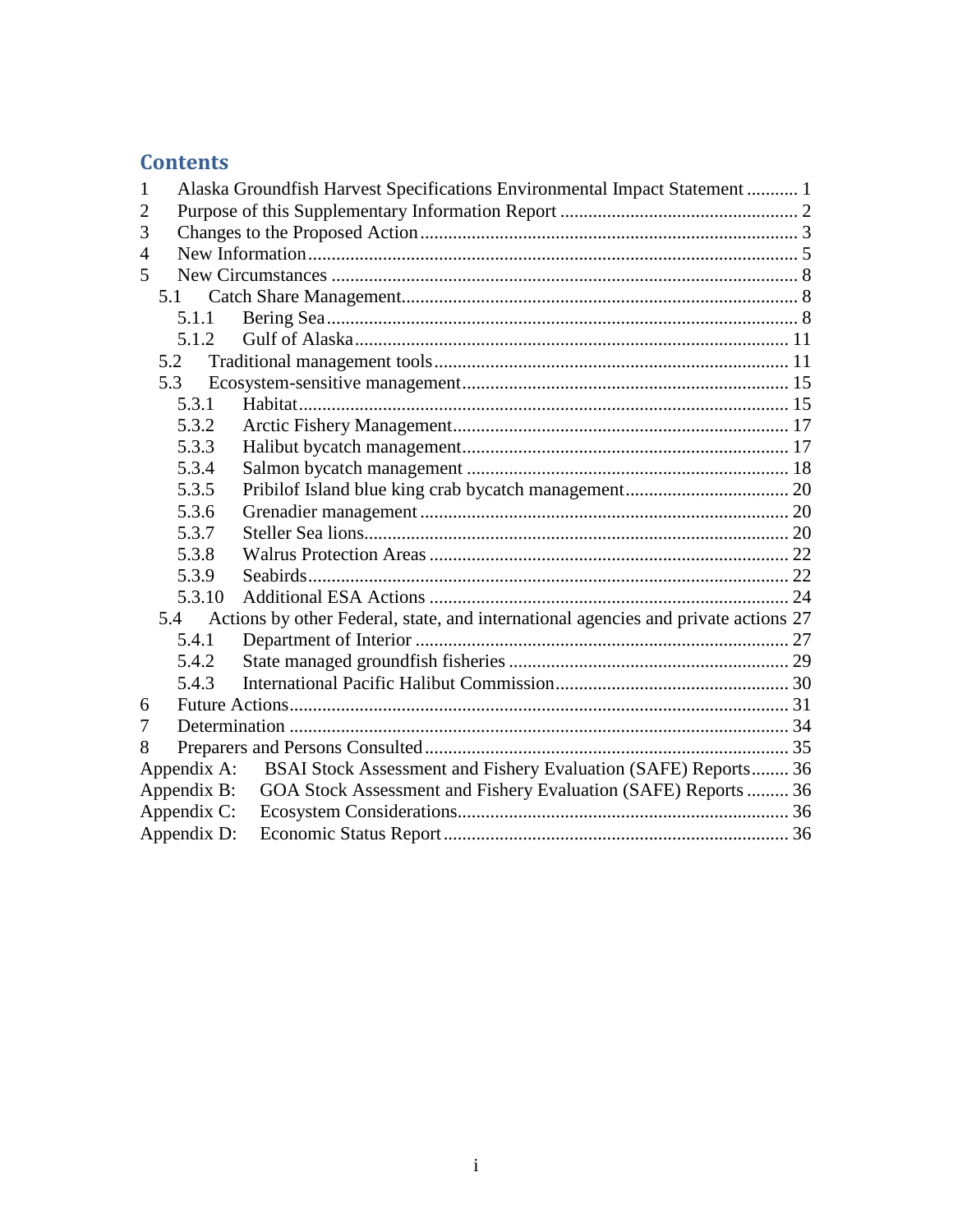## <span id="page-2-0"></span>**1 Alaska Groundfish Harvest Specifications Environmental Impact Statement**

 The groundfish fisheries in Federal waters off Alaska are managed under the Fishery ka (GOA FMP). In the Gulf of Alaska (GOA) and Bering Sea and Aleutian Islands Management Plan for Groundfish of the Bering Sea and Aleutian Islands Management Area (BSAI FMP) and the Fishery Management Plan for Groundfish of the Gulf of Alas-(BSAI), groundfish harvests are managed subject to annual limits on the amounts of each species of fish, or of each group of species, that may be taken. The annual limits are referred to as "harvest specifications," and the process of establishing them is referred to as the "harvest specifications process." The U.S. Secretary of Commerce approves the harvest specifications based on the recommendations of the North Pacific Fishery Management Council (Council).

 nomic effects of alternative harvest strategies. The preferred alternative established a harvest strategy for the BSAI and GOA groundfish fisheries necessary for the managetives in the FMPs. The National Marine Fisheries Service (NMFS) prepared the Alaska Groundfish Harvest Specifications Final Environmental Impact Statement (Harvest Specifications  $EIS$ )<sup>1</sup> in January 2007 for the harvest strategy used to set the annual harvest specifications. The Harvest Specifications EIS examines alternative harvest strategies for the federally managed groundfish fisheries in the GOA and the BSAI management areas that comply with Federal regulations, the FMPs, and the Magnuson-Stevens Fishery Conservation and Management Act (Magnuson-Stevens Act). The Harvest Specifications EIS provides decision-makers and the public with an evaluation of the environmental, social, and ecoment of the groundfish fisheries and the conservation of marine resources, as required by the Magnuson-Stevens Act and as described in the management policy, goals, and objec-

 Council's Groundfish Plan Teams and Scientific and Statistical Committee (SSC) use catch (ABC) limits for each species or species group for specified management areas. the FMPs. The TACs recommended by the Council are either at or below the ABCs. that area. The annual harvest specifications also set or apportion the prohibited species catch (PSC) limits. Annually, the Council's harvest specifications process is to apply the harvest strategy to the best available scientific information to derive annual harvest specifications. The stock assessments to calculate biomass, overfishing levels, and acceptable biological Overfishing levels and ABCs provide the foundation for the Council and NMFS to develop the total allowable catch (TAC) for each species or species group. Overfishing levels and ABC amounts reflect fishery science, applied in light of the requirements of The sum of the TACs for each area is constrained by the optimum yield established for

<span id="page-2-1"></span> $\overline{a}$ <sup>1</sup> National Marine Fisheries Service, Department of Commerce (Jan. 2007), Alaska Groundfish Harvest Specifications Final Environmental Impact Statement. https://alaskafisheries.noaa.gov/fisheries/groundfish-harvest-specs-eis.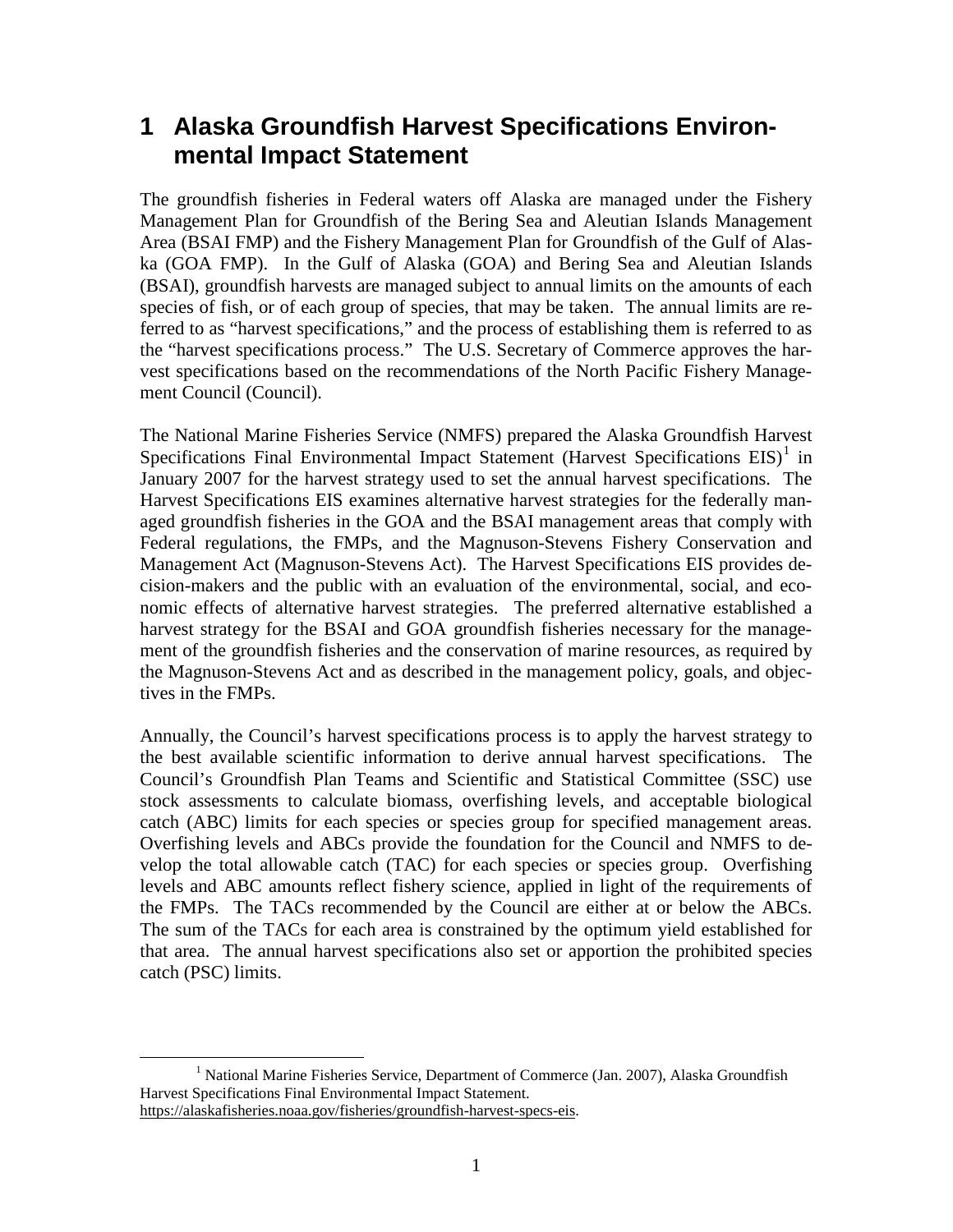<span id="page-3-0"></span> The harvest strategy provides for orderly and controlled commercial fishing for ground- vest strategy balances groundfish harvest in the fishing year with ecosystem needs such fish (including Community Development Quota [CDQ] fishing); promotes sustainable incomes to the fishing, fish processing, and support industries; supports sustainable fishing communities; and provides a steady supply of fish products to consumers. The haras non-target fish stocks, marine mammals, seabirds, and habitat.

# **2 Purpose of this Supplementary Information Report**

 (SEIS) for the 2016 and 2017 groundfish harvest specifications. This supplementary in- may be necessary for the 2017 and 2018 groundfish harvest specifications. An SEIS should be prepared if – This supplementary information report evaluates the need to prepare a Supplemental EIS formation report also provides information to preliminarily determine whether an SEIS

- 1. the agency makes substantial changes in the proposed action that are relevant to environmental concerns, or
- 2. significant new circumstances or information exist relevant to environmental concerns and bearing on the proposed action or its impacts  $(40 \text{ CFR } 1502.9(c)(1))$ .

 Council to determine whether an SEIS should be prepared. Appendices A and B contain mation for the harvest specifications. Appendix C contains the website for the ecosystem This report analyzes the information contained in the Council's 2014 Stock Assessment and Fishery Evaluation (SAFE) reports and information available to NMFS and the the websites for the SAFE reports, which represent the best available scientific inforconsiderations report for the SAFE reports. Appendix D contains the website for the economic status report for the SAFE reports.

nificantly different from those already studied require supplementary consideration. $2$  The agency decision-making intractable."<sup>[3](#page-3-2)</sup> On the other hand, if a subsequent related Federal already considered, an SEIS must be prepared.<sup>[4](#page-3-3)</sup> Not every change requires an SEIS; only those changes that cause effects which are sig-Supreme Court explained that "an agency need not supplement an EIS every time new information comes to light after the EIS is finalized. To require otherwise would render action occurs, and new information indicates that that subsequent action will affect the quality of the human environment in a significant manner or to a significant extent not

<span id="page-3-2"></span><span id="page-3-1"></span> the action, new information, and new circumstances. This Supplementary Information The following three sections discuss each of the considerations for an SEIS: changes to Report also looks at reasonably foreseeable future actions to gauge whether a future action, individually or cumulatively, could cause a substantial change in the harvest specifi-

<sup>&</sup>lt;sup>2</sup> See Davis v. Latschar, 202 F.3d 359, 369 (D.C. Cir. 2000).

<sup>&</sup>lt;sup>2</sup> See *Davis v. Latschar*, 202 F.3d 359, 369 (D.C. Cir. 2000).<br><sup>3</sup> See *Marsh v. Oregon Natural Resources Council*, 490 U.S. 360, 373 (1989).<br><sup>4</sup> See *Marsh*, 490 U.S. at 374.

<span id="page-3-3"></span>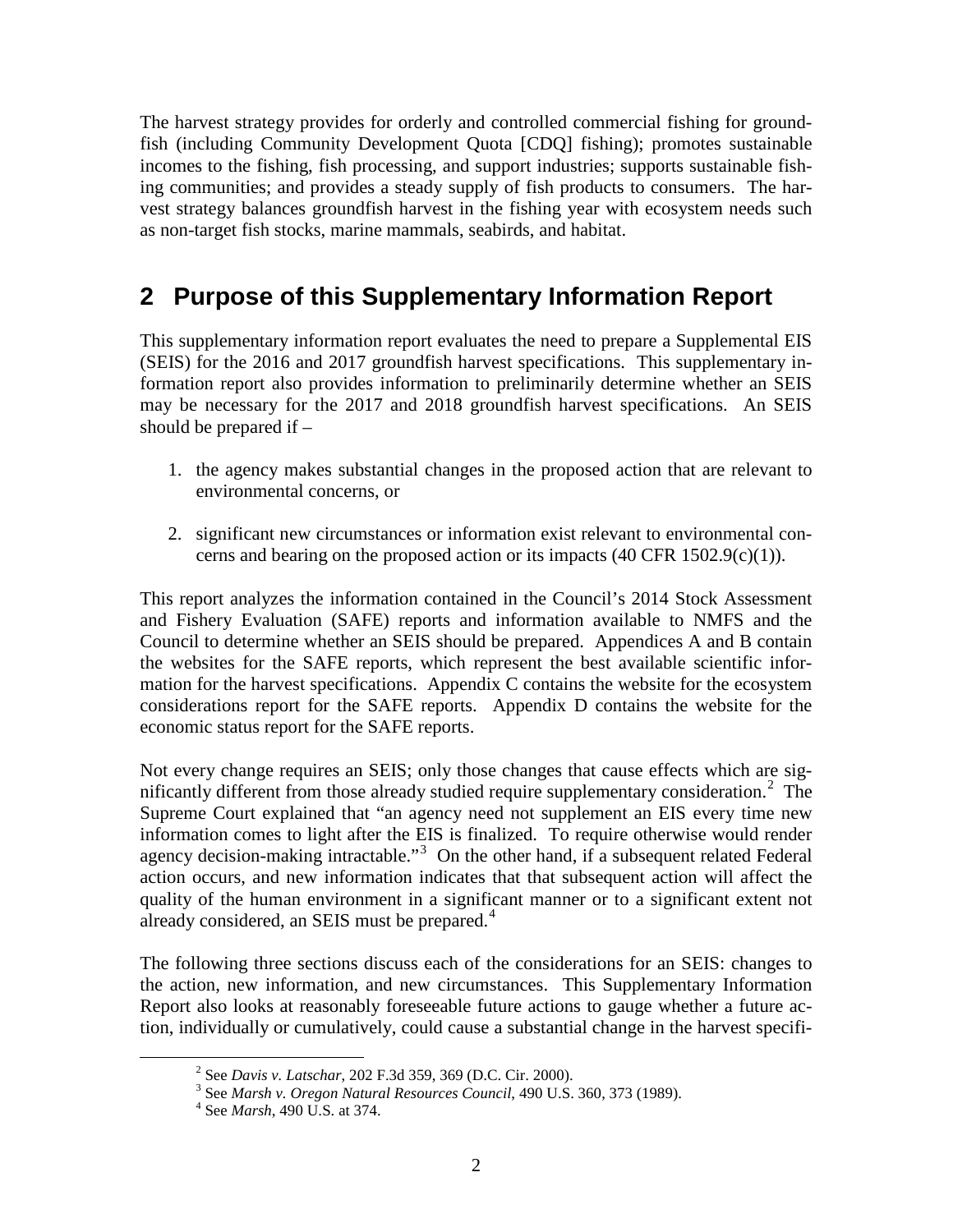<span id="page-4-0"></span>cation process or represent significant new circumstances or new information that would require an SEIS in the future.

# **3 Changes to the Proposed Action**

 specifications process. The 2015 and 2016 harvest specifications are consistent with the they were set through the harvest specifications process, are within the optimum yield established for the BSAI or GOA, and do not exceed the ABC for any single species or species group. The harvest specification process and the environmental consequences of The 2016 and 2017 harvest specifications do not constitute a change in the proposed action. The proposed action was a harvest strategy that provides for the annual determination of the harvest specifications based on information developed through the harvest preferred alternative harvest strategy analyzed in the Harvest Specifications EIS because the selected harvest strategy are fully described in the Harvest Specifications EIS.

 lished in the *Federal Register* on December 9, 2015 (80 FR 76405 and 80 FR 76425, re- spectively). The Council took final action to recommend final harvest specifications at its December 2015 meeting. NMFS is scheduled to publish the *Federal Register* notice announcing the final harvest specifications in February 2016. The proposed 2016 and 2017 harvest specifications for the GOA and BSAI were pub-

 NMFS has made some changes to the harvest specifications process since 2007. None of posed action relevant to environmental concerns. In brief, NMFS published a final rule for Amendment 80 and 85 participants at the beginning of the 2008 fishing year. The extended these allocations with the 2008/2009 and subsequent harvest specifications. these changes, individually or cumulatively, represent a substantial change in the proto modify the 2008 harvest specifications under the provisions of Amendments 80 and 85 (72 FR 71802; December 19, 2007). This action ensured that allocations were in effect modifications were done under the auspices of the Harvest Specifications EIS. NMFS

 these species and any incidental catch or bycatch. Minor revisions were made to catch the cooperative fisheries for these same species. Additionally, Amendments 80 and 85 incorporated statutory mandates of the Magnuson-Stevens Act, as amended by the Coast Guard and Maritime Transportation Act of 2006 and the Magnuson-Stevens Fishery Conservation and Management Reauthorization Act of 2006. These amendments to the Magnuson-Stevens Act required that Amendments 80 and 85 allocate to the CDQ Program 10.7 percent of the TAC of the species allocated under those programs. The Magnuson-Stevens Act requires that all catch of these species accrue against the CDQ allocations, including catch in both the directed fisheries for monitoring requirements for the CDQ fisheries to comply with the new Magnuson-Stevens Act requirement that the CDQ fisheries be managed no more restrictively than

The Magnuson-Stevens Act also requires that allocations to the CDQ Program be made only for species with directed fisheries in the BSAI. Under Amendment 80, allocations to the CDQ Program of TAC categories without directed fisheries in the BSAI were dis-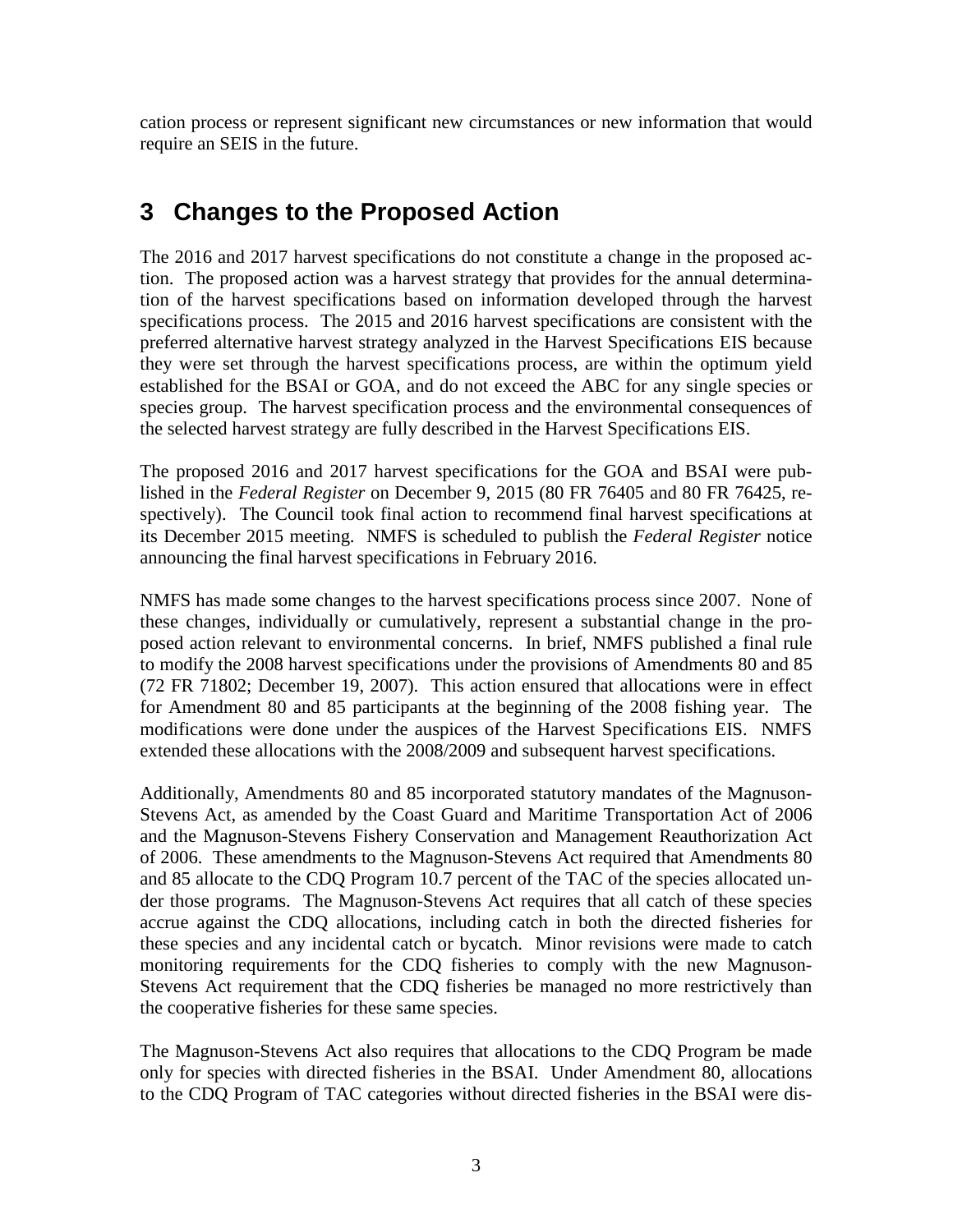ited species status requiring discard. Notices of closure to directed fishing and of retencontinued. These species include pollock in the Bogoslof District, Greenland turbot in the Aleutian Islands, Alaska plaice, other flatfish, rockfish, and other species. Catch in the CDQ fisheries of these species are managed under the regulations and according to the individual fishery's status for that TAC category. Retention of species closed to directed fishing is limited to maximum retainable amounts, unless the species is on prohibtion requirements for these species apply to the CDQ and non-CDQ sectors. The catch of these species in the CDQ fisheries does not constrain the catch of other CDQ species unless catch by all sectors approached an overfishing level. These changes are discussed in detail in the 2007/2008 final harvest specifications for groundfish of the BSAI (72 FR 9451; March 2, 2007).

action found that there were no significant environmental impacts.<sup>[5](#page-5-0)</sup> Amendments 73/77, which became effective on January 30, 2009, removed dark rockfish (*Sebastes ciliatus*) from both FMPs (73 FR 80307; December 31, 2008). This action allows the State of Alaska to implement more responsive, regionally based management of dark rockfish than is currently possible under the FMPs and improves conservation and management of dark rockfish. The Environmental Assessment (EA) accompanying this

 ing species groups from the "other species" category to the "target species" category, re- reporting codes for the BSAI groundfish fisheries. An EA determined that this action In 2010, NMFS made some minor changes with Amendments 95 and 96 to the BSAI FMP and Amendment 87 to the GOA FMP (75 FR 61639; October 6, 2010) that are reflected in the 2011/2012 and subsequent harvest specifications. Amendment 95 moved skates from the "other species" category to the "target species" category in the FMP. Amendments 96 and 87 revised the FMPs to meet the National Standard 1 guidelines for annual catch limits and accountability measures. These amendments moved all remainmove the "other species" and "non-specified species" categories from the FMPs, establish an "ecosystem component" category, and describe the current practices for groundfish fisheries management in the FMPs. The final rule removed references to the "other species" category for purposes of the harvest specifications and added skate species to the would not have significant environmental impacts.<sup>6</sup>

cific cod was managed as one stock in the BSAI with one overfishing level and ABC. Groundfish Plan Team meeting and October 2013 Council meeting. This stock assess-In October 2013, the Council's SSC recommended separate Bering Sea subarea and Aleutian Islands subarea overfishing levels and ABCs for Pacific cod in the BSAI for the 2014 and 2015 harvest specifications cycle based on the best available data. Before, Pa-The stock assessment for AI Pacific cod was evaluated at the September 2013 BSAI ment provides extensive information on why separate ABCs are appropriate for Pacific cod and the impacts of these ABCs on Pacific cod.

In December 2013, the Council recommended separate subarea TACs based on those assessments. Since the Council split the BSAI Pacific cod TAC into separate BS and AI

<span id="page-5-1"></span><span id="page-5-0"></span>-

 $\frac{5}{6}$  https://alaskafisheries.noaa.gov/sites/default/files/analyses/ea082008.pdf.<br> $\frac{6}{6}$  https://alaskafisheries.noaa.gov/sites/default/files/analyses/rir\_amd95-96-87\_0210.pdf.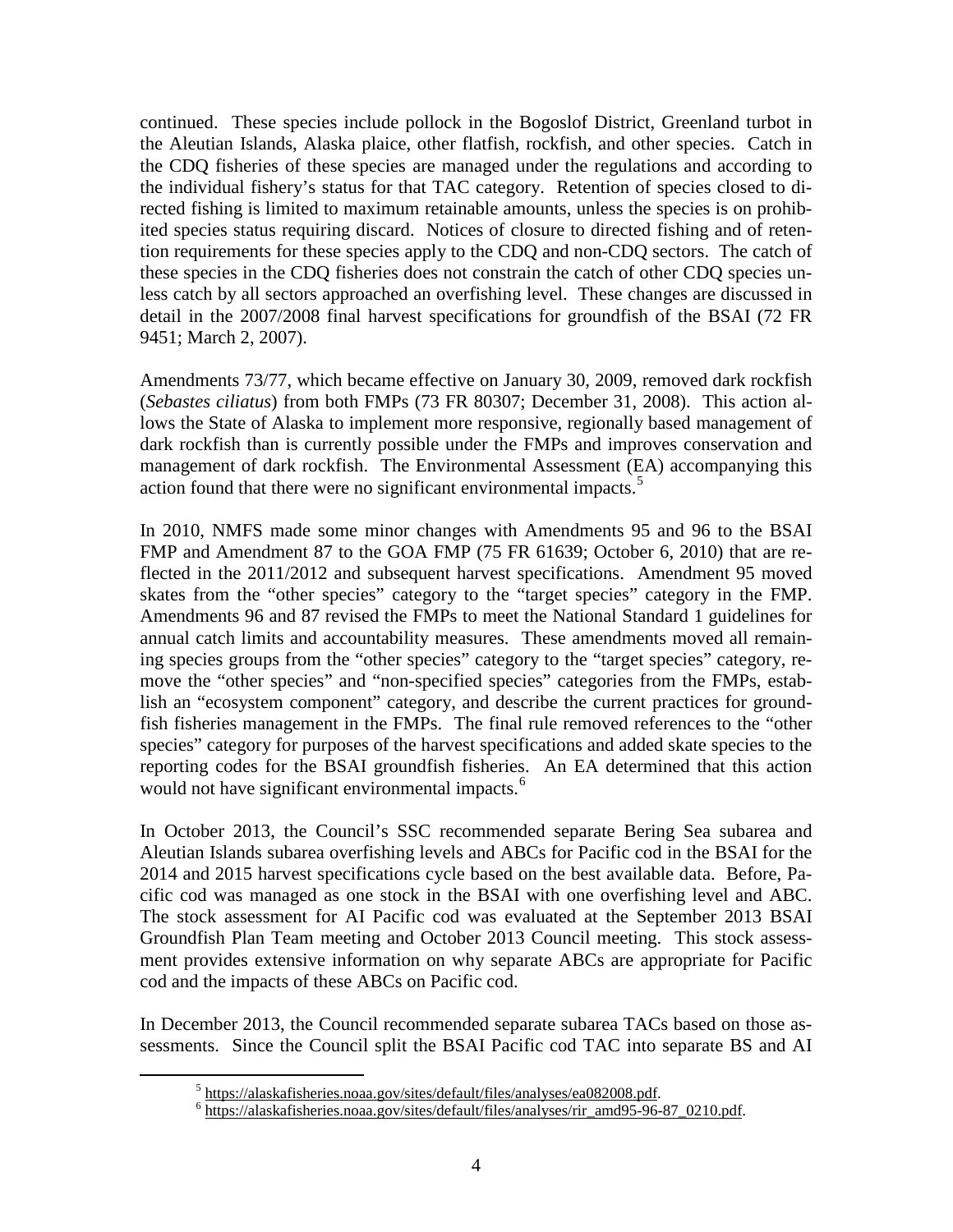<span id="page-6-0"></span> currently in effect will continue to apply at the BSAI-wide level. This interpretation is and redeploy in response to the Steller sea lion protection measures. However, since the vest, then environmental effects are beneficial. The primary conservation effects concern TACs and did not revise 50 CFR 679.20, NMFS interpreted that the sector allocations consistent with the Council's intent about the sector allocations under Amendment 85 (72 FR 50788; September 04, 2007). The Council also recognized the dynamic nature of the AI Pacific cod fishery and the difficulty in predicting the likely outcomes of a TAC split, given that (1) all gear sectors have varied the proportion of total Pacific cod harvest in the AI over time; (2) Steller sea lion protection measures reduce a large portion of the fishable area in the AI; and (3) it is unknown how sectors will change their fishing patterns result of separate TACs is a reduction in the amount of AI Pacific cod available for har-Pacific cod fishery interactions with Steller sea lions. NMFS analyzed the impacts of separate TACs on the AI Pacific cod fishery and Steller sea lions in the EIS Steller sea lion protection measures for groundfish fisheries in the Bering Sea and Aleutian Islands Management Area.<sup>7</sup>

 ber 2013, the Council and its SSC considered this change and recommend combining At its November 2013 meeting, the Council's GOA Groundfish Plan Team recommended combining the Western and Central GOA "other rockfish" ABCs and TACs. The "other rockfish" category in those areas include "other rockfish" (19 species) and demersal shelf rockfish (7 species). The Plan Team recommended combining these ABCs and TACs based on the challenges associated with conducting a comprehensive assessment of all of the species in the "other rockfish" category in the Western and Central GOA. In Decemthese ABCs and TACs as recommended by the Plan Team. NMFS does not anticipate any adverse management or conservation effects from this change, as directed fishing for other rockfish would continue to be prohibited in the Western and Central GOA.

 ber 23, 2014). This amendment establishes a process for Western Alaska CDQ groups tinuing basis, the optimum yield in the BSAI groundfish fisheries. In 2015, NMFS implemented Amendment 105 to the BSAI FMP (79 FR 56671, Septemand Amendment 80 cooperatives to exchange quota of three flatfish species (flathead sole, rock sole, and yellowfin sole) for an equal amount of another of these three flatfish species, while maintaining total catch below ABC limits. This action is necessary to mitigate the operational variability, environmental conditions, and economic factors that may constrain the CDQ groups and Amendment 80 cooperatives from achieving, on a con-

# **4 New Information**

<span id="page-6-1"></span><u>.</u>

 step process. First, one must identify new information or circumstances. Second, one must analyze whether these are significant to the analysis of the proposed action and rel-The second part of the inquiry to determine whether an SEIS is required involves a twoevant to environmental concerns and bearing on the proposed action or its impacts. The primary sources of new information directly related to the action and its impacts are the

<sup>7</sup> https://alaskafisheries.noaa.gov/fisheries/sslpm-feis.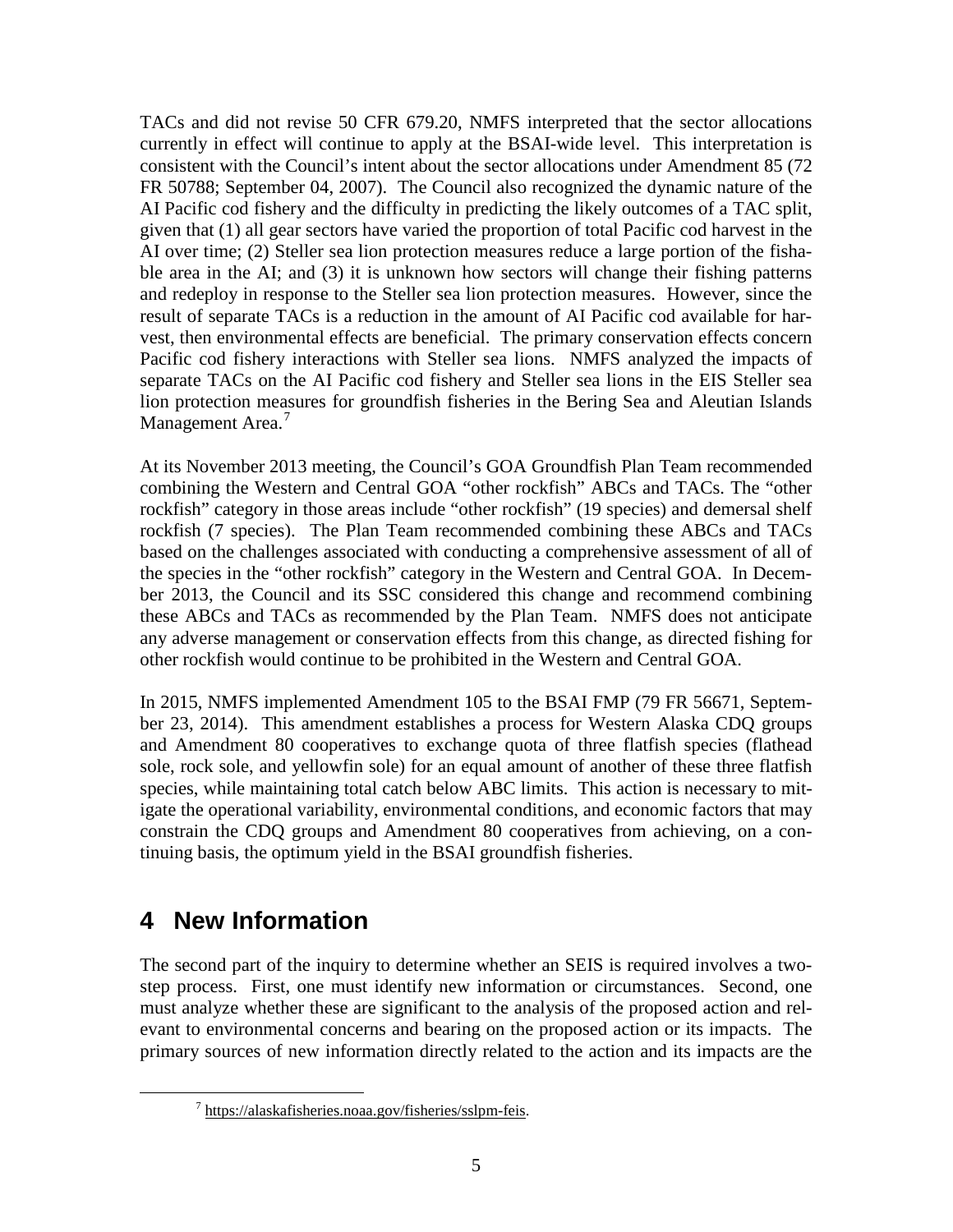2015 BSAI and GOA SAFE reports, which include NMFS's annual Eastern Bering Sea performance, and subsequent stock assessments. NMFS's Guidelines for Fishery Man- agement Plans require that a SAFE report be prepared and reviewed annually for each trawl survey results along with other resource surveys, information on previous fishery FMP. The FMPs require that a draft of the SAFE report be produced each year in time for the December Council meeting.

 The SAFE reports provide information to the Council for determining annual harvest lev- ecosystems, and fisheries that are managed under Federal regulation; (2) document sig- and (3) assess the relative success of existing State of Alaska and Federal fishery manels from each stock. The SAFE reports (1) summarize the best available scientific information concerning the past, present, and possible future condition of the stocks, marine nificant trends or changes in the resource, marine ecosystems, and the fishery over time; agement programs.

 "Ecosystem Considerations." The websites for these documents are provided in Appen-The SAFE reports are published in three sections: "Stock Assessment," which comprises the bulk of the document; "Economic Status of Groundfish Fisheries off Alaska;" and dices A, B, C, and D.

 tion of the SAFE report for the BSAI groundfish fisheries from chapters contributed by by scientists at AFSC and the Alaska Department of Fish and Game (ADF&G). Annually, the Council's BSAI Groundfish Plan Team compiles the stock assessment secscientists at NMFS Alaska Fisheries Science Center (AFSC). The GOA groundfish Plan Team compiles the SAFE report for GOA groundfish fisheries from chapters contributed

 author(s) and Plan Teams for an overfishing level and ABC for each species or species Each species or species group is represented in the SAFE report by a chapter containing the latest stock assessment. New or revised stock assessment models are generally previewed at the September Plan Team meeting and considered again by the Plan Team at its November meeting for recommending final overfishing level and ABC specifications for the following two fishing years. The SAFE reports include recommendations by the group managed under the FMP.

The 2016 and 2017 harvest specifications are based on the information provided in the 2015 SAFE reports. The Plan Teams met in Seattle from November 16 to 20, 2015, to review the status of each species or species group that is managed under each FMP. The Plan Team review was based on presentations by ADF&G and AFSC scientists with opportunity for public comment and input. The information presented at the Plan Team meetings was then compiled into the 2015 SAFE reports. The 2015 SAFE reports describe in detail the new information available since the 2014 SAFE reports, including new survey data and new fishery performance information. This new information resulted in new estimations of overfishing levels and ABCs for a number of species or species group, as detailed in the SAFE reports.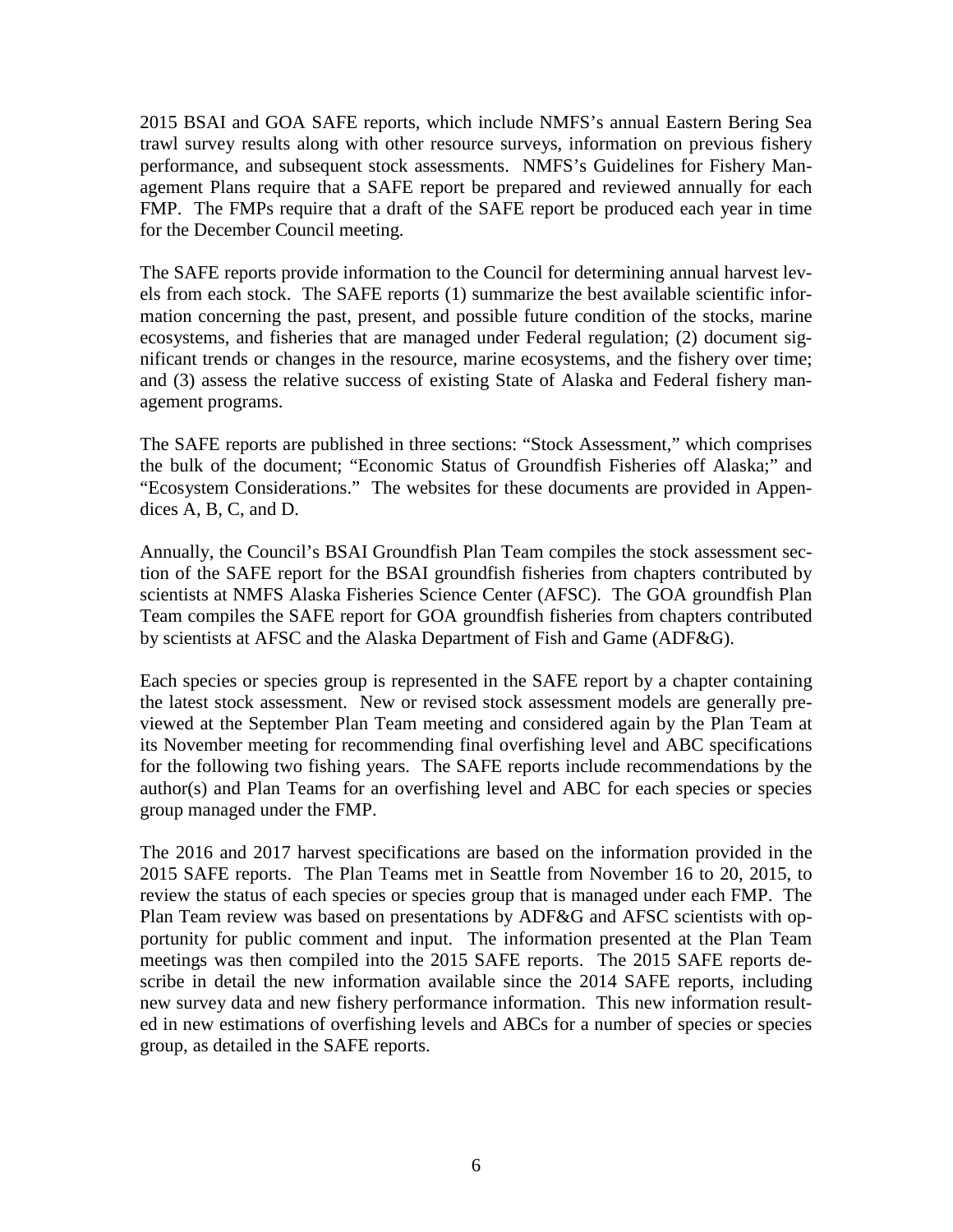The BSAI and GOA Plan Team recommendations were forwarded to the Council and its SSC and Advisory Panel (AP) for consideration and final action in December.

 cations in December. The SSC reviewed the SAFE reports, the overfishing level, and the ic factors, were considered by the AP and the Council in determining TACs. The Council recommended TAC levels at or below ABC. Table 1 summarizes noteworthy SSC ABC recommendations for 2016 compared to the 2015 ABCs. NMFS is scheduled to publish Based on this information, the Council recommended the 2016 and 2017 harvest specifi-ABC recommendations and either confirmed the Plan Team recommendations or developed its own. The ABC recommendations, together with biological, social, and economthe final harvest specifications in the *Federal Register* in mid-February 2016.

| Table 1 | Scientific and Statistical Committee (SSC) Bering Sea and Aleutian Islands and |
|---------|--------------------------------------------------------------------------------|
|         | Gulf of Alaska ABC recommendations for 2016 area total ABCs and ABCs for se-   |
|         | lected stocks compared to the final 2015 ABCs (in metric tons).                |

| <b>Species</b>             | Final 2015 ABC |           | SSC 2016 ABC Percent change |
|----------------------------|----------------|-----------|-----------------------------|
| <b>BSAI total ABC</b>      | 2,848,454      | 3,236,662 | $+14$                       |
| <b>BS</b> pollock          | 1,637,000      | 2,090,000 | $+28$                       |
| <b>BSAI Pacific cod</b>    | 272,600        | 272,600   | $+0$                        |
| Bering Sea sablefish       | 1,333          | 1,151     | -14                         |
| AI sablefish               | 1,802          | 1,557     | $-14$                       |
| <b>BSAI</b> yellowfin sole | 248,800        | 211,700   | $-15$                       |
| <b>BSAI</b> rock sole      | 181,700        | 161,000   | $-11$                       |
| <b>GOA total ABC</b>       | 685,597        | 727,684   | +6                          |
| GOA pollock                | 203,934        | 264,230   | $+30$                       |
| <b>GOA Pacific cod</b>     | 102,850        | 98,600    | $-4$                        |
| GOA sablefish              | 10,522         | 9,087     | $-14$                       |

 information on changes in species abundance would be used each year in setting the an- nual harvest specifications. It is a flexible process designed to adjust to new information on stock abundance. However, according to this new information, there has been no change in any stock's status relative to the established status determination criteria. The scope that require an SEIS. The preferred harvest strategy analyzed in the Harvest Specifications EIS anticipated that status of the stocks continues to appear relatively favorable, and no groundfish stocks are overfished or approaching an overfished condition. Therefore, the information used to set the 2016 and 2017 harvest specifications is not significant relative to the environmental impacts of the harvest strategy analyzed in the Harvest Specifications EIS: it raises no new environmental concerns significantly different from those previously analyzed in the Harvest Specifications EIS. Thus, the new information available is not of a scale and scope that require an SEIS.<br>
7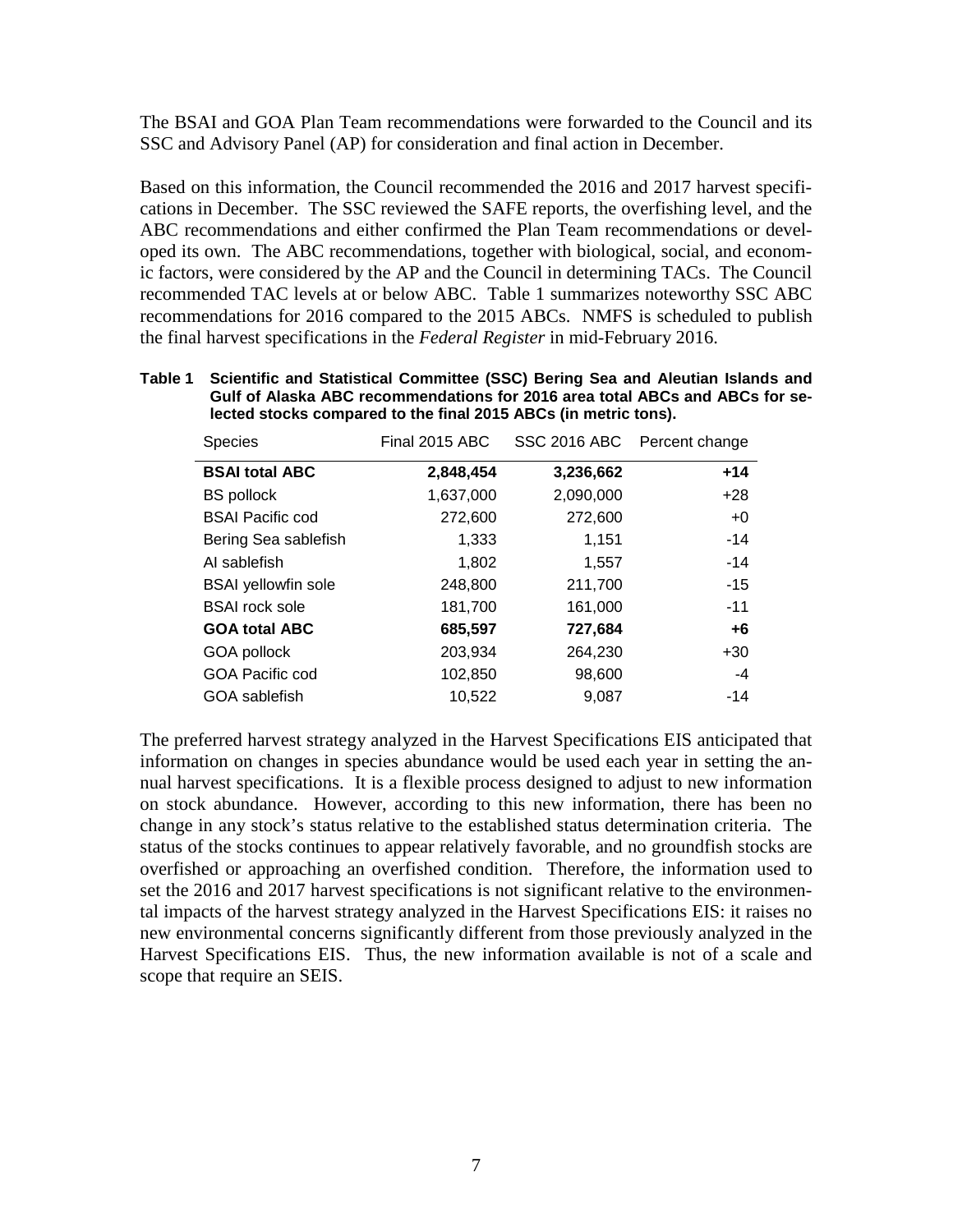# <span id="page-9-0"></span>5 New Circumstances

 whether they have occurred since 2007 and, if they did occur, whether they would change the analysis in the Harvest Specifications EIS of the impacts of the harvest strategy on the human environment. In addition, NMFS considered whether other actions not anticipated in the Harvest Specifications EIS occurred that have a bearing on the harvest strategy or Chapter 3 of the Harvest Specifications EIS identified reasonably foreseeable future actions that may affect the BSAI and GOA groundfish fisheries and the impacts of the fisheries on the environment. For this report, NMFS reviewed these actions to determine its impacts.

 into the following five categories: The reasonably foreseeable future actions were grouped in the Harvest Specifications EIS

- Catch share management
- Traditional management tools
- Ecosystem-sensitive management
- Actions by other Federal, state, and international agencies
- Private actions

In this section, actions by other agencies and private actions that have occurred since 2007 have been grouped for discussion.

#### 5.1 *Catch Share Management*

These following actions improve fisheries management but they do not alter the harvest specification process or change analysis in the Harvest Specifications EIS of impacts of the harvest strategy on the human environment. They therefore do not constitute "significant new circumstances" necessitating a supplemental EIS pursuant to 40 CFR  $1502.9(c)(1)(ii)$ .

#### **5.1.1 Bering Sea**

 **Amendment 80 Program:** In 2007, NMFS published a final rule to implement Amend- ment 80 (72 FR 52668; September 14, 2007). Amendment 80 is catch share program that TAC allocations. The Amendment 80 Program established a limited access privilege program for the non-American Fisheries Act (non-AFA) trawl catcher/processor sector the formation of harvesting cooperatives in the non-AFA trawl catcher/processor sector. ticipants eligible for the Amendment 80 Program to expand their harvest efforts in the improved management for the species under the program and modified the method of by allocating TAC among several BSAI trawl groundfish fishing sectors, and it facilitates The Amendment 80 species are Atka mackerel, flathead sole, Pacific cod, rock sole, yellowfin sole, and Aleutian Islands Pacific ocean perch. In order to limit the ability of par-GOA, the program established groundfish and PSC limits as sideboard limits for Amendment 80 Program participants in the GOA.

 In 2009, NMFS issued regulations implementing Amendment 90 which amended the Amendment 80 Program to allow post-delivery transfers of cooperative quota to cover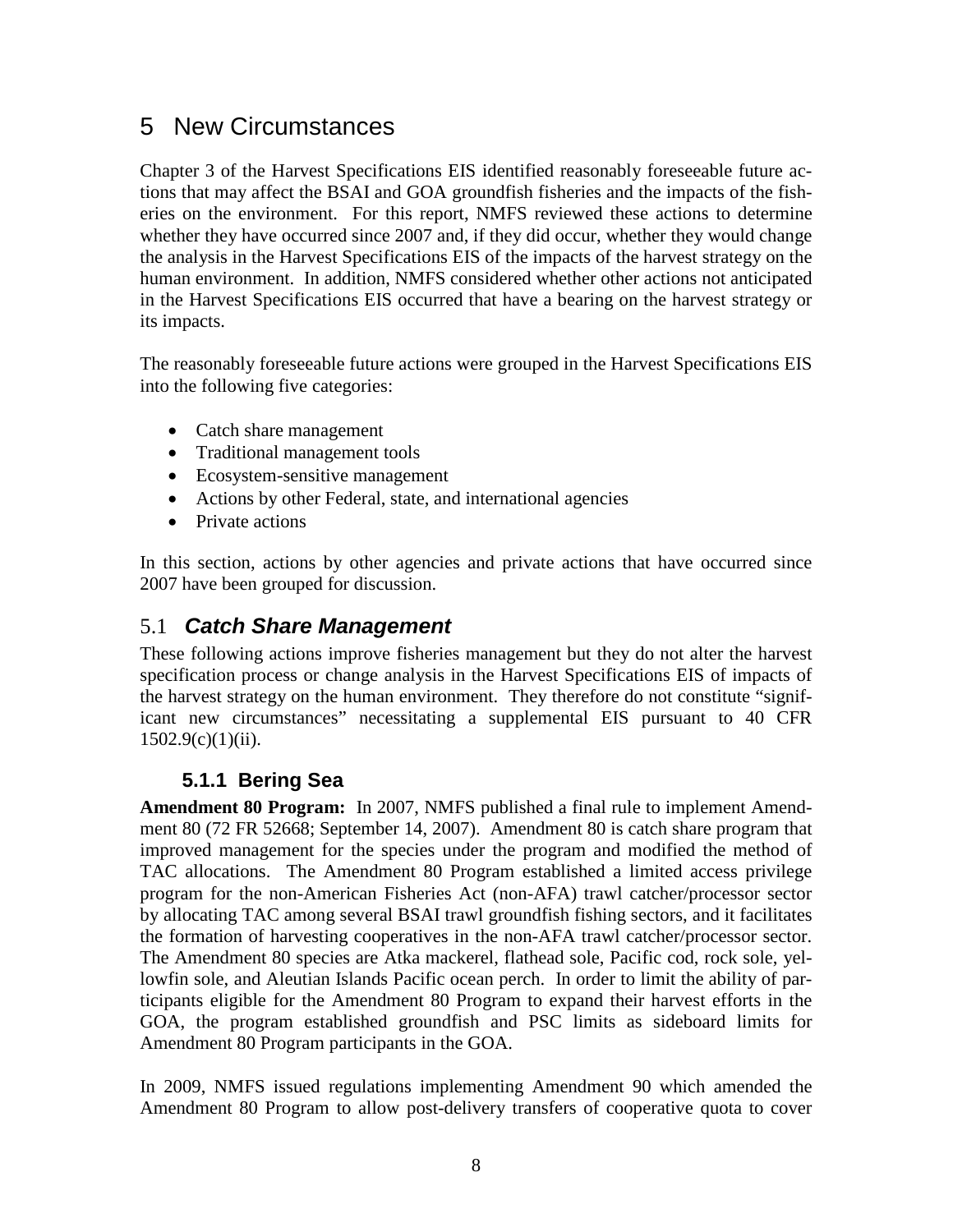precise TAC management (74 FR 42178; August 21, 2009). This action was categoricaloverages to mitigate potential overages, reduce enforcement costs, and provide for more ly excluded from the need to prepare an EA pursuant to the National Environmental Policy Act (NEPA).

 the groundfish retention standards (GRS) regulations that calculated compliance with an- ments and civil contracts than through the GRS. This action was categorically excluded from the need to prepare an EA pursuant to NEPA. In 2010, NMFS issued an emergency rule to exempt Amendment 80 cooperatives and trawl catcher/processor vessels that are not specified in regulation as AFA vessels from nual GRS rates and required an unattainable and unenforceable level of retention (75 FR 78172; December 15, 2010). The emergency rule was extended through December 17, 2011 (76 FR 31881, June 2, 2011). The GRS program was implemented to increase the retention and utilization of groundfish; however, NMFS discovered that the regulatory methodology used to calculate compliance with the GRS required individual Amendment 80 vessels and Amendment 80 cooperatives to retain groundfish at rates well above the minimum retention rates recommended by the Council or implemented by NMFS. As a result, the GRS imposed significantly higher than predicted compliance costs on vessel owners and operators due to the increased level of retention needed to meet the minimum retention rates. Additionally, NMFS discovered that enforcement of the GRS was far more complex, challenging, and potentially costly than anticipated by NMFS. This action had no effect on the human environment because groundfish bycatch and retention is more effectively and efficiently controlled through Amendment 80 cooperative agree-

 BSAI FMP (76 FR 68354). These regulations amended the Amendment 80 Program to modify the criteria for forming and participating in a harvesting cooperative. This action On November 4, 2011, NMFS published a final rule to implement Amendment 93 to the encourages greater participation in harvesting cooperatives, which enable members to more efficiently target species, avoid areas with undesirable bycatch, and improve the quality of products produced. The EA accompanying this action found that there were no significant environmental impacts.<sup>8</sup>

 by allowing Amendment 80 vessel owners to replace their vessels for any reason at any time and by requiring replacement vessels to meet certain U.S. Coast Guard vessel safety On October 1, 2012, NMFS published a final rule to implement Amendment 97 to the BSAI FMP (77 FR 59852). These regulations amended the Amendment 80 Program to allow the owners of trawl catcher/processor vessels authorized to participate in the Amendment 80 Program to replace these vessels with vessels that meet certain requirements. This rule established a limit on the overall length of replacement vessels, measures to prevent replaced vessels from participating in Federal groundfish fisheries off Alaska that are not Amendment 80 fisheries, and specific catch limits known as Amendment 80 sideboards for replacement vessels. This action promotes safety-at-sea standards, and facilitates an increase in the processing capabilities of the fleet to improve

<span id="page-10-0"></span><sup>8</sup> https://alaskafisheries.noaa.gov/sites/default/files/analyses/rireafrfa\_amd93.pdf.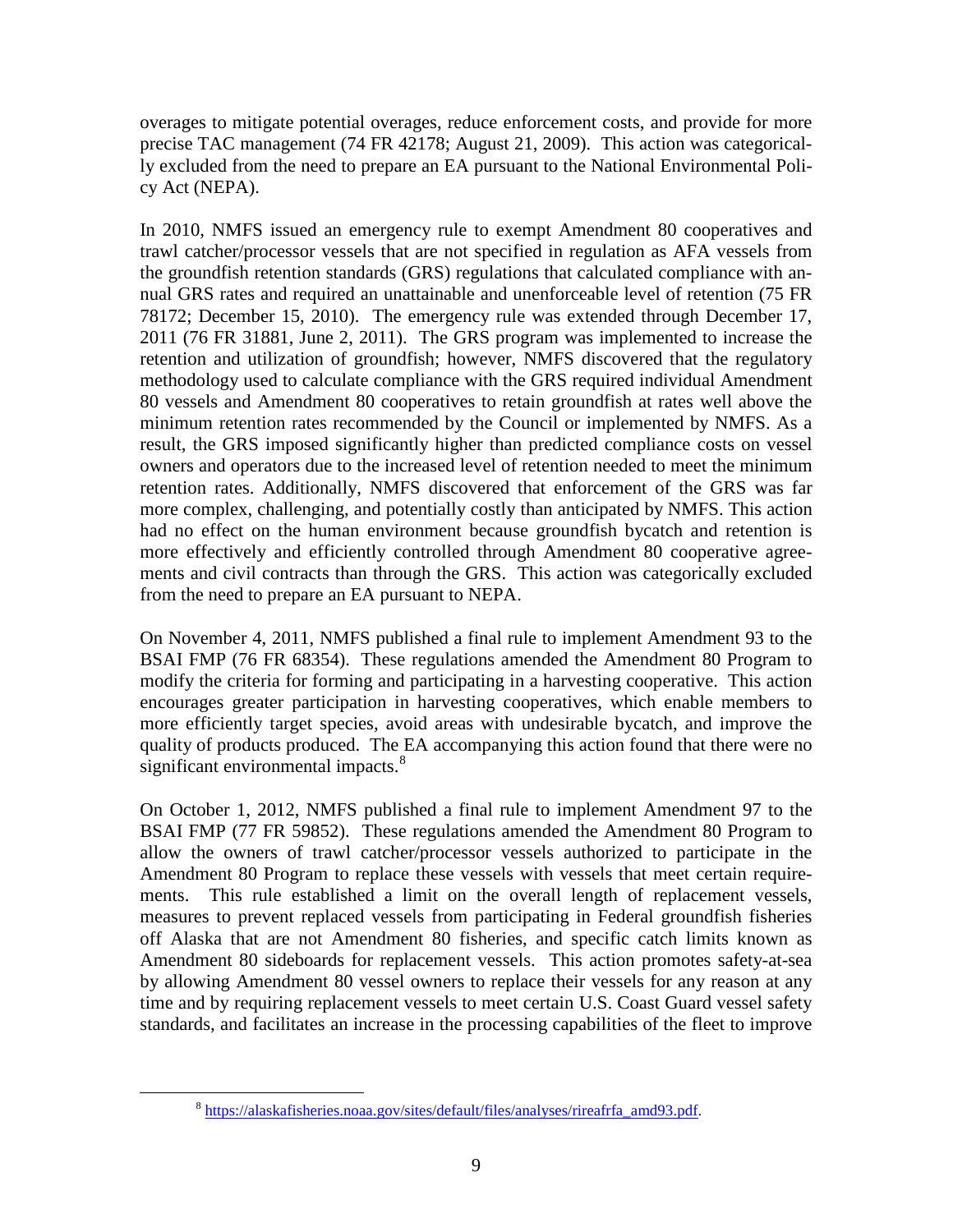the retention and utilization of groundfish catch by these vessels. The EA accompanying this action found that there were no significant environmental impacts.<sup>9</sup>

 program in the BSAI by removing certain regulatory requirements that mandate mini- sels and Amendment 80 cooperatives participating in the BSAI groundfish fisheries (78 established a new requirement for Amendment 80 cooperatives to annually report groundfish retention performance as part of the report submitted to NMFS. The EA ac-companying this action found that there were no significant environmental impacts.<sup>[10](#page-11-1)</sup> On February 25, 2013, NMFS published a regulatory amendment to modify the GRS mum levels of groundfish retention by the owners and operators of Amendment 80 ves-FR 12627). This action relieved Amendment 80 vessels and Amendment 80 cooperatives from undue compliance costs stemming from the minimum retention rates while continuing to promote the GRS program goals of increased groundfish retention and utilization. This action maintained current monitoring requirements for the Amendment 80 fleet and

 **Amendment 85 Program:** In 2007, NMFS published a final rule to implement Amend- ment 85 to the BSAI FMP (72 FR 50788; September 4, 2007). Amendment 85 modified the allocations and seasonal apportionments of Pacific cod TAC among various harvest sectors. Amendment 85 reduces uncertainty about the availability of yearly harvests within sectors caused by reallocations and maintains stability among sectors in the Pacific cod fishery. The EA accompanying this action found that there were no significant environmental impacts.<sup>11</sup>

 **Catch Share Program Improvements:** Since 2007, NMFS has implemented a number of actions to improve the functioning of existing catch share programs. Each EA referenced under the following elements is available from the NMFS, Alaska Region Web site. $^{12}$  $^{12}$  $^{12}$ 

- cessing quota share holders, and CDQ groups with the option to make intercoop- fers through an automated, web-based process (74 FR 51515; October 7, 2009). mental impacts. • NMFS implemented regulations to provide harvesting cooperatives, crab proerative transfers, crab individual processing quota transfers, and inter-group trans-The EA accompanying this action found that there were no significant environ-
- processed these species in 2002. This action increases operational flexibility for vantage of AFA SFPs in the GOA pollock and GOA Pacific cod fisheries. The • Regulations implementing Amendments 62/62 increased the number of times per year that a stationary floating processor (SFP) that is qualified under the American Fisheries Act (AFA) may move within State of Alaska waters in the Bering Sea subarea to process pollock (74 FR 34701; July 17, 2009). This action also requires AFA SFPs to process all GOA pollock and GOA Pacific cod where they AFA SFPs that process pollock while continuing to limit the competitive ad-

<span id="page-11-1"></span><span id="page-11-0"></span><sup>&</sup>lt;sup>9</sup> https://alaskafisheries.noaa.gov/sites/default/files/analyses/earirirfa\_bsaiamd97\_0612.pdf.<br><sup>10</sup> https://alaskafisheries.noaa.gov/sites/default/files/analyses/draftgrsririrfa.pdf.<br><sup>11</sup> https://alaskafisheries.noaa.gov

<span id="page-11-3"></span><span id="page-11-2"></span>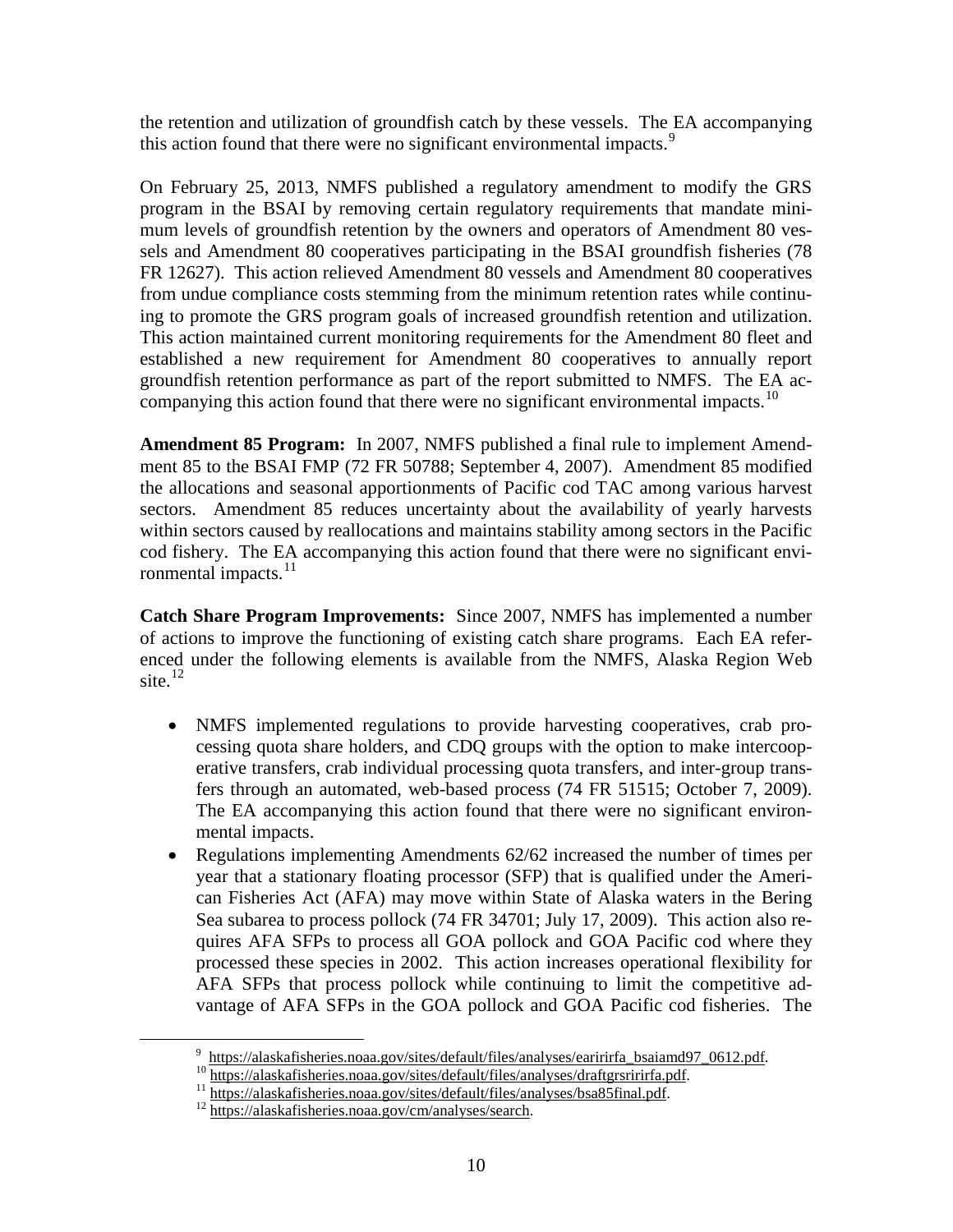<span id="page-12-0"></span>EA accompanying this action found that there were no significant environmental impacts.

 • In 2014, NMFS approved and implemented Amendment 106 to the BSAI FMP to bring the BSAI FMP into conformity with the amendments to the AFA in the This action allows (1) the owner of an AFA vessel to rebuild or replace an AFA Coast Guard Authorization Act of 2010 (79 FR 54590, September 12, 2014). vessel without any limitation on the length, weight, or horsepower of the rebuilt or replacement vessel and (2) the owner of an AFA catcher vessel in an inshore cooperative to remove the vessel from the cooperative and assign the catch history to one or more vessels in the cooperative. This action improves vessel safety and operational efficiency in the AFA fleet.

### **5.1.2 Gulf of Alaska**

 implement Amendment 83 to the GOA FMP for the 2012 Pacific cod fishery (76 FR 74670). The final rule allocated Western and Central GOA Pacific cod TAC limits sector is authorized to harvest. Sector allocations reduced competition among sectors and support stability in the Pacific cod fishery. This rule also limited access to the Federal ticipation, and provide incentives for new entrants in the jig sector. The EA accompany-**Pacific Cod Sector Allocations:** On December 1, 2011, NMFS published a final rule to among various gear and operational sectors to limit the amount of Pacific cod that each Pacific cod TAC fisheries prosecuted in the parallel fishery, to promote community par-ing this action found that there were no significant environmental impacts.<sup>[13](#page-12-1)</sup>

 **Rockfish Program:** On December 27, 2011, NMFS published a final rule to implement 81248). The Rockfish Program replaced Pilot Program regulations that expired at the end of 2011. These regulations allocated exclusive harvest privileges to a specific group of license limitation program license holders who used trawl gear to target Pacific ocean years. The Rockfish Program retains the conservation, management, safety, and econom- issues in the management and viability of the rockfish fisheries. The EA accompanying the Central GOA Rockfish Program, Amendment 88 to the GOA FMP (76 FR perch, pelagic shelf rockfish, and northern rockfish during particular qualifying ic gains realized under the Central GOA Rockfish Pilot Program and resolves identified this action found that there were no significant environmental impacts.<sup>14</sup>

### 5.2 *Traditional management tools*

<span id="page-12-2"></span><span id="page-12-1"></span> $\overline{a}$ 

 mine, authorize, manage, or enforce limits on the harvest of target species. Since 2007, fish fisheries. These measures improve management of the fisheries but they do not alter Traditional management tools are those designed to define target species, and to deter-NMFS has implemented a number of management actions for the BSAI or GOA groundthe harvest specification process or change analysis in the Harvest Specifications EIS of impacts of the harvest strategy on the human environment. Therefore, the new management tools implemented since 2007 do not constitute "significant new circumstances" necessitating a supplemental EIS pursuant to 40 CFR 1502.9(c)(1)(ii).

<sup>&</sup>lt;sup>13</sup> https://alaskafisheries.noaa.gov/sites/default/files/analyses/earirfrfa0911.pdf.<br><sup>14</sup> https://alaskafisheries.noaa.gov/sites/default/files/analyses/rireairfa1011.pdf.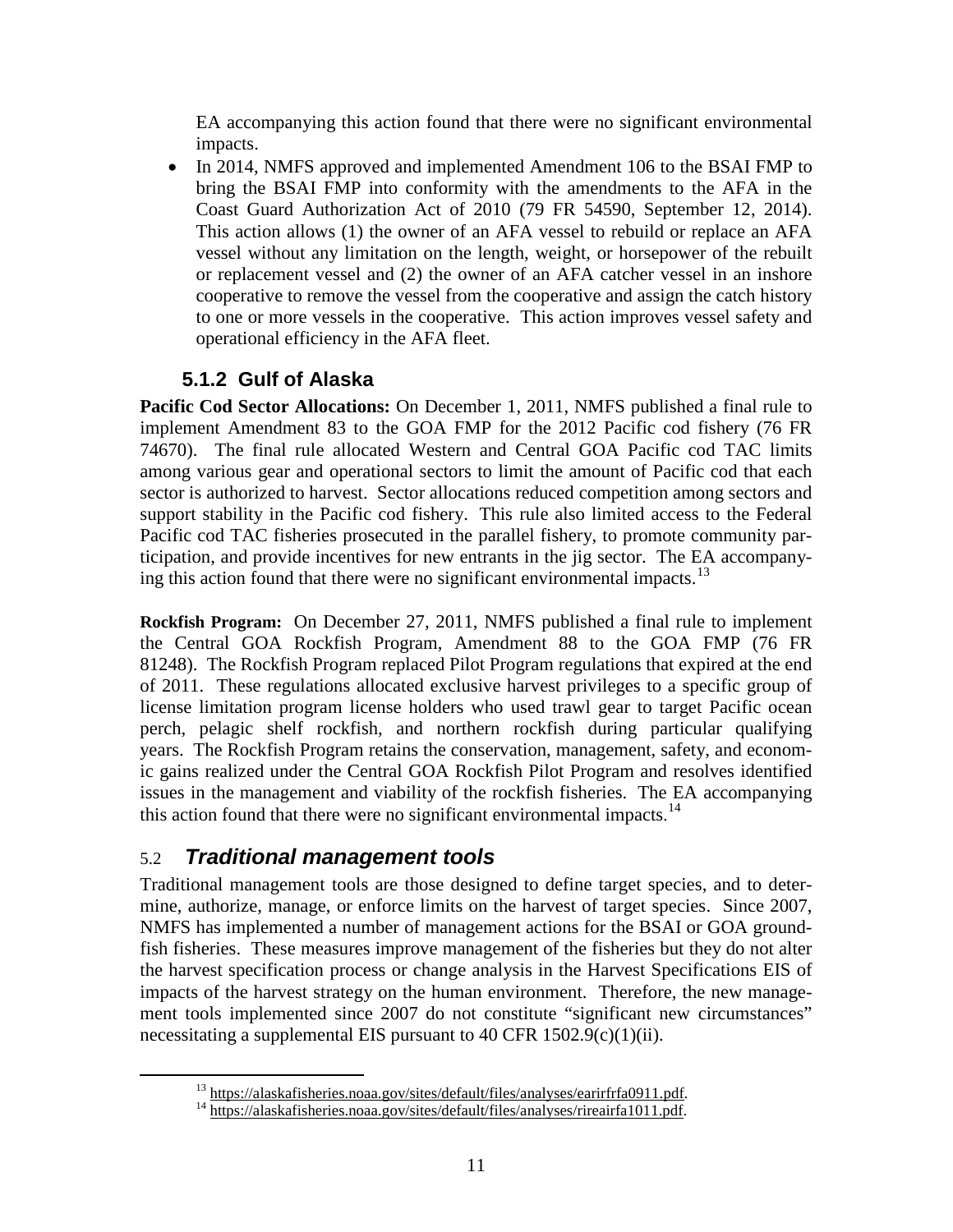**Trawl Gear Endorsements:** Regulations implementing Amendments 92/82 remove trawl gear endorsements on licenses issued under the license limitation program in specific management areas if those licenses had not been used on vessels that met minimum recent landing requirements using trawl gear (74 FR 41080; August 14, 2009). This action provided exemptions to this requirement for licenses that are used in trawl fisheries subject to certain limited access privilege programs. This action issued new area endorsements for trawl catcher vessel licenses in the Aleutian Islands if minimum recent landing requirements in the Aleutian Islands were met. The EA accompanying this action found that there were no significant environmental impacts.

 **GOA Pollock Trip Limits:** The GOA pollock trip limit final rule prohibits a catcher vessel from landing more than 300,000 lb (136 mt) of unprocessed pollock during a cal- endar day, and from landing a cumulative amount of unprocessed pollock from any GOA lock fishery is open to directed fishing in a season (74 FR 18156; April 21, 2009). This rule prevents catcher vessels from circumventing the intent of current trip limit regula- tions when making deliveries of pollock. Amending the current trip limit regulation to limit a vessel to 300,000 lb of pollock caught in a day will continue to disperse catches of analyzed in the 2001 Biological Opinion. This action was categorically excluded from reporting area that exceeds 300,000 lb multiplied by the number of calendar days the polpollock in a manner that is consistent with the intent of Steller sea lion protection measures in the GOA and results in no effects on Steller sea lions beyond those already the need to prepare an EA pursuant to NEPA.

 **Maximum Retainable Amounts (MRAs):** In 2009, NMFS issued a final rule to revise cent for sablefish. As a result, this action reduced regulatory discards of otherwise mar- ketable groundfish in the arrowtooth flounder fishery. The EA accompanying this action the MRAs of groundfish using arrowtooth flounder as a basis species in the GOA (74 FR 13348; March 27, 2009). This action increased the MRAs from 0 percent to 20 percent for deep-water flatfish, rex sole, flathead sole, shallow-water flatfish, Atka mackerel, and skates; from 0 percent to 5 percent for aggregated rockfish; and from 0 percent to 1 per-found that there were no significant environmental impacts.<sup>[15](#page-13-0)</sup>

 flounder and Kamchatka flounder as basis species in the BSAI (78 FR 29248; May 20, as basis species for the retention of species closed to directed fishing and was necessary to improve retention of otherwise marketable groundfish in these BSAI fisheries. This the BSAI, and to provide NMFS the flexibility to allocate Kamchatka flounder (and other In 2013, NMFS issued a regulation to increase the MRAs of groundfish using arrowtooth 2013). This action allows the use of BSAI arrowtooth flounder and Kamchatka flounder action also included regulatory amendments related to harvest management of Kamchatka flounder to account for Kamchatka flounder in the same manner as arrowtooth flounder in the BSAI, to aid in the recordkeeping, reporting, and catch accounting of flatfish in

<span id="page-13-0"></span><u>.</u>

<sup>15</sup> https://alaskafisheries.noaa.gov/sites/default/files/analyses/goa\_arrowtooth\_mra\_frea0309.pdf.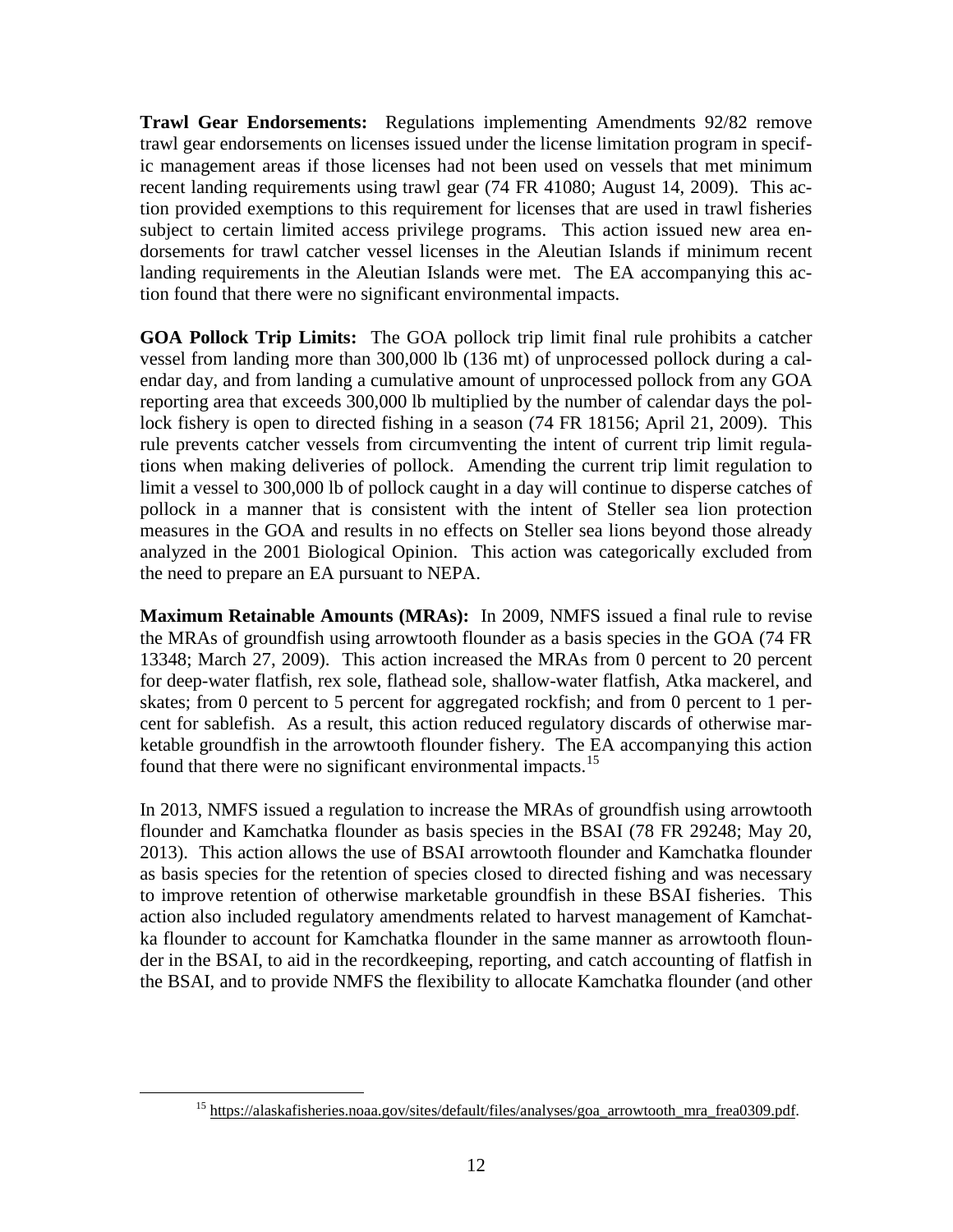species in the future) to the CDQ Program in the annual harvest specifications. The EA accompanying this action found that there were no significant environmental impacts.<sup>16</sup>

 **Pacific Cod Parallel Fishery:** On November 29, 2011, NMFS published a final rule to limits access by federally permitted pot or hook-and-line catcher/processor vessels in the license endorsements in the parallel fishery as required in the Federal waters; (2) it pro- apply in the Federal fishery. The EA accompanying this action found that there were no limit access of federally permitted pot and hook-and-line catcher/processor vessels to the Pacific cod "parallel" fishery (76 FR 73513). The parallel fishery occurs in State of Alaska waters within 3 nautical miles of shore adjacent to the BSAI and is managed by the State of Alaska concurrent with the Federal pot and hook-and-line fishery. This rule Pacific cod parallel fishery in three ways: (1) it requires an owner of a federally permitted vessel to fish under the same Federal fisheries permit (FFP) or license limitation program vides that the owner of a vessel who surrenders an FFP will not be reissued a new FFP within the 3-year term of the permit; and (3) it requires an operator of any federally permitted vessel used in the parallel fishery to comply with the same seasonal closures that significant environmental impacts.<sup>17</sup>

 **North Pacific Observer Program (Observer Program):** In 2010, NMFS issued a final rule to amend regulations implementing the Observer Program to improve the operational ber 10, 2010). This action was categorically excluded from the need to prepare an EA efficiency, as well as to improve the catch, bycatch, and biological data collected by observers for conservation and management of the North Pacific groundfish fisheries, including those data collected through scientific research activities (75 FR 69016, Novempursuant to NEPA.

 FMP (77 FR 70062). The final rule added a funding and deployment system for observer quirements for vessels and processing plants. The new funding and deployment system On November 21, 2012, NMFS published a final rule to restructure the Observer Program and implement Amendment 86 to the BSAI FMP and Amendment 76 to the GOA coverage to the existing Observer Program and amended existing observer coverage reallows NMFS to determine when and where to deploy observers according to management and conservation needs, with funds provided through a system of fees based on the ex-vessel value of groundfish and halibut in fisheries covered by the new system. This action resolves data quality and cost equity concerns with the previous Observer Program's funding and deployment structure. An EA was prepared for this action that found that there were no significant environmental impacts from this action.<sup>[18](#page-14-2)</sup>

 **Annual Deployment Plan (ADP):** Since 2013, NMFS has used an ADP to assign observers to collect information from North Pacific fishing operations. The ADP is focused on science driven deployment to meet data needs. NMFS adjusts some aspects of observer deployment through the ADP, including the assignment of vessels to the selection

 $16$ 

<span id="page-14-2"></span><span id="page-14-1"></span><span id="page-14-0"></span>https://alaskafisheries.noaa.govsites/default/files/analyses/bsai\_arrowtooth\_MRA\_EA\_RIR\_IRFA\_2013.pd f. 17 https://alaskafisheries.noaa.gov/sites/default/files/analyses/parallelwatersearirfrfa0211.pdf. 18 https://alaskafisheries.noaa.gov/sites/default/files/analyses/amd86\_amd76\_earirirfa0311.pdf.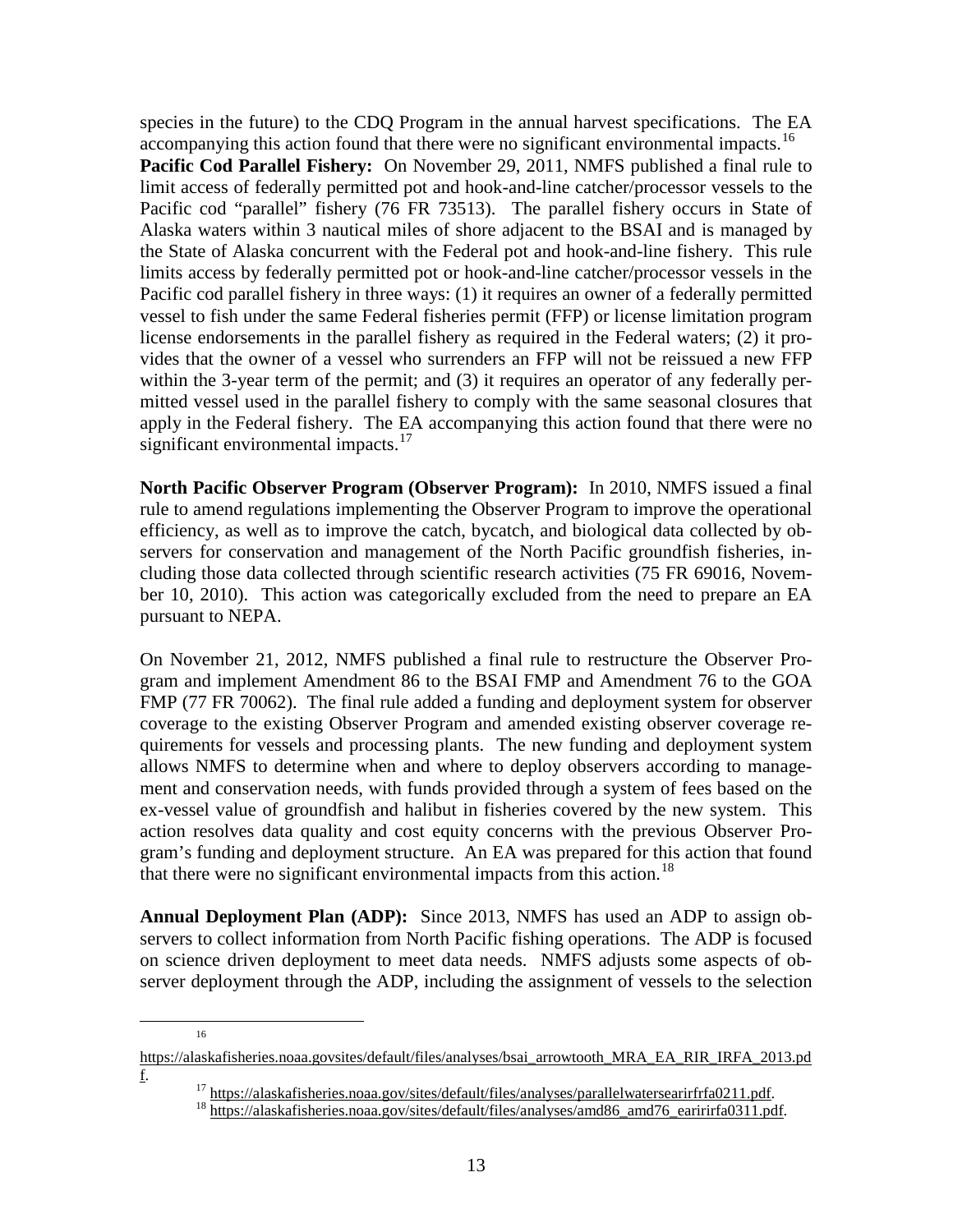to how observers are deployed in the partial coverage category to achieve those goals. pools or the allocation strategy used to deploy observers. The Council provides NMFS input on the priority of particular data collection goals and NMFS considers adjustments Adjustments to future deployment plans are made after a scientific evaluation of data collected under the restructured observer program. NMFS evaluates the impact of changes in observer deployment and identifies areas where improvements are needed to collect the data necessary to conserve and manage the groundfish and halibut fisheries and maintain a scientifically rigorous data collection program.

The 2013 ADP focused on reporting changes to the timing, location, and magnitude of observer-derived information that are anticipated to occur as a result of NMFS deploying observers on vessels and in plants within the "restructured" portion of the fleet in 2013.

 tial observer coverage category. This was an increase of an additional 596 observer days (anticipated deployment rate in 2013 was approximately 14-15 percent in trip selection and 11 percent in vessel selection). This change was due to the increase in anticipated In the 2014 ADP, NMFS estimated it could afford 4,718 observer days in 2014 in the parrelative to the projected number of observer days in 2013. Based on these calculations, NMFS projected a deployment rate of 0.1370 (13.7 percent) of trips for trip-selection and 0.1019 (10.2 percent) of vessels for vessel-selection when averaged across the year. The anticipated deployment rate was projected to decrease slightly in 2014 compared to 2013 effort from 2013 to 2014 since the effort calculations from 2011 (used in the 2013 ADP) to 2012 (used in this 2014 ADP) increased from 31,803 to 37,097.

 In the 2015 ADP, NMFS estimated it could afford 5,518 observer days in 2015 in the par- tial observer coverage category. The 2015 ADP used an identified target budget of \$5.5 rate of 12 percent of trips for the small vessel trip-selection pool and 24 percent of vessels former vessel-selection stratum (small vessel pool) and a 50 percent increase in the selec- observer data would be collected. million for the simulations. Based on these calculations, NMFS projected a deployment for the large vessel trip-selection pool. This represented an identical selection rate in the tion rate in the large vessel trip-selection pool relative to the coverage rate in 2014. With this increased coverage in the large vessel trip-selection pool, NMFS anticipated more

 In the 2016 ADP, NMFS estimates it can afford 5,107 observer days in 2016 in the partial observer coverage category. This represents a 7.4 percent decrease from 2014 and 2015 from observer fees in 2015 and combined with additional funds from fees carried over from 2015 and federal funds, the total budges is estimated at \$4.5M. After considering an changing the observer deployment strata to a gear based sampling design. Based on the NMFS projects deployment rates will be 28 percent for trawl vessels, 15 percent for hook-and-line vessels and 15 percent for pot vessels. These deployment rates represent a trip selection pool and a three percent increase of the deployment rate on hook-an-line budgeted days (5,518). NMFS projects approximately \$3.9M revenue will be generated analysis of alternative sample designs, NMFS recommended and the Council supported estimated budget, projected effort calculations, and new deployment strata for 2016, four percent increase for the deployment rate on trawl vessels formerly in the large vessel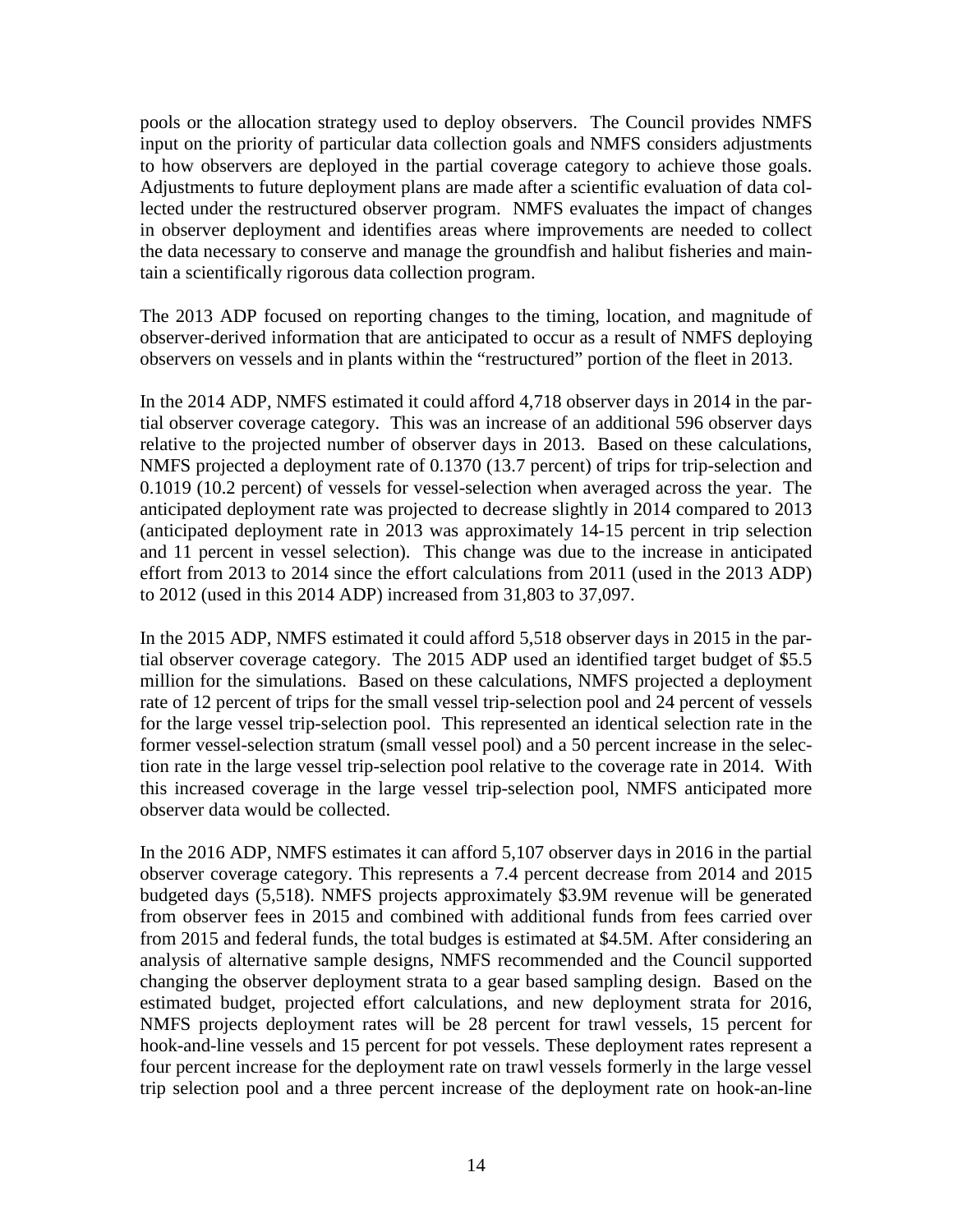<span id="page-16-0"></span> jected deployment rates for 2016 represent a nine percent decrease. and pot vessels formerly in the small vessel trip selection pool in 2015. For the large hook-and-line and pot vessels previously in the large vessel trip selection pool the pro-

### 5.3 *Ecosystem-sensitive management*

 pacts of fishing for target species on other parts of the environment: habitat, non-target fish species, seabirds, and marine mammals. Ecosystem-sensitive management includes those measures designed to manage the im-

 the process for setting the overfishing levels and ABCs for the 2015 and 2016 harvest Ongoing research has increased our understanding of the interactions among ecosystem components. The effects of these interactions on stock assessments are incorporated into specifications, as detailed in the ecosystem considerations report for the 2014 SAFE reports (Appendix C).

Since 2007, the role of ecosystem considerations in fisheries management has increased. (74 FR 56734, November 3, 2009). The Council has recommended and NMFS has im-The Council completed the Fishery Management Plan for Fish Resources of the Arctic Management Area, which includes a thorough description of the Arctic marine ecosystem plemented new seabird protection measures, new habitat protection measures, and new measures to minimize halibut and Chinook salmon bycatch. Additionally, NMFS and the Department of Interior have reviewed the status of a number of marine mammals. These actions are detailed in this section.

 An increasing role for ecosystem considerations was analyzed in the Harvest Specifica- the impacts of the harvest strategy on the human environment. None of the new infortions EIS and does not change the findings in the Harvest Specifications EIS concerning mation or developments relating to ecosystem considerations, detailed below, warrants a supplemental EIS.

### **5.3.1 Habitat**

<span id="page-16-1"></span> $\overline{a}$ 

 pelagic trawling. An EA determined that this action would not have significant environmental impacts.<sup>19</sup> In 2008, NMFS implemented Amendment 89 to the BSAI FMP, which established habitat conservation measures that prohibit nonpelagic trawling in certain waters of the Bering Sea subarea and the Northern Bering Sea Research Area (73 FR 43362; July 25, 2008). The action provides protection to bottom habitat from the potential effects of non-

In 2009, NMFS adopted final regulations removing the vessel monitoring system requirements applied to vessels fishing dinglebar gear (74 FR 3446; January 21, 2009). These requirements were initially implemented to assist enforcement in protecting closed habitat areas in the GOA. They were removed to reduce the costs incurred by dinglebar fishermen in light of information indicating that these fishermen do not normally fish in

<sup>&</sup>lt;sup>19</sup> https://alaskafisheries.noaa.gov/sites/default/files/analyses/earirfrfa\_0508.pdf.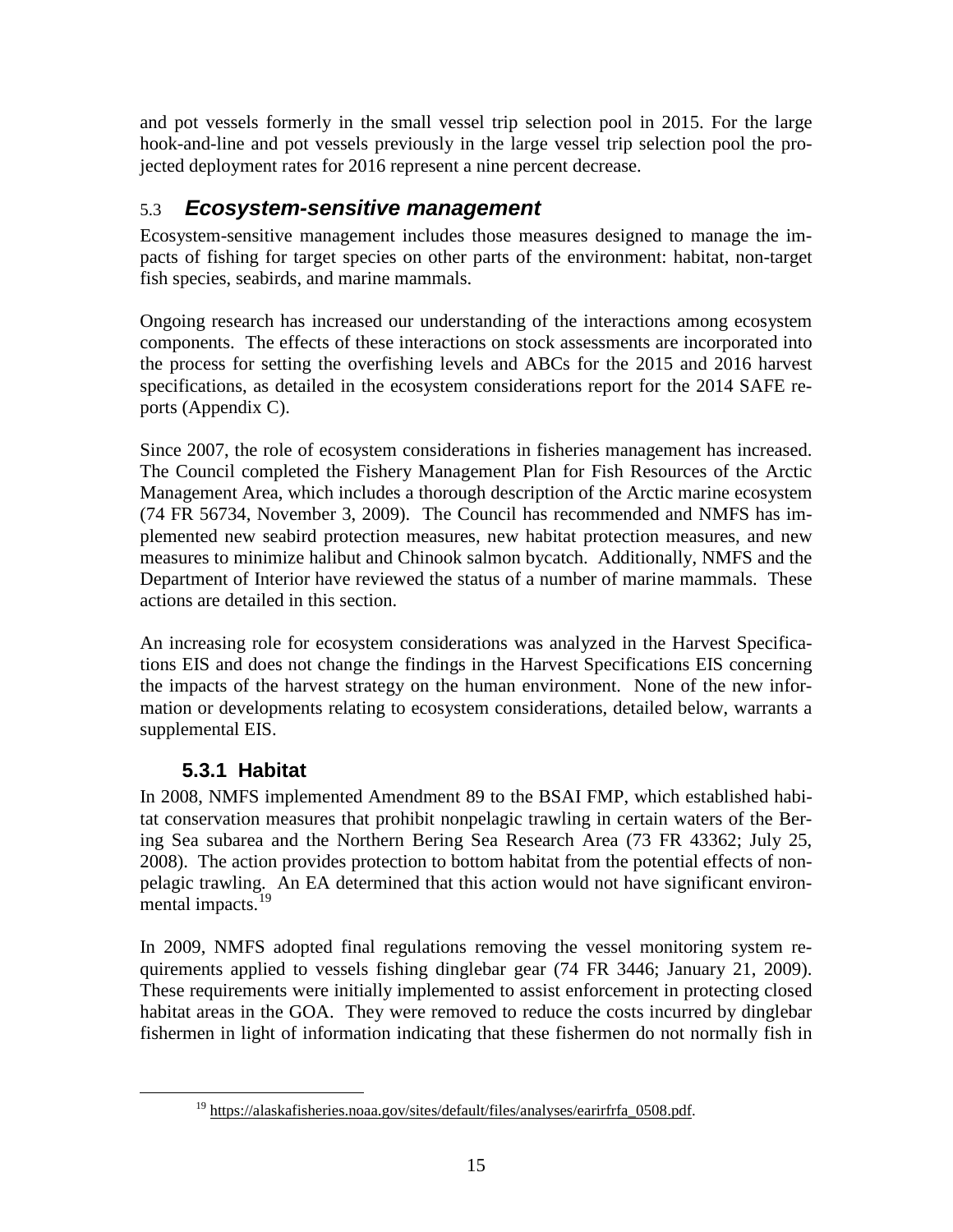the protected areas. An EA determined that this action would not have significant environmental impacts.<sup>20</sup>

 In 2010, NMFS issued a final rule to implement Amendment 94 to the BSAI FMP (75 FR and to expand the Saint Matthew Island Habitat Conservation Area, and (3) requires non- verse effects of nonpelagic trawl gear on bottom habitat, protects additional blue king crab habitat near St. Matthew Island, and allows for efficient flatfish harvest as the distri-61642; October 6, 2010). Amendment 94 (1) requires participants using nonpelagic trawl gear in the directed fishery for flatfish in the Bering Sea subarea to modify the trawl gear to raise portions of the gear off the ocean bottom, (2) changed the boundaries of the Northern Bering Sea Research Area to establish the Modified Gear Trawl Zone (MGTZ) pelagic trawl gear to be modified to raise portions of the gear off the ocean bottom if used in any directed fishery for groundfish in the MGTZ. This action reduces potential adbution of flatfish in the Bering Sea changes. An EA determined that this action would not have significant environmental impacts.<sup>21</sup>

 On November 6, 2012, NMFS issued a final rule to implement Amendment 98 to the sions for 24 groundfish species or complexes; (2) EFH conservation recommendations to 5 years; and (4) the EFH research objectives. The 5-year EFH review concluded that BSAI FMP and Amendment 90 to the GOA FMP (77 FR 66564). These amendments updated the existing essential fish habitat (EFH) provisions based on a 5-year EFH review. The FMP amendments revise the following FMP components: (1) the EFH provifor non-fishing activities; (3) the timeline for considering HAPC proposals from 3 years no change to the 2005 conclusions on the evaluation of fishing effects on EFH was warranted based on a review of information from 2005 through 2010. An EA determined that this action would not have significant environmental impacts. $^{22}$ 

 On January 16, 2014, NMFS issued regulations to implement Amendment 89 to the GOA trawl gear used in the directed flatfish fisheries in the Central Regulatory Area of the GOA be modified to raise portions of the gear off the sea floor. The modifications to of Tanner crab, and reduces the potential adverse impacts of nonpelagic trawl gear on eries. FMP and revise current regulations governing the configuration of modified nonpelagic trawl gear (79 FR 2794). This rule established a protection area in Marmot Bay, northeast of Kodiak Island, and closed that area to fishing with trawl gear except for directed fishing for pollock with pelagic trawl gear. The closure reduces bycatch of Tanner crab (*Chionoecetes bairdi*) in GOA groundfish fisheries. This rule also requires that nonpelagic nonpelagic trawl gear used in these fisheries reduce the unobserved injury and mortality bottom habitat. This rule also made a minor technical revision to the modified nonpelagic trawl gear construction regulations to facilitate gear construction for those vessels required to use modified nonpelagic trawl gear in the GOA and Bering Sea groundfish fish-

<span id="page-17-2"></span><span id="page-17-1"></span><span id="page-17-0"></span><u>.</u>

 $^{20}$  https://alaskafisheries.noaa.gov/sites/default/files/analyses/dbar\_vms\_earirfrfa\_1208.pdf.<br>  $^{21}$  https://alaskafisheries.noaa.gov/sites/default/files/analyses/bsaiamd94\_earirfrfa0910.pdf.<br>  $^{22}$  https://alaskafi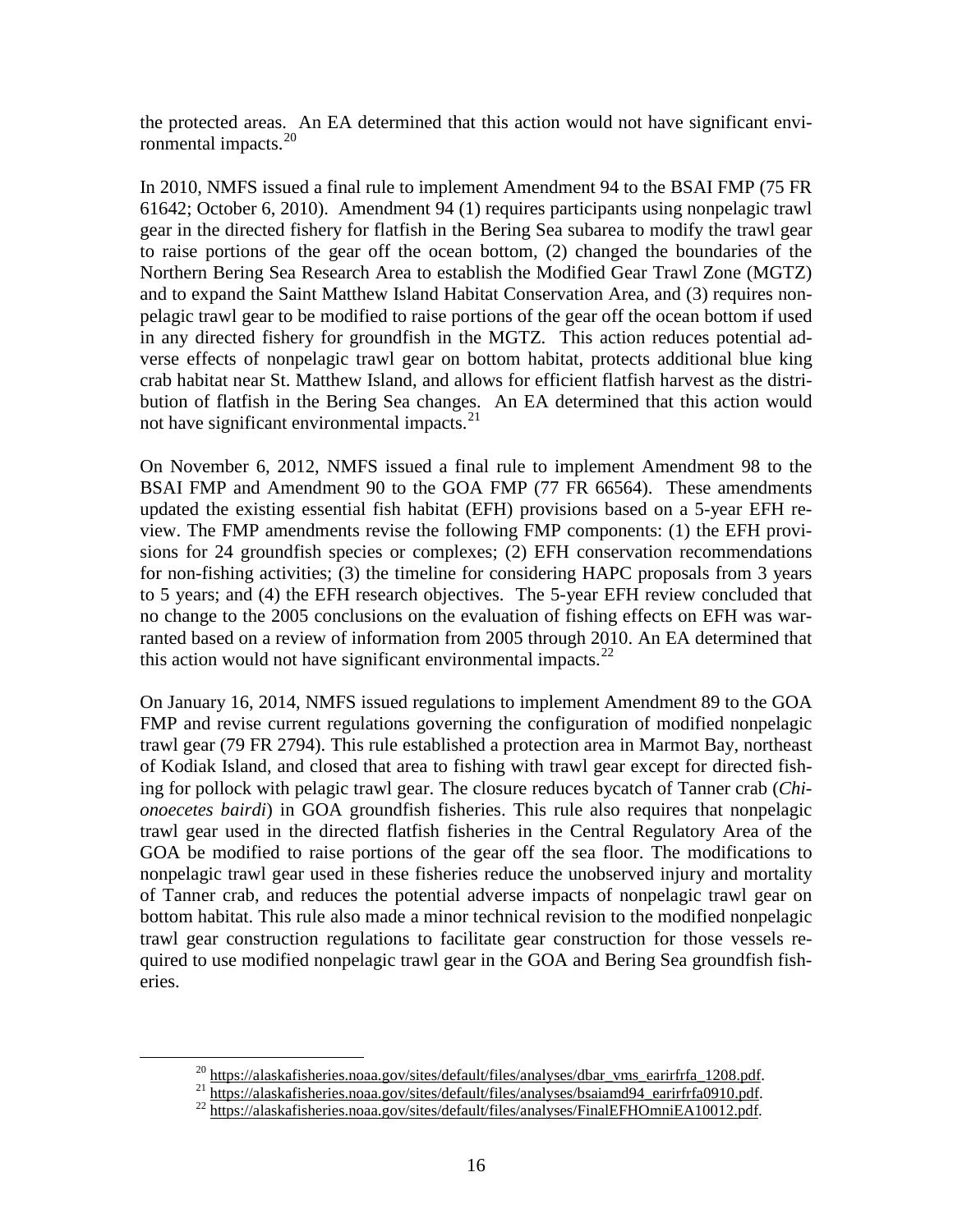<span id="page-18-0"></span> 1378, January 9, 2015). Designating the six areas of skate egg concentration as HAPC in the BSAI highlights the importance of this EFH for conservation. An EA determined that On January 5, 2015, NMFS approved Amendment 104 to the BSAI FMP to designate six areas of skate egg concentration as Habitat Areas of Particular Concern (HAPC; 80 FR this action would not have significant environmental impacts. $^{23}$ 

#### **5.3.2 Arctic Fishery Management**

 the ecosystem. A number of Arctic fish, marine mammals, and seabird species migrate into the area covered by the BSAI FMP, so any additional protection from unregulated fishing in the Arctic may be beneficial to these migratory species. The regulations im- 56734, November 3, 2009). In 2009, the Council adopted, and NMFS approved, an Arctic fishery management plan that (1) closed the Arctic to commercial fishing until information improves so that fishing can be conducted sustainably and with due concern to other ecosystem components, (2) determined the fishery management authorities in the Arctic and provides the Council with a vehicle for addressing future management issues, and (3) implemented an ecosystem based management policy that recognizes the unique issues in the Alaskan Arctic. No significant fisheries exist in the Arctic Management Area, either historically or currently. However, the warming of the Arctic and seasonal shrinkage of the sea ice may be associated with increased opportunities for fishing in this region. The Arctic fishery management plan prevents commercial fisheries from developing in the Arctic without the required management framework and scientific information on the fish stocks, their characteristics, and the implications of fishing for the stocks and related components of plementing the Arctic fishery management plan were effective December 3, 2009 (74 FR

#### **5.3.3 Halibut bycatch management**

 hook-and-line groundfish fisheries. NMFS published a final rule for this action on Feb- ruary 20, 2014 (79 FR 9625). Amendment 95 sets the halibut PSC limits in Federal regu- lations and reduces the halibut PSC limit in the – In 2012, the Council recommended Amendment 95 to the GOA FMP to change the process for setting halibut PSC limits and reduce halibut PSC limits in the GOA trawl and

- ground fish trawl gear sector by 15 percent over 3 years: 1,848 metric tons (t) in 2014, 1,759 t in 2015, and 1,705 t in 2016.
- • groundfish catcher vessel hook-and-line gear sector by 15 percent over 3 years: 161 t in 2014, 152 t in 2015, and 147 t in 2016.
- catcher/processor (C/P) hook-and-line gear sector by 7 percent in 2014. The new C/P hook-and-line halibut PSC limit may change annually, based on the GOA Pa- limit. cific cod split formula. Using 2012 Pacific cod TACs in the Western and Central GOA as an example, the hook-and-line C/P sector would fish under a 109 t PSC
- demersal shelf rockfish fishery from 10 t to 9 t in 2014.

<span id="page-18-1"></span><sup>&</sup>lt;sup>23</sup> https://alaskafisheries.noaa.gov/sites/default/files/analyses/amd104finalea.pdf.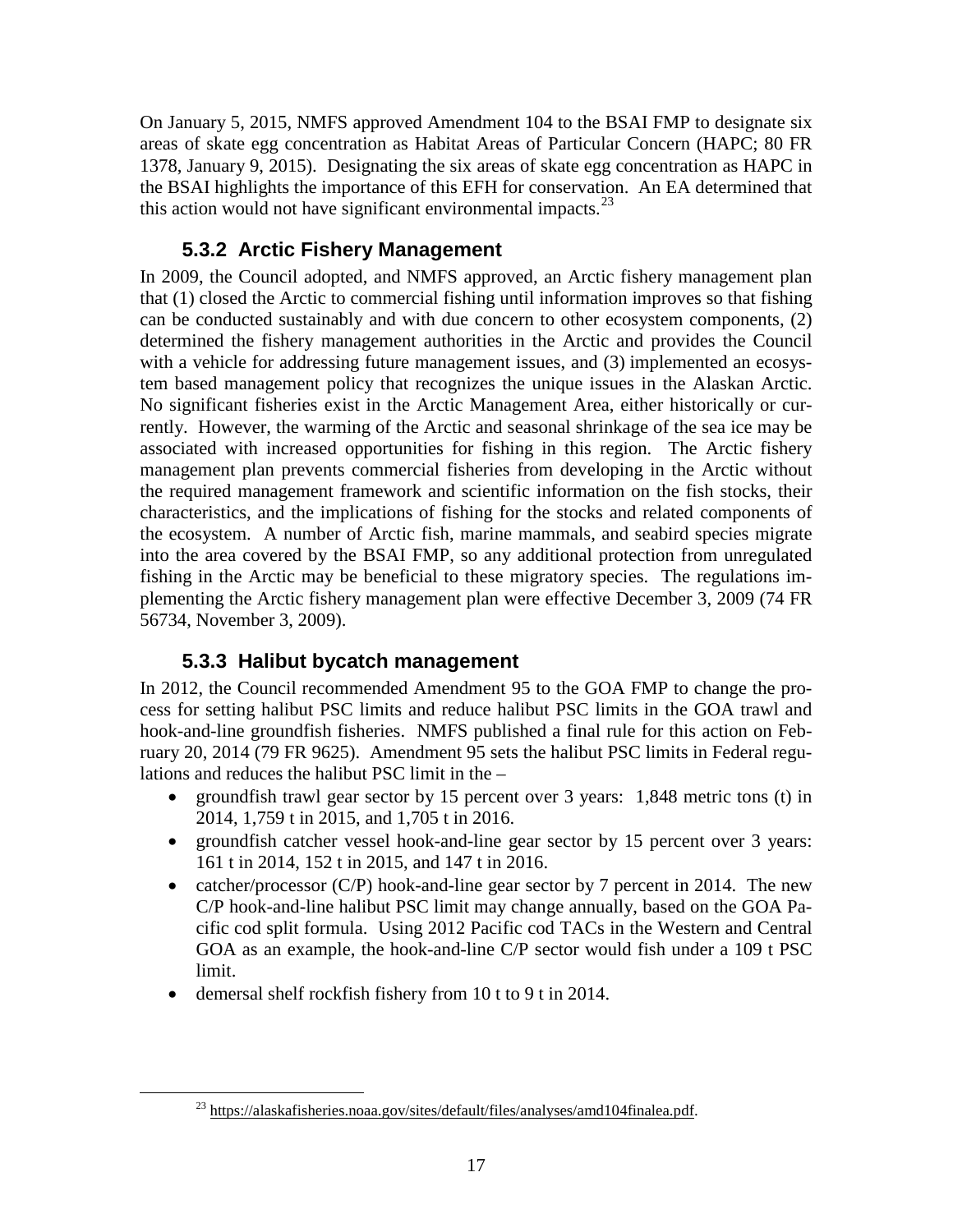#### **5.3.4 Salmon bycatch management**

<span id="page-19-0"></span> The Council has taken action to control salmon bycatch in the Bering Sea and GOA pol- lock fisheries. In 2007, NMFS implemented Amendment 84 to establish the salmon by- bycatch with a voluntary rolling hotspot system (VRHS) (72 FR 61070; October 29, areas, had not been effective at reducing salmon bycatch. An EA determined that this catch intercooperative agreement that allows vessels participating in the directed fisheries for pollock in the Bering Sea to use their internal cooperative structure to reduce salmon 2007). In recommending Amendment 84, the Council recognized that regulatory management measures, including a bycatch cap that triggered closure of fixed salmon savings action would not have significant environmental impacts.<sup>[24](#page-19-1)</sup>

 ery's salmon bycatch with the VRHS measures in place, which were in effect in 2007 pursuant to an exempted fishing permit. Accordingly, the adoption of Amendment 84 did not represent significant new circumstances necessitating an SEIS. The Harvest Specifications EIS describes and analyzes the impacts of the pollock fish-

Statement.<sup>25</sup> This analysis provided new and recent information on the Bering Sea pol- the BSAI groundfish fisheries. In 2012, 11,350 Chinook salmon were incidentally caught in the BSAI groundfish fisheries. In 2013, 16,003 Chinook salmon were incidentally caught in the BSAI groundfish fisheries. In 2014, 17,472 Chinook salmon were inci-In 2009, the Council recommended Amendment 91, the Chinook salmon bycatch management program, to minimize, to the extent practicable, Chinook salmon bycatch in the Bering Sea pollock fishery. The impacts of the action and its alternatives were analyzed in the Bering Sea Chinook Salmon Bycatch Management Final Environmental Impact lock fishery and the impacts of that fishery on Chinook salmon and the human environment. NMFS implemented this program for the start of the 2011 fishing year (75 FR 53026; August 30, 2010). In 2011, 25,499 Chinook salmon were incidentally caught in dentally caught in the BSAI groundfish fisheries.

 take statement for the GOA groundfish fisheries. The NMFS Alaska Region reinitiated nook salmon incidental catch in the GOA groundfish fisheries was 21,010 fish. In 2012, 22,580 Chinook salmon were incidentally caught in the GOA groundfish fisheries. In 2010, Chinook salmon incidental catch in the GOA groundfish fisheries was 54,561 fish. This is the highest number of Chinook salmon incidentally taken in these fisheries since monitoring began in 1990, and it exceeded the 40,000 Chinook salmon incidental Endangered Species Act (ESA) section 7 consultation with the NMFS Northwest Region on November 17, 2010, based on the Chinook salmon incidental catch in the GOA groundfish fisheries. As required by the biological opinion, the Alaska Region provided the Northwest Region with additional information in the annual report on salmon incidental catch in all of the Alaska groundfish fisheries on March 3, 2011. In 2011, Chi-

 In 2012, NMFS implemented Amendment 93 (77 FR 42629, July 20, 2012) to the GOA FMP. Amendment 93 and its implementing regulations established separate PSC limits

<u>.</u>

<span id="page-19-2"></span><span id="page-19-1"></span>December, 2009. https://alaskafisheries.noaa.gov/sites/default/files/analyses/eis\_1209all.pdf. <sup>24</sup> https://alaskafisheries.noaa.gov/sites/default/files/analyses/Am84\_EARIRFRFA.pdf. <sup>25</sup> NMFS (2009). Bering Sea Chinook Salmon Bycatch Management Final Environmental Impact Statement.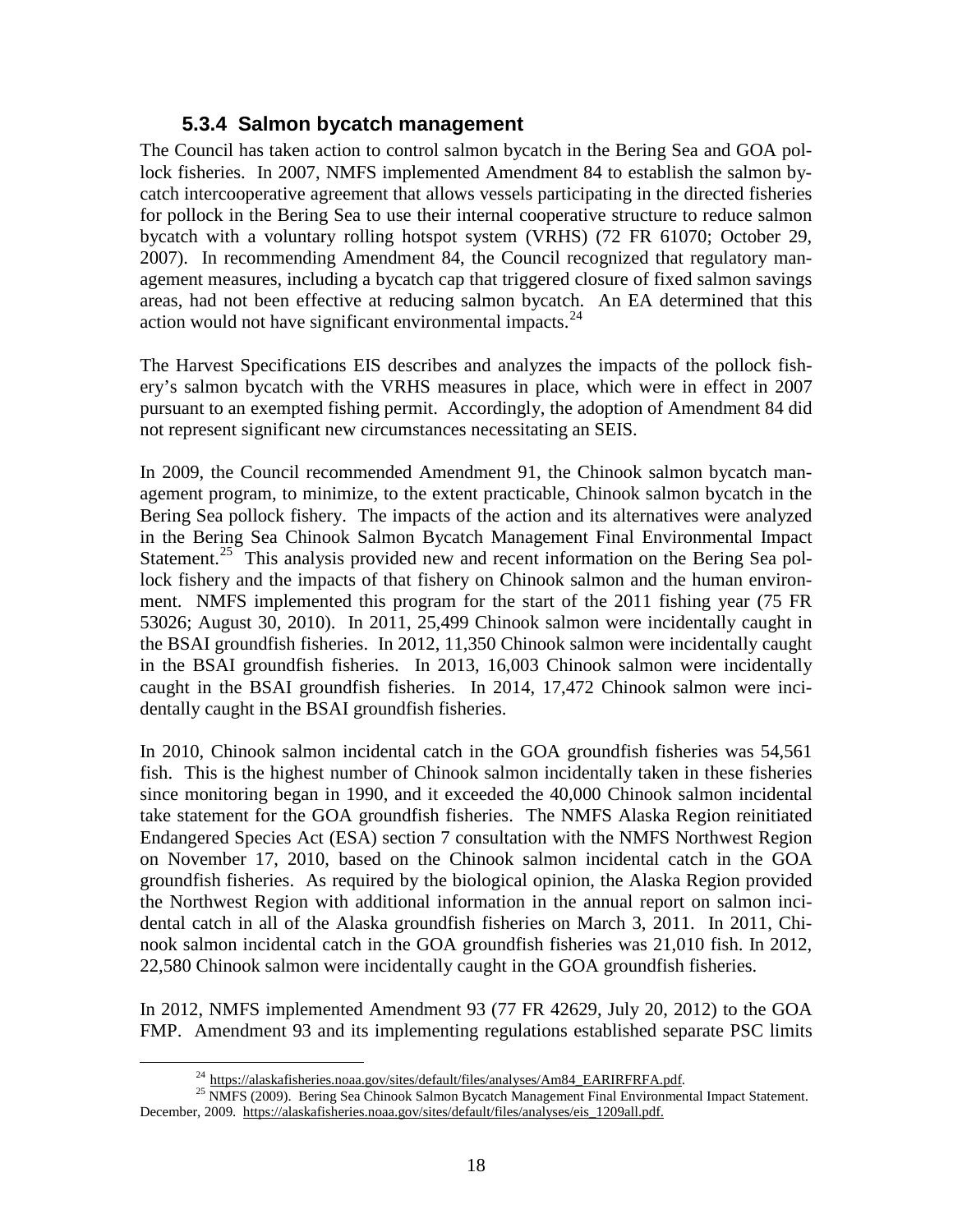Western GOA pollock fisheries until the catch is delivered to a processing facility where would not have significant environmental impacts.<sup>[26](#page-20-0)</sup> In 2013, 13,513 Chinook salmon were incidentally caught in the GOA pollock fishery. In 2014, 6,580 Chinook salmon were incidentally caught in the GOA pollock fishery. in the Central and Western GOA for Chinook salmon, which would cause NMFS to close the directed pollock fishery in the Central or Western GOA, if the applicable limit is reached. This action also requires retention of salmon by all vessels in the Central and an observer is provided the opportunity to count the number of salmon and to collect scientific data or biological samples from the salmon. An EA determined that this action

 In June 2013, the Council recommended Amendment 97 to the GOA FMP. In December unused Chinook salmon PSC in the Rockfish Program CV sector to be roll over to the 2013, the Council recommended adding to Amendment 97 a provision that would allow non-Rockfish Program CV sector. In 2015, NMFS implemented Amendment 97 (79 FR 71350, December 2, 2014). Amendment 97 applies GOA Chinook salmon PSC limits to the groundfish trawl fisheries, except for pollock trawl fisheries (non-pollock groundfish trawl) in the Central and Western GOA. Amendment 97 apportions the PSC limits between trawl Rockfish Program catcher vessels (CVs), non-Rockfish Program CVs, and catcher/processor sectors, with closure of directed fishing for any non-pollock groundfish trawl fishery if the PSC limit for a sector is reached. The EA for this action found no significant environmental impacts. $27$ 

 limit of 2,700 Chinook salmon became available for use by the Non-Rockfish Program On August 10, 2015, NMFS issued an emergency rule to establish a 1,600 Chinook salmon PSC limit for the Western and Central GOA Non-Rockfish Program trawl catcher vessel sector (Non-Rockfish Program CV Sector) that was immediately available for use by the sector until the limit was reached or December 31, 2015. The emergency rule was necessary to relieve a restriction that prevented non-pollock groundfish harvest by the Non-Rockfish Program CV Sector while continuing to limit the amount of Chinook salmon PSC used by this sector. On January 1, 2015, an annual Chinook salmon PSC CV Sector under Amendment 97 to the GOA FMP. On May 3, 2015, and considerably earlier than had been expected, NMFS prohibited directed fishing for groundfish by the Non-Rockfish Program CV Sector after determining that the sector had exceeded its annual PSC limit of 2,700 Chinook salmon. The Council and NMFS recently discovered that the use of Chinook salmon PSC by the Non Rockfish Program CV Sector in the first few months of 2015 was exorbitantly greater than the historical use, which was relied on in developing the Chinook salmon PSC limit for this sector, and that this discrepancy in use was not foreseen when the PSC limit of 2,700 Chinook salmon for the Non-Rockfish Program CV Sector was implemented under Amendment 97. Prior to the emergency rule, significant amounts of non-pollock groundfish were unharvested by the Non Rockfish Program CV Sector, and fishermen, shoreside processors, and communities that participate in the Non-Rockfish Program CV Sector had limited alternatives to mitigate the resulting significant, negative economic effects. NMFS prepared a CE for this action because it was a temporary change to the Amendment 97 Chinook salmon PSC limit for the

<sup>&</sup>lt;sup>26</sup> https://alaskafisheries.noaa.gov/sites/default/files/analyses/rireafrfa\_amd93.pdf. <sup>27</sup> https://alaskafisheries.noaa.gov/sites/default/files/analyses/goa97earirirfa.pdf.

<span id="page-20-1"></span><span id="page-20-0"></span>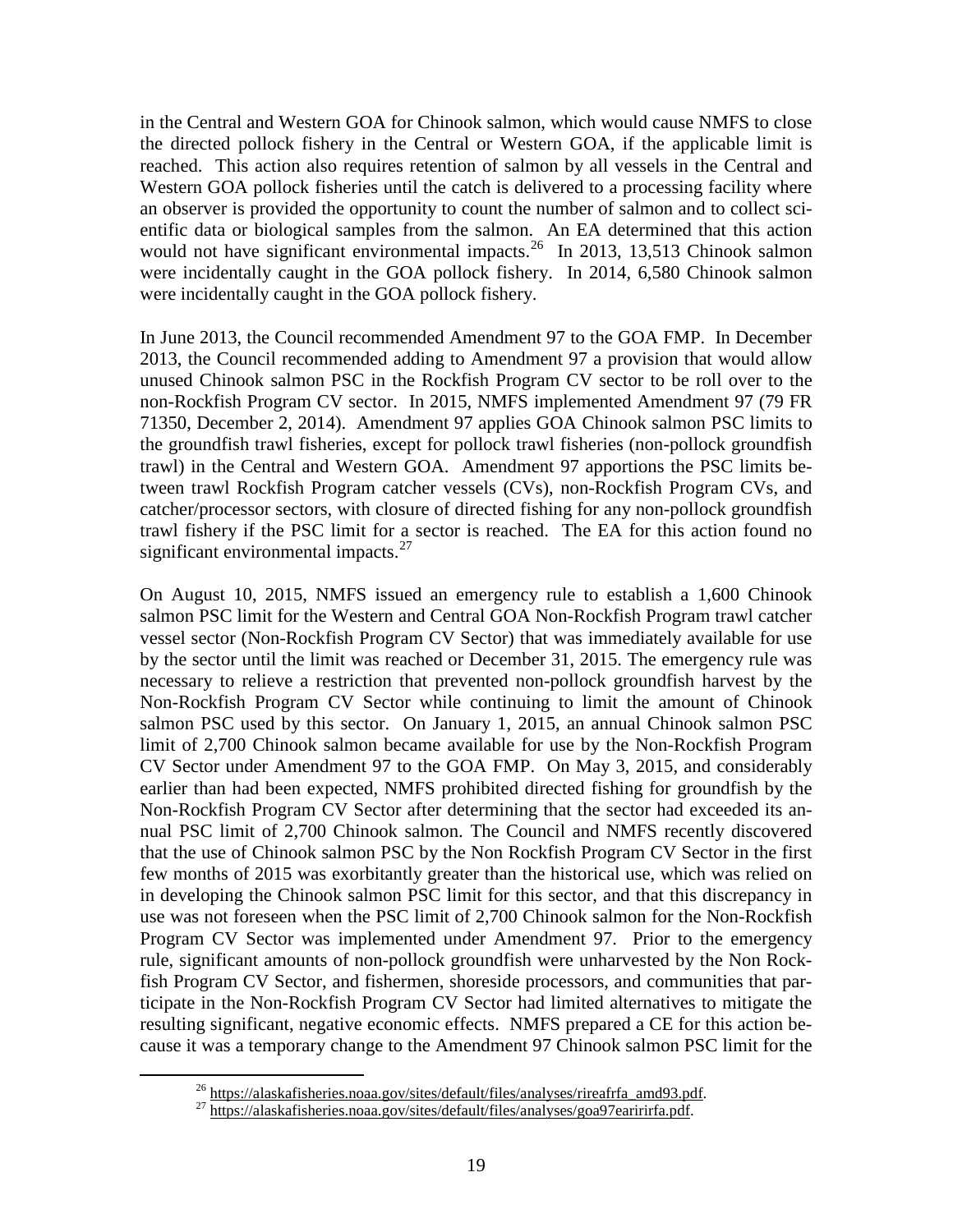<span id="page-21-0"></span>Non-Rockfish Program CV Sector, a previously analyzed and approved action. The prior NEPA analyses for Amendment 93 and Amendment 97 demonstrate that the proposed action will not have significant impacts on the quality of the human environment.

#### **5.3.5 Pribilof Island blue king crab bycatch management**

NMFS notified the Council on September 29, 2009, that the current rebuilding plan for Pribilof Island Blue King Crab (PIBKC) would not achieve adequate progress to rebuild the stock by 2014. In June 2012, the Council recommended Amendment 103 to the BSAI FMP to close the Pribilof Island Habitat Conservation Zone (PIHCZ) to directed fishing for Pacific cod with pot gear based on 1) the high rate of PIBKC bycatch in the PIHCZ relative to other areas outside of the PIHCZ; 2) the high concentration of PIBKC in the PIHCZ; 3) the occurrence of known PIBKC habitat within the PIHCZ; 4) the high rate of PIBKC bycatch in the Pacific cod pot fishery relative to other groundfish fisheries; and 5) the limited impact the Pacific cod pot closure in the PIHCZ would have on the Pacific cod pot fishery relative to other groundfish fishery closures. The Council also recommended Amendment 43 to the FMP for Bering Sea/Aleutian Islands King and Tanner Crabs. Amendment 43 revises the rebuilding plan for PIBKC. NMFS approved these amendments and implemented Amendment 103 with regulations (79 FR 71344, December 2, 2014). The EA for this action found no significant environmental impacts.<sup>28</sup>

#### **5.3.6 Grenadier management**

 collection and catch monitoring appropriate for grenadiers given their abundance, distri- bution, and catch. The final rule added regulations to improve reporting of grenadiers, On March 5, 2015, NMFS issued regulations to implement Amendment 100 to the BSAI FMP and Amendment 91 to the GOA FMP (80 FR 11898). Amendments 100/91 to the FMPs add grenadiers to the ecosystem component (EC) category in the FMPs. The Council and NMFS recognized that adding grenadiers to the FMPs in the EC category acknowledges their role in the ecosystem and limits the groundfish fisheries' potential impact on grenadiers. Adding grenadiers to the EC category allows for improved data limit retention of grenadiers, and prevent direct fishing for grenadiers by federally permitted groundfish fishermen. The final rule was necessary to limit and monitor the incidental catch of grenadiers in the groundfish fisheries. The EA for this action found no significant environmental impacts. $^{29}$ 

#### **5.3.7 Steller Sea lions**

<span id="page-21-1"></span> $\overline{a}$ 

sperm whales, and fin whales was completed November 24, 2010.<sup>[30](#page-21-3)</sup> The biological opin-A biological opinion documenting the program level ESA section 7 formal consultation on the effects of the Alaska groundfish fisheries on Steller sea lions, humpback whales, ion concluded that the fisheries were not likely to jeopardize the continued existence of the eastern distinct population segment (DPS) of Steller sea lions, the Western North Pacific and Central North Pacific populations of humpback whales, North Pacific sperm whales, or the Northeast Pacific population of fin whales. The biological opinion con-

 $^{28}$  https://alaskafisheries.noaa.gov/sites/default/files/analyses/43\_103draftririrfa.pdf.

<span id="page-21-3"></span><span id="page-21-2"></span>https://alaskafisheries.noaa.gov/sites/default/files/analyses/amdbsai100\_goa91finalearir2014.pdf.  $\frac{30 \text{ https://alaskafisheries.noaa.gov/pr/ssl/final-2010-biop.}}{30 \text{ https://alaskafisheries.noaa.gov/pr/ssl/final-2010-biop.}}$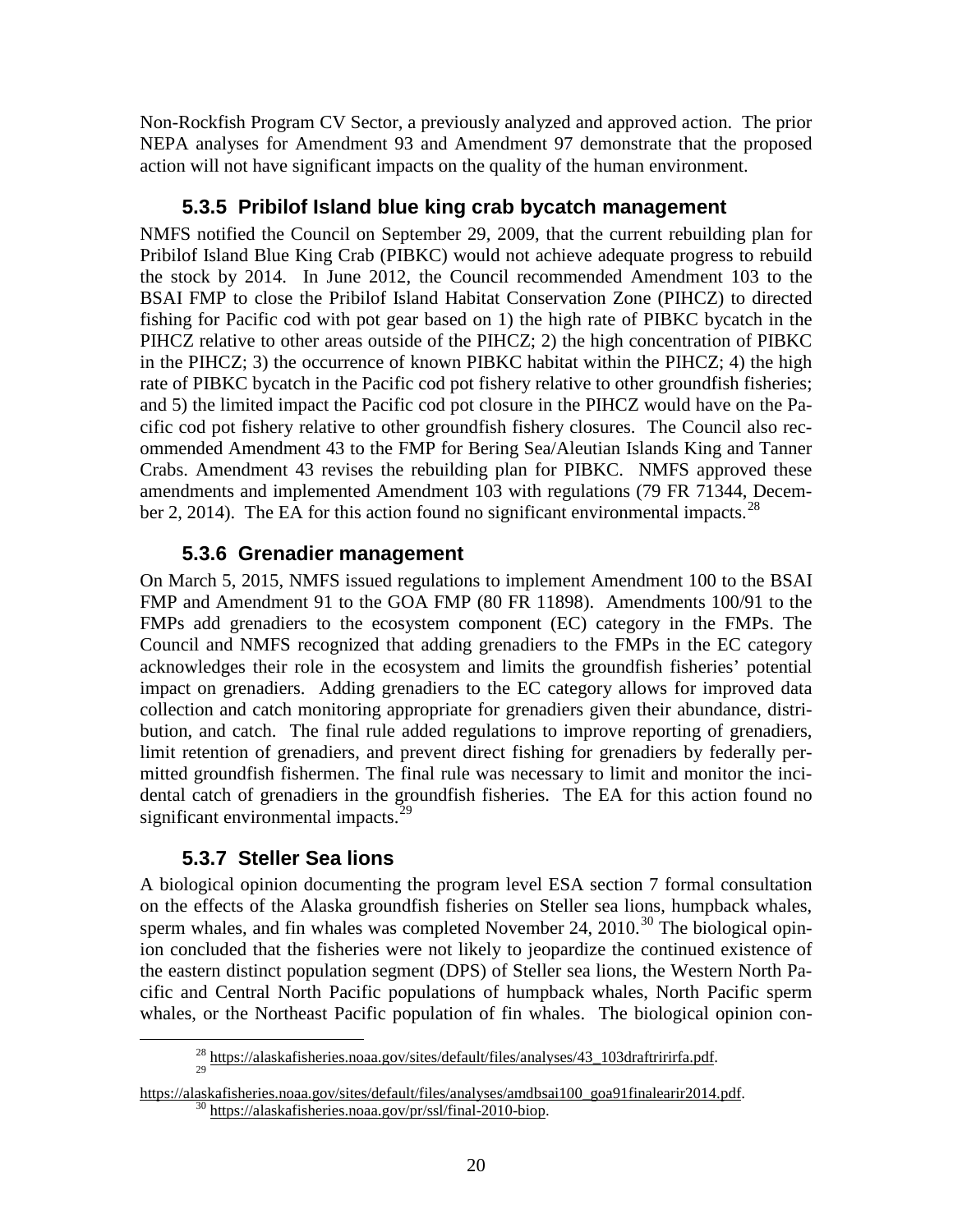modify their designated critical habitat. cluded that the fisheries were not likely to adversely modify designated critical habitat for the eastern DPS of Steller sea lions. The biological opinion concluded that the fisheries were likely to jeopardize the continued existence of the western DPS of Steller sea lions and were likely to adversely modify their designated critical habitat. The biological opinion contained a reasonable and prudent alternative (RPA) designed to remove the likelihood the fisheries would jeopardize the western DPS of Steller sea lions or adversely

 manage the groundfish resources in accordance with the Magnuson-Stevens Act. An EA determined that this action would not have significant environmental impacts. $31$ This RPA was implemented for the 2011 fishing year. NMFS issued an interim final rule to implement Steller sea lion protection measures to insure that the BSAI management area groundfish fisheries are not likely to jeopardize the continued existence of the western DPS of Steller sea lions or adversely modify its designated critical habitat (75 FR 77535, December 13, 2010, corrected 75 FR 81921, December 29, 2010). These management measures disperse fishing effort over time and area to provide protection from potential competition for important Steller sea lion prey species in waters adjacent to rookeries and important haulouts. The intended effect of this interim final rule is to protect the western DPS of Steller sea lions, as required under the ESA, and to conserve and

Steller sea lion protection measures, in accordance with NEPA.<sup>[32](#page-22-1)</sup> The final rule restricts completed in April 2014. $33$  The biological opinion concluded that the modified protection On November 25, 2014, NMFS published a final rule to implement Steller sea lion protection measures for the Atka mackerel, Pacific cod, and pollock fisheries in the Aleutian Islands (79 FR 70286). NMFS, in consultation with the Council, prepared an EIS on groundfish fishing in the AI to insure the groundfish fisheries are not likely to result in jeopardy of continued existence or adverse modification or destruction of designated critical habitat for the western DPS of Steller sea lions. The final rule implemented fishery closures and limitations on catch in specific areas to mitigate the potential adverse effects of fishing on Steller sea lion prey resources. NMFS considered the effects of the modified Steller sea lion protection measures in the AI groundfish fisheries in a biological opinion measures are not likely to jeopardize the continued existence of the western DPS of Steller sea lions or adversely modify designated critical habitat.

On December 13, 2010, NMFS announced a 90-day finding on two petitions to delist the eastern DPS of Steller sea lions under the ESA. NMFS concluded that the petitions presented substantial scientific or commercial information indicating that the petitioned action may be warranted (75 FR 77602). On April 18, 2012, NMFS published a proposed rule to remove the eastern DPS of Steller sea lions from the List of Endangered and Threatened Wildlife and requested public comments through June 14, 2012 (77 FR 23209). NMFS completed a Status Review of the eastern DPS of Steller Sea Lion in March 2012. Based on the information presented in the Status Review, the factors for delisting in section 4(a)(1) of the ESA, the recovery criteria in the 2008 Recovery Plan,

<span id="page-22-1"></span><span id="page-22-0"></span><sup>&</sup>lt;sup>31</sup> https://alaskafisheries.noaa.gov/sites/default/files/analyses/sslprotections\_earir1210.pdf.  $\frac{32 \text{ https://alaskafisheries.noaa.gov/fisheries/sslpm-feis}}{33 \text{ https://alaskafisheries.noaa.gov/pr/sslpm-biop-2014}}$ .

<span id="page-22-2"></span>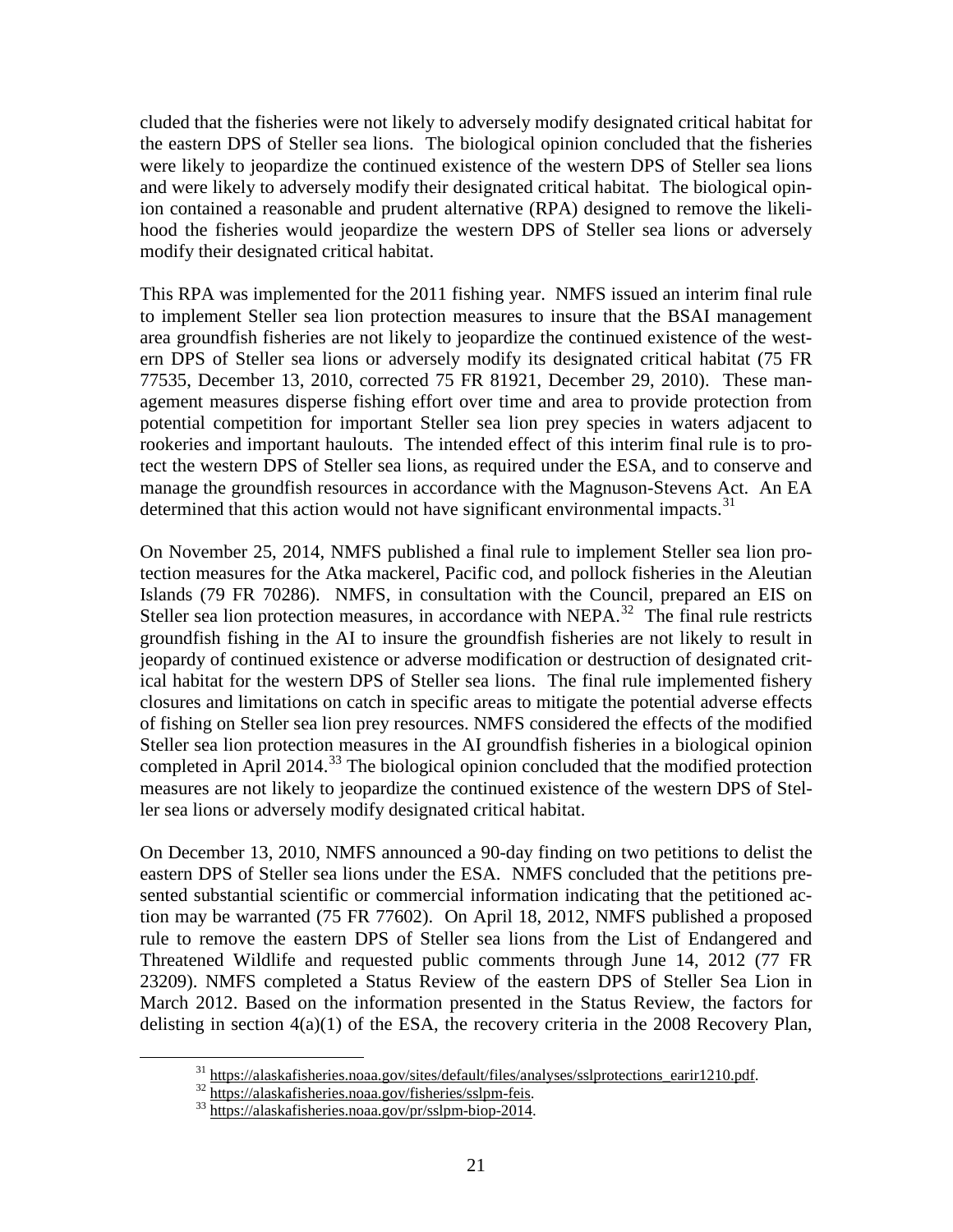<span id="page-23-0"></span>the continuing efforts to protect the species, and information received during public comment and peer review, NMFS determined that this DPS has recovered and no longer meets the definition of an endangered or threatened species under the ESA: It is not in danger of extinction or likely to become so within the foreseeable future throughout all or a significant portion of its range. On November 4, 2013, NMFS issued a final rule to remove the eastern DPS of Steller sea lion from the List of Endangered and Threatened Wildlife (78 FR 66140), effective December 4, 2013. NMFS also implemented a postdelisting monitoring plan for 10 years to ensure recovery continues.

#### **5.3.8 Walrus Protection Areas**

 on FFPs to transit through Walrus Protection Areas in the Exclusive Economic Zone (EEZ) near Round Island and Cape Peirce from April 1 through August 15, annually. In 2015, NMFS implemented Amendment 107 to the BSAI FMP to establish seasonal transit areas for vessels designated on FFPs through Walrus Protection Areas in northern Bristol Bay, Alaska (80 FR 194; January 5, 2015). This action allows vessels designated This action restored access of federally permitted vessels to transit through Walrus Protection Areas that was limited by regulations implementing Amendment 83 to the GOA FMP and to maintain suitable protection for walruses on Round Island and Cape Peirce. This action maintains an existing prohibition on deploying fishing gear in Walrus Protection Areas by vessels designated on an FFP. An EA determined that this action would not have significant environmental impacts.<sup>34</sup>

#### **5.3.9 Seabirds**

 $\overline{a}$ 

 an estimated total of 4,729 seabirds were caught in hook-and-line, trawl, and pot fisheries in the BSAI and GOA. In 2009, NMFS implemented regulations to revise seabird avoid- vised seabird avoidance measures based on the latest scientific information and reduced Several seabird species are caught incidental to the Alaska groundfish fisheries. In 2013, ance requirements for the hook-and-line groundfish and halibut fisheries in International Pacific Halibut Commission Area 4E (74 FR 13355; March 27, 2009). This action reunnecessary regulatory burdens and associated costs by eliminating seabird avoidance requirements for hook-and-line vessels less than or equal to 55 ft (16.8 m) length overall in portions of Area 4E in the eastern Bering Sea. An EA determined that this action would not have significant environmental impacts.<sup>35</sup>

mates for the Alaska groundfish and halibut fisheries. <sup>[36](#page-23-3)</sup> The total estimated seabird by-A new report released by the AFSC in December 2014 provides seabird bycatch esticatch continues to be substantially lower than before the use of seabird avoidance measures. Hook-and-line fisheries continue to have the highest seabird bycatch among gear groups. Consistently, northern fulmars are the most frequently caught seabird. In 2013, an estimated 2,795 northern fulmars were taken incidental to the BSAI and GOA hook-and-line fisheries.

<span id="page-23-3"></span><span id="page-23-2"></span><span id="page-23-1"></span><sup>&</sup>lt;sup>34</sup> https://alaskafisheries.noaa.gov/sites/default/files/analyses/bsai107finalearir.pdf.<br><sup>35</sup> https://alaskafisheries.noaa.gov/sites/default/files/analyses/4E\_earirirfa\_0109.pdf.<br><sup>36</sup>http://www<u>.afsc.noaa.gov/REFM/REEM/Se</u> \_Alaskan%20Gndfish\_Dec2014.pdf.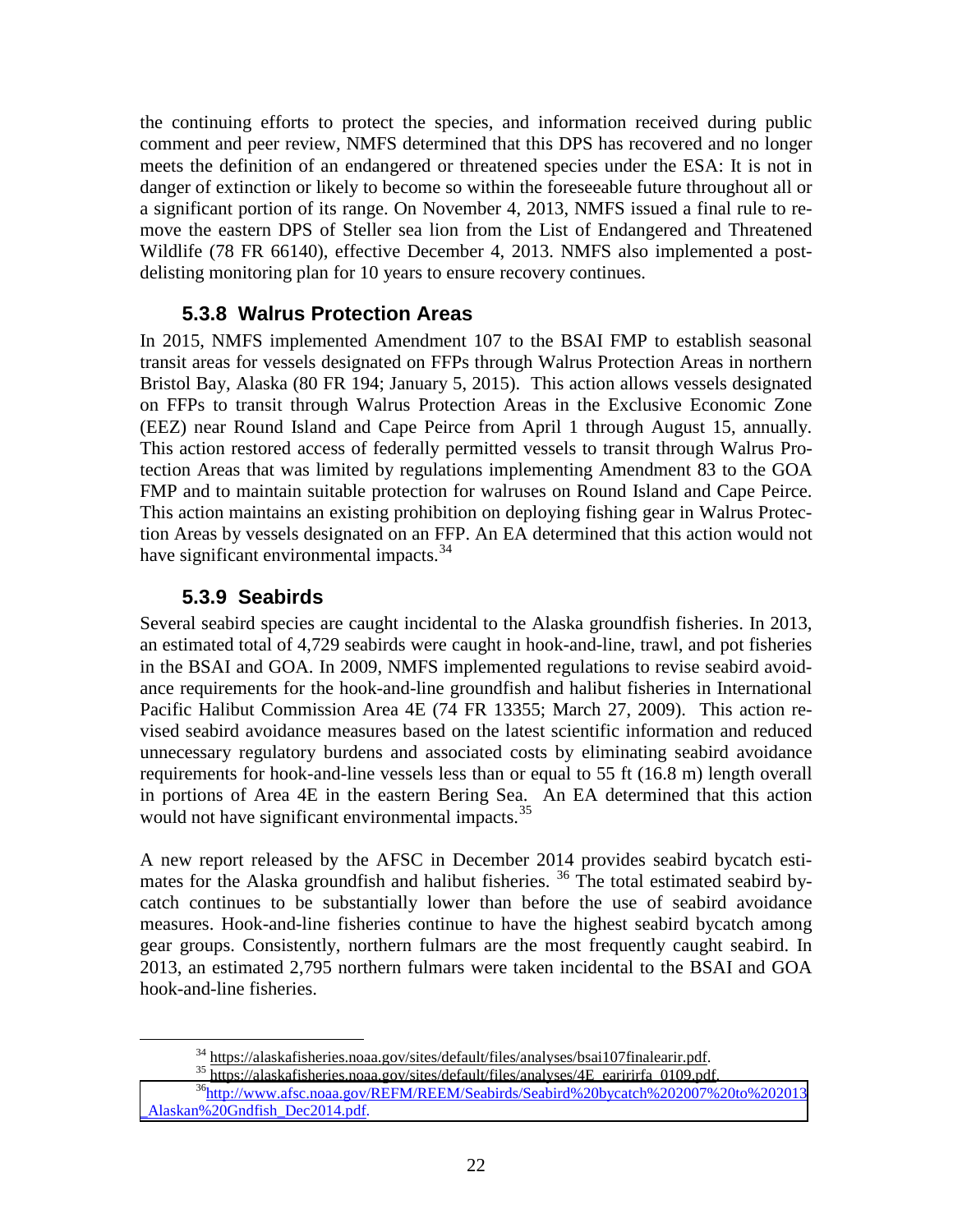Estimates of total seabird bycatch in 2013 were the lowest since NMFS began estimating seabird bycatch in 1998, though catch (n=438) of albatross was 25 percent higher than the five-year average (n=350). Though, for the first time, this estimate includes data from the halibut fishery in addition to the groundfish fisheries. The majority of the albatross bycatch consisted of black-footed albatross in the BSAI and GOA sablefish hook-andline fisheries. In 2013, 249 black-footed and 189 Laysan albatross were taken incidental to hook-and-line fisheries in the BSAI and GOA.

 in 2011. The three observed takes in 2014 have not yet been incorporated into the total Occasionally, endangered short-tailed albatross are taken incidental to the Alaska groundfish fisheries. From 1998 through 2014, six short-tailed albatross were observed to be killed in the BSAI Pacific cod hook-and-line fishery. Two of these takes occurred August and September of 2010, one occurred in October 2011, two occurred on the same haul in September 2014, and one occurred in December 2014. NMFS extrapolates the observed takes of seabirds to the total fishing effort to estimate total bycatch. Thus, NMFS estimated no takes of short-tailed albatross in the fisheries from 2007 through 2009 and 2012 and 2013. NMFS estimated that  $n=15$  short-tailed albatross were taken in 2010 and  $n=5$ bycatch estimates.

 **Section 7 Consultation with USFWS:** In August, 2015, NMFS prepared the Program-sticta stelleri).<sup>[37](#page-24-0)</sup> The biological assessment analyzed the Alaska federally managed matic Biological Assessment on the Effects of the Fishery Management Plans for the Gulf of Alaska and Bering Sea/Aleutian Islands Groundfish Fisheries and the State of Alaska Parallel Groundfish Fisheries on the Endangered Short-tailed Albatross (*Phoebastria albatrus*) and the Threatened Alaska breeding Population of the Steller's Eider (*Poly*groundfish fisheries as authorized by the GOA FMP, BSAI FMP, and the parallel groundfish fisheries in State of Alaska waters. In this biological assessment, the potential direct and indirect impacts of Federal fisheries and fisheries managed by the State with Federal coordination or oversight are evaluated in the context of the shorttailed albatross and the Alaska-breeding population of the Steller's eider.

 ion on the effects of the Alaska groundfish fisheries on short-tailed albatross and Steller's In December 2015, the US Fish and Wildlife Service (USFWS) issued its biological opineider.<sup>38</sup> The biological opinion concluded that the groundfish fisheries off Alaska are not likely to jeopardize the continued existence of short-tailed albatross and are not likely to adversely affect Steller's eider or designated critical habitat. The 2015 biological opinion includes an incidental take statement that exempts the observed take of six short-tailed albatross over a two-year period from the take prohibitions of section 9 of the ESA. To date, the fisheries have not exceeded this anticipated level of take.

<span id="page-24-0"></span> the USFWS coordinate efforts and communicate with each other in response to each The NMFS Alaska Region Office, AFSC Fishery Monitoring and Analysis Division, and short-tailed albatross take incident. The total population of short-tailed albatrosses continues to increase with the success of new breeding colonies, which could lead to in-

 $\frac{37}{38}$  https://alaskafisheries.noaa.gov/sites/default/files/analyses/seabirdba0815.pdf.<br> $\frac{38}{38}$  https://alaskafisheries.noaa.gov/sites/default/files/analyses/usfws-biop-122315.pdf.

<span id="page-24-1"></span>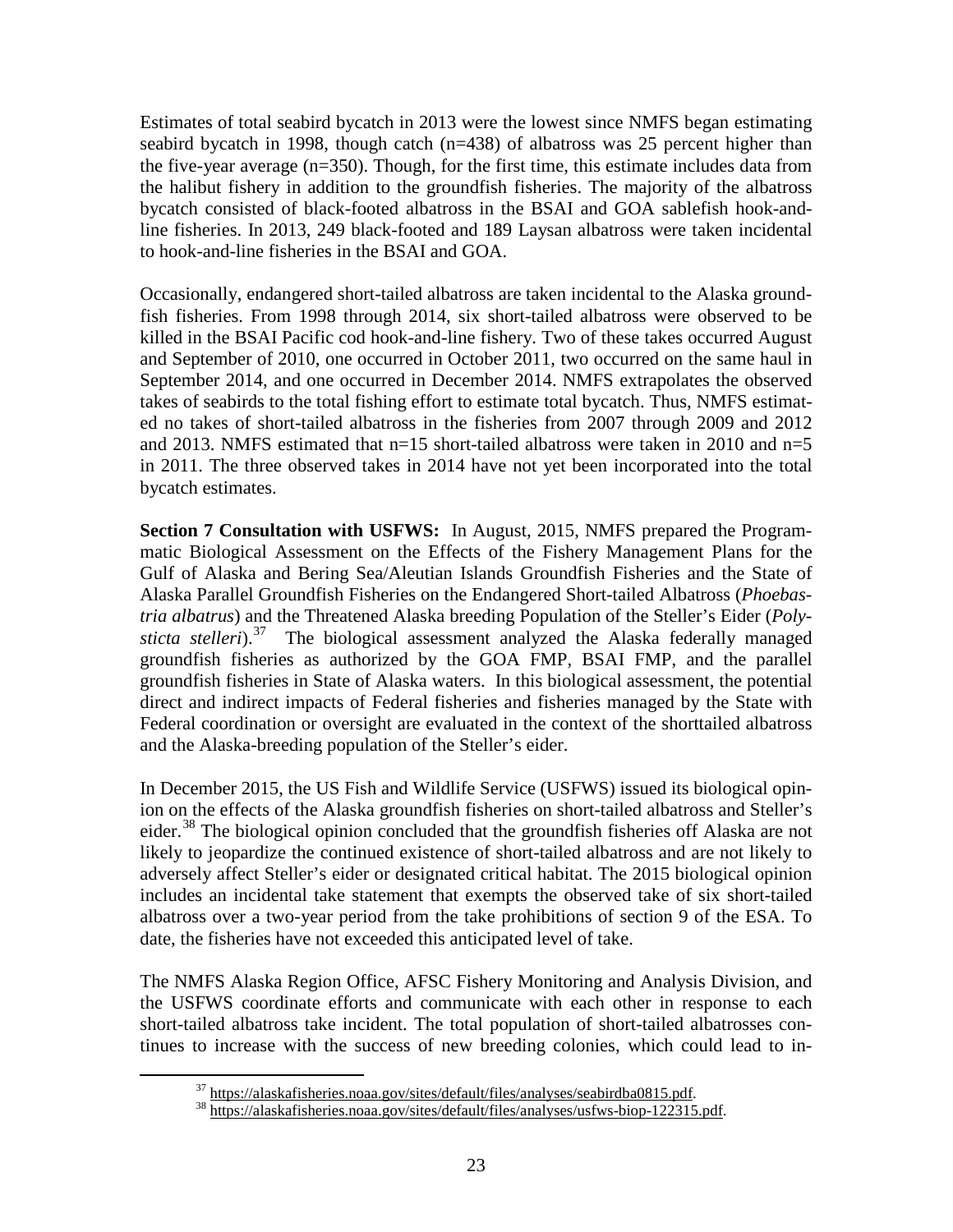<span id="page-25-0"></span> creased interactions with Alaska fisheries. NMFS continues to work closely with the Pa- cific cod hook-and-line fleet to explore methods that can be used by the fleet to avoid further takes of short-tailed albatross.

 ranted (76 FR 62504). The short-tailed albatross, Steller's eiders, and spectacled eiders The USFWS published its 12-month finding in the *Federal Register* on October 7, 2011, that listing the black-footed albatross (*Phoebastria nigripes*) under the ESA was not warremain on the threatened list, and the yellow-billed loon remains a candidate species for conservation. In October 2013, after a review of the best available scientific and commercial information, the USFWS found that listing the Kittlitz's murrelet is not warranted at this time (78 FR 61764, October 3, 2013).

 **Memorandum of Understanding (MOU):** In 2012, NMFS entered into an MOU with Executive Order 13186.<sup>39</sup> This MOU focuses on avoiding, or where impacts cannot be the USFWS to promote the conservation of migratory bird populations, as required by avoided, minimizing to the extent practicable adverse impacts on migratory birds and strengthening migratory bird conservation through enhanced collaboration between NMFS and FWS by identifying general responsibilities of both agencies and specific areas of cooperation. Given NMFS's focus on marine resources and ecosystems, this MOU places an emphasis on seabirds, but does not exclude other taxonomic groups of migratory birds. Under this MOU, NMFS is responsible for considering seabird conservation during the development of relevant fishery management actions.

#### **5.3.10 Additional ESA Actions**

 and the listing of certain animals. With each of these ESA activities, the impacts of the tions EIS of the impacts of the harvest strategy on these listed species. Since the Harvest Specifications EIS, ESA activities regarding a number of listed species have occurred. These activities include the status review, designation of critical habitat, groundfish fisheries are considered and may result in ESA consultation where effects on ESA-listed species or designated critical habitat are identified. At this time, none of the new information or ESA activities would change the analysis in the Harvest Specifica-

**Ribbon Seals:** In December 2007, NMFS received a petition to list ribbon seals as NMFS concluded that listing was not warranted.<sup>[40](#page-25-2)</sup> On December 13, 2011, NMFS initi- formation that had become available. On July 10, 2013, NMFS concluded that listing the threatened or endangered species. On March 28, 2008, NMFS found that the petition presented substantial scientific or commercial information indicating that the petitioned action might be warranted. Therefore, NMFS initiated a status review of the ribbon seal to determine if listing under the ESA was warranted (73 FR 16617). After the review, ated a new status review for the ribbon seal (76 FR 77467) in response to additional inribbon seal as threatened or endangered under the ESA is not warranted at this time (78 FR [41](#page-25-3)371). $^{41}$ 

<span id="page-25-3"></span><span id="page-25-2"></span><span id="page-25-1"></span><u>.</u>

<sup>&</sup>lt;sup>39</sup> http://www.st.nmfs.noaa.gov/Assets/nationalseabirdprogram/eo13186\_nmfs\_fws\_mou2012.pdf <br><sup>40</sup> https://alaskafisheries.noaa.gov/node/10759.<br><sup>41</sup> https://alaskafisheries.noaa.gov/node/3782.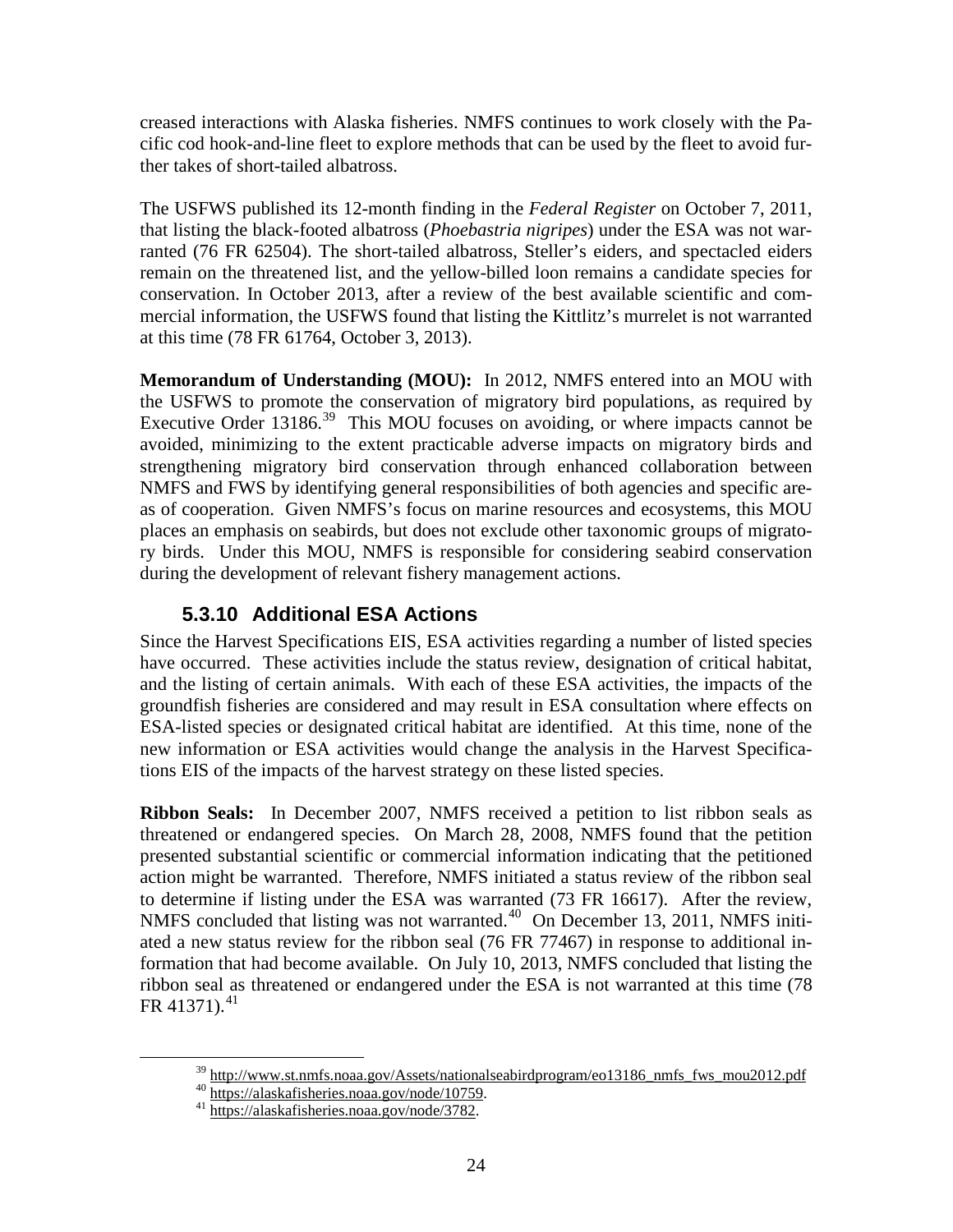**Ringed, Bearded, and Spotted Seals:** In May 2008, NMFS received a petition to list might be warranted (73 FR 51615) and initiated an additional status review. On October ringed, bearded, and spotted seals as threatened or endangered. On September 4, 2008, NMFS found that the petition presented substantial information indicating that the action 22, 2010, NMFS listed one of three populations of spotted seals as threatened (75 FR 65239). The other two spotted seal populations were determined to be not currently in danger of extinction or likely to become endangered in the foreseeable future. The listed population occurs in Chinese and Russian waters, but not in U.S. waters (75 FR 65239, October 22, 2010). Because the listed stock occurs outside of Alaska waters, no effects of the Alaska groundfish fisheries on this portion of the spotted seal stock occur, and no ESA consultation is necessary.

On December 28, 2012, NMFS issued a final determination to list the Beringia and Okhotsk DPSs of the bearded seal as threatened under the ESA, effective February 26, 2013 (77 FR 76740). The Okhotsk bearded seal does not occur in U.S. waters. In May and June of 2013, the Alaska Oil and Gas Association, State of Alaska and North Slope Borough filed a legal challenge against NMFS for its decision to list these two populations of bearded seals as threatened under the ESA. On July 25, 2014, the District Court for the District of Alaska vacated NMFS's listing of the Beringia and Okhotsk DPSs of the bearded seal. NMFS filed an appeal on September 25, 2014, and the case is under review with the District Court.  $42$ 

ringed seal as endangered under the ESA, effective February 26, 2013 (77 FR 76706). subspecies do not occur in U.S. waters. NMFS proposed to designate critical habitat for ber 23, 2014 the Alaska Oil and Gas Association and the American Petroleum Institute under the ESA in the District Court for the District of Alaska. This case is pending. On December 28, 2012, NMFS issued a final determination to list the Arctic, Okhotsk, and Baltic subspecies of the ringed seal as threatened and the Ladoga subspecies of the The Arctic subspecies is found in the Arctic Basin including the Bering Sea. The other the Arctic subspecies of the ringed seal on December 9, 2014 (79 FR 73010). On Decemchallenged NMFS's decision to list the Arctic subspecies of the ringed seal as threatened

 location where the BSAI Federal fisheries are conducted. BSAI groundfish fisheries may the BSAI pollock trawl and the BSAI flatfish trawl fisheries.<sup>[43](#page-26-1)</sup> However, these interac- tions have been considered to be infrequent and do not rise to a level of biological con- cern for these populations. Based on data from 2007 to 2009, there has been a mean an-The Arctic subspecies of ringed seals and the Beringia DPS of bearded seals occur in the affect ringed seals or bearded seals through direct interactions (i.e., incidental take or bycatch) and indirectly through competition for prey resources and other impacts on prey populations (77 FR 76706 and 77 FR 76740, December 28, 2012). Between 2007 and 2009, there were incidental serious injuries and mortalities of bearded and ringed seals in nual mortality of 1.75 ( $CV = 0.01$ ) ringed seals and 2.70 ( $CV = 0.21$ ) bearded seals inci-

<span id="page-26-1"></span><span id="page-26-0"></span><sup>&</sup>lt;sup>42</sup> https://alaskafisheries.noaa.gov/sites/default/files/no82feddefsappeal092514.pdf.<br><sup>43</sup> Allen, B.M., and R.P. Angliss. 2013. Alaska marine mammal stock assessments, 2012. U.S. Dep. Commer., NOAA Tech. Memo. NMFS-AFSC-245, 282 p.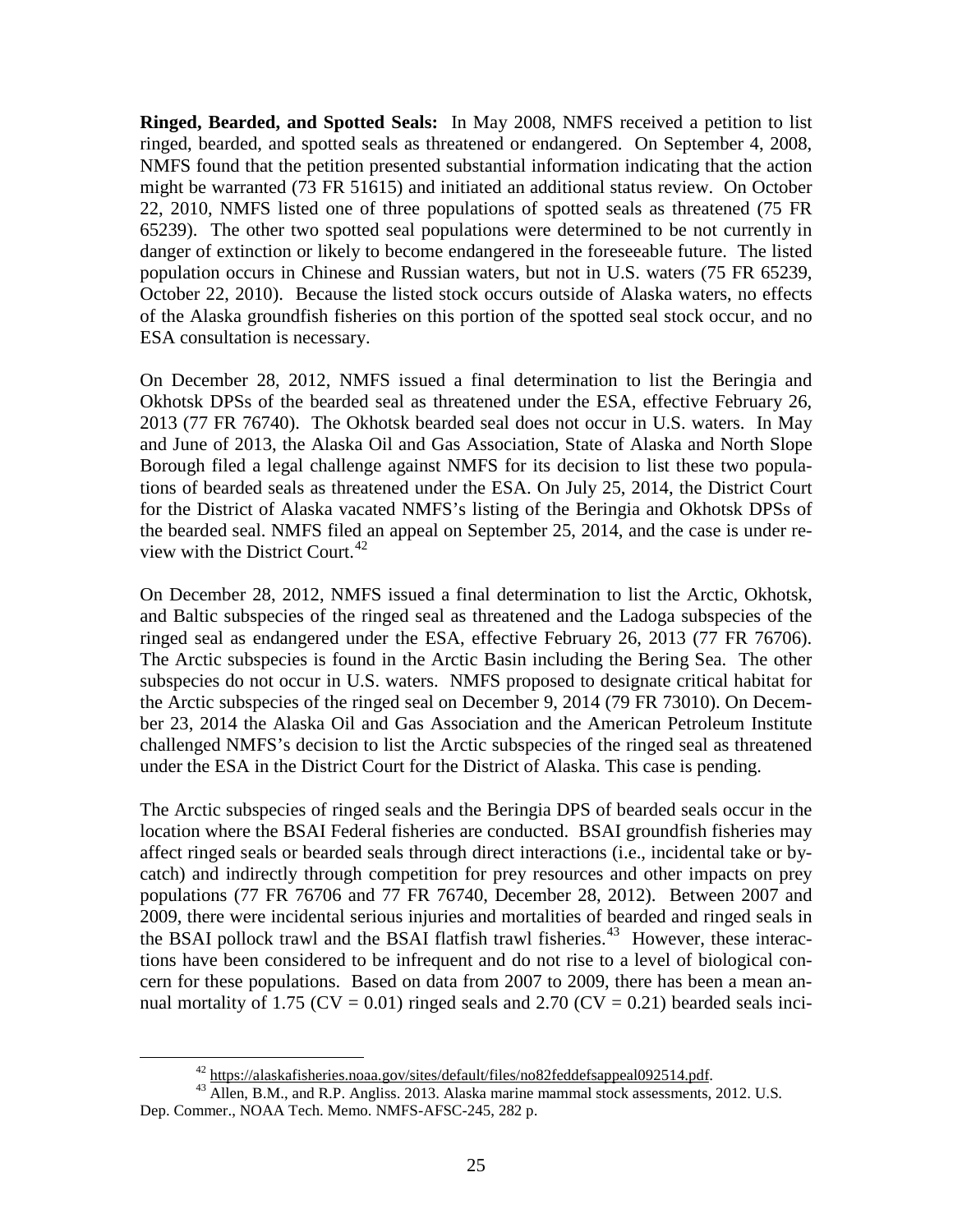dental to commercial fishing operations.<sup>44</sup> These mortality rates are considered low. The BSAI pollock and flatfish trawl fisheries are in the Observer Program's full coverage category, with the exception of catcher vessels in the BSAI trawl limited access yellowfin sole fishery, which are in the partial coverage category.

On December 2, 2014, NMFS issued a biological opinion on the effects of the Alaska groundfish fisheries on the Arctic subspecies of the ringed seal and the Beringia DPS of the bearded seal.<sup>45</sup> The biological opinion concluded that the effects of the fisheries were not likely to jeopardize the continued existence of the Arctic ringed seal or the Beringia DPS of the bearded seal.

 **Northern Right Whale:** On March 6, 2008, the Northern Right Whale was listed under Atlantic stocks, and did not change the 2006 findings that the effects of the groundfish cal habitat. the ESA as endangered (73 FR 12024), and critical habitat was designated (73 FR 19000, April 8, 2008). This was necessary following the identification of separate Pacific and fisheries are not likely to adversely affect either the listed whales or their designated criti-

 **Cook Inlet Beluga Whale:** On October 22, 2008, NMFS made a final determination to list the Cook Inlet beluga whale DPS as endangered under the ESA (73 FR 62919). In 2009, NMFS Sustainable Fisheries consulted with NMFS Protected Resources on to adversely affect, Cook Inlet beluga whales either directly through vessel interactions or indirectly through prey competition. On April 11, 2011, NMFS identified more than one third of Cook Inlet as critical habitat (76 FR 20180). In January 2012, NMFS Sustainable Amendment 91 to the BSAI FMP for Cook Inlet beluga whales. NMFS determined that due to the behavior of Cook Inlet beluga whales, the location and harvest amounts of potential prey species in the groundfish fisheries, and the minimizing of Chinook salmon bycatch under Amendment 91, Alaska groundfish fisheries may affect, but are not likely Fisheries initiated consultation with NMFS Protected Resources on the effects of the Alaska groundfish fisheries and Amendment 93 to the GOA FMP on Endangered Cook Inlet beluga whales and their critical habitat. NMFS Sustainable Fisheries determined that the Alaska groundfish fisheries and Amendment 93 are not likely to adversely affect Cook Inlet beluga whales or their critical habitat.

 **Green Sturgeon:** In 2010, the NMFS Sustainable Fisheries informally consulted with the NMFS Southwest Region on the southern DPS of green sturgeon. Because sturgeon are rarely taken incidentally in the Alaska groundfish fisheries, and the detection of the southern DPS green sturgeon is limited to a location where trawling is prohibited, the Alaska groundfish fisheries are unlikely to adversely affect the southern DPS of green sturgeon.

 **Southern Resident Killer Whales:** In January 2012, NMFS Alaska Region initiated consultation with NMFS Northwest Region on the effects of the Alaska groundfish fish-

<span id="page-27-1"></span><span id="page-27-0"></span> $\overline{a}$ <sup>44</sup> Allen, B.M., and R.P. Angliss. 2013. Alaska marine mammal stock assessments, 2012. U.S.<br>Dep. Commer., NOAA Tech. Memo. NMFS-AFSC-245, 282 p.

 $^{45}$  https://alaskafisheries.noaa.gov/sites/default/files/ak\_fishery\_ice\_seal\_s7\_120114.pdf.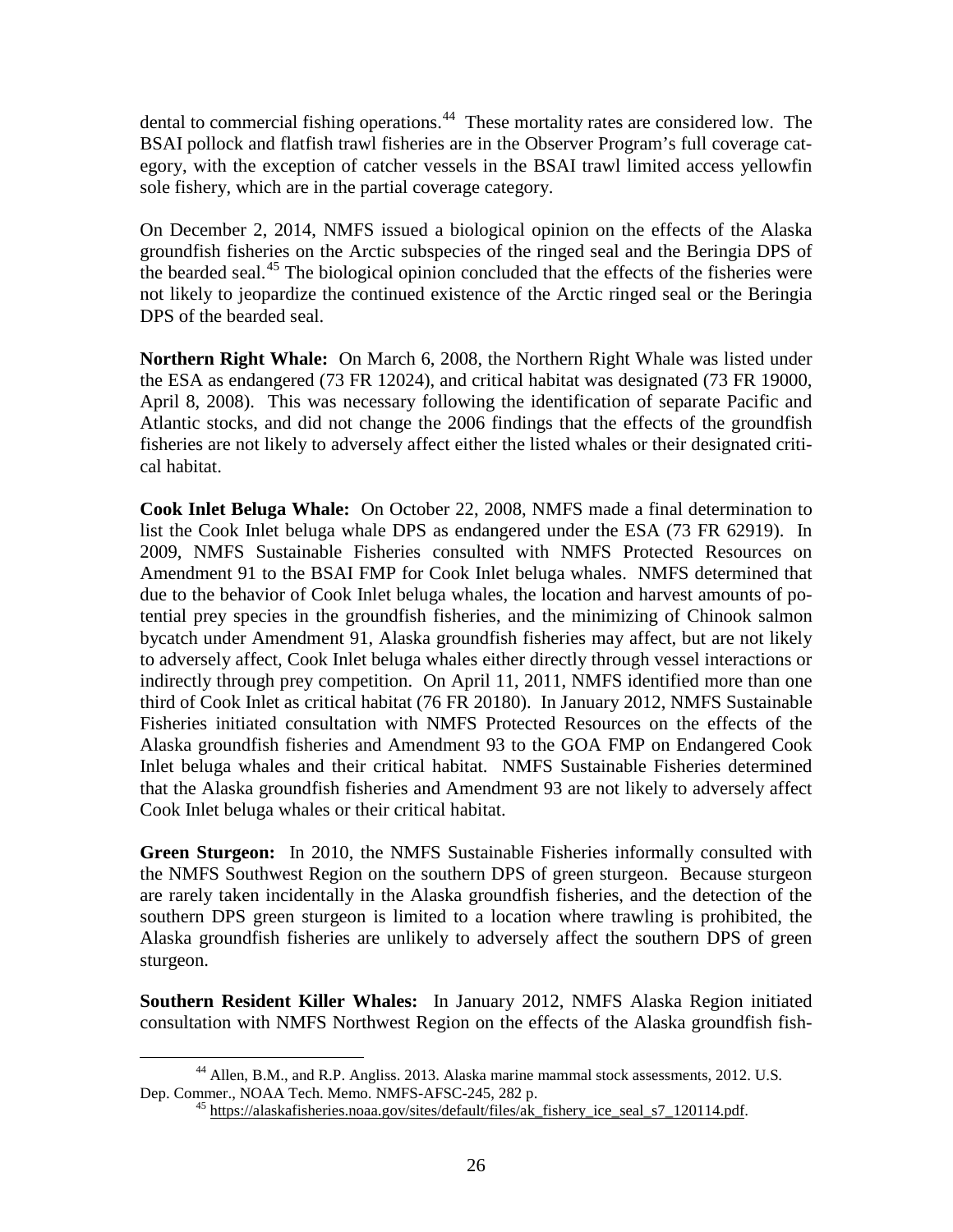<span id="page-28-0"></span> killer whales. The groundfish fisheries may catch salmon that originate from the Pacific gion determined that the Alaska groundfish fisheries and Amendment 93 may affect, but segment. On February 9, 2012, NMFS West Coast Region concurred with the determinaeries and proposed Amendment 93 to the GOA FMP on endangered Southern Resident Northwest and that may be prey for southern resident killer whales. NMFS Alaska Reare not likely to adversely affect, the Southern Resident killer whale distinct population tion of "may effect, not likely to adversely affect" for Southern Resident killer whales because all potential adverse effects to the Southern Resident killer whales would be insignificant. In addition, because all potential adverse effects to the Southern Resident killer whale critical habitat would be insignificant, NMFS West Coast Region made a determination that the proposed project may effect, but is not likely to adversely affect Southern Resident killer whale critical habitat.

 **Chinook Salmon from the West Coast Region:** In 2013, NMFS Alaska Region re- groundfish fisheries had previously considered the effects of the take of Snake River fall- run Chinook salmon in GOA groundfish fisheries. The 2000 biological opinion conclud- annually caught in the GOA groundfish fisheries, including those caught in the Snake quested initiation of ESA section 7 consultation for the GOA groundfish fisheries with the NMFS West Coast Region due to the recovery of two coded-wire tagged Chinook salmon from the Snake River fall-run evolutionary significant unit (ESU) in 2012. Since 1984, coded-wire tags have been used to assess recoveries of several ESA-listed Chinook salmon ESUs that have been incidentally caught in the GOA groundfish fisheries. Until 2012, Chinook salmon from the Lower Columbia River, Upper Willamette River, and Upper Columbia River Spring ESUs had been the only Chinook salmon ESUs recovered in the GOA groundfish fisheries. In 2014, informal consultation on recovery of this Snake River fall-run Chinook salmon was concluded after the West Coast Region determined that the November 30, 2000, biological opinion on the effects of the Alaska ed that the incidental take statement established a threshold of 40,000 Chinook salmon River fall-run Chinook salmon, would not jeopardize the continued existence of listed salmon.

#### 5.4 *Actions by other Federal, state, and international agencies and private actions*

 specification process. No other additional actions by other Federal, state, and interna-Since January 2007, the following actions have occurred that interact with the harvest tional agencies and private actions beyond those identified in the Harvest Specifications EIS have occurred since January 2007 that would change the analysis in the Harvest Specifications EIS of the impacts of the harvest strategy on the human environment.

#### **5.4.1 Department of Interior**

Pacific walrus: In February 2008, the Department of the Interior (DOI) received a petition requesting it to list Pacific walrus under the ESA. On September 10, 2009, DOI published a 90-day finding that the petition presents substantial scientific or commercial information indicating that listing this species may be warranted (74 FR 46548). The stock assessment for Pacific walrus was revised on January 1, 2010, with a minimum popula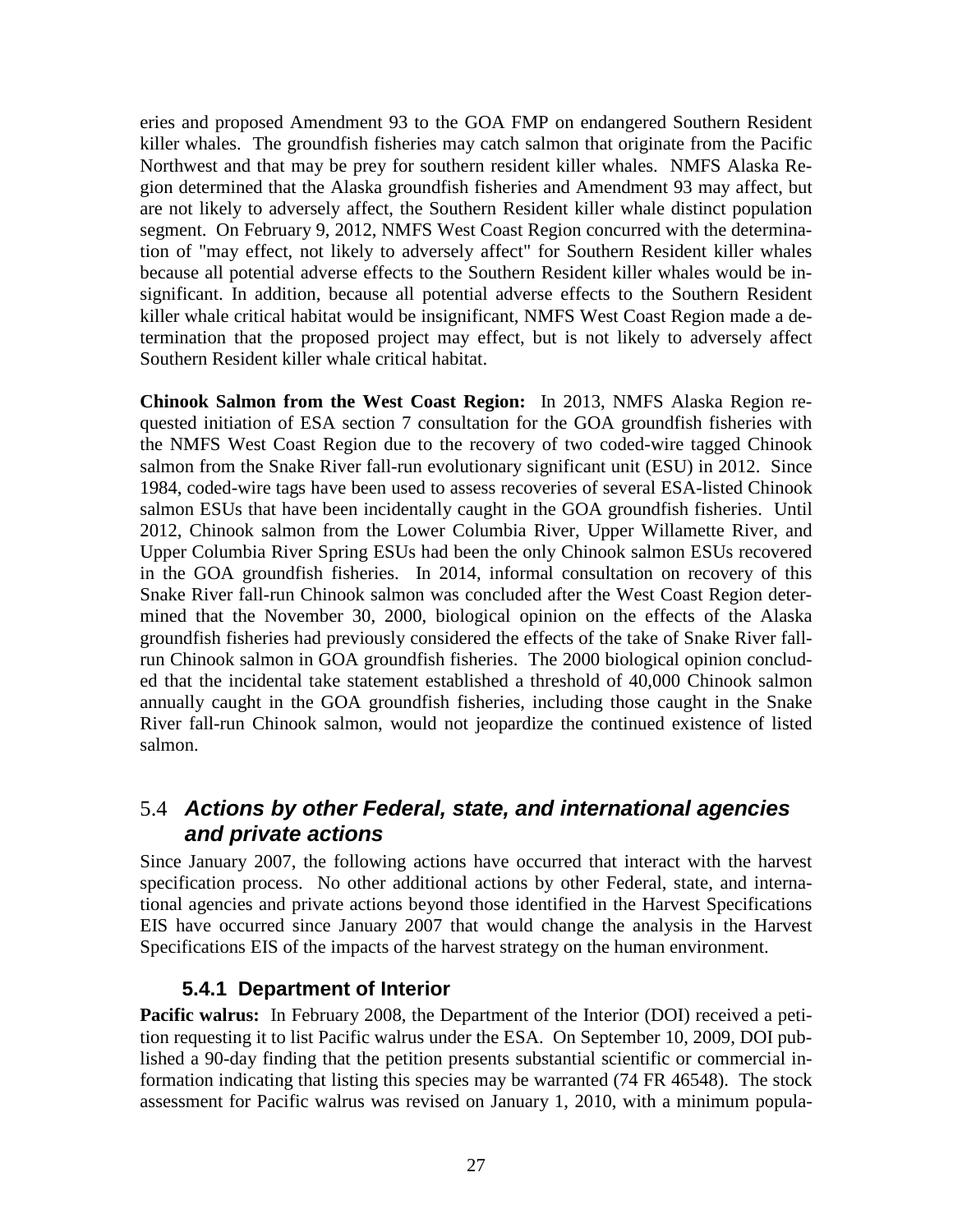Lists of Endangered and Threatened Wildlife and Plants. Pacific walrus has been added by court agreement for listing in 2017. Listing Pacific walrus would result in ESA sec- from human activities, including fishing vessel activities. tion size estimate of 129,000 walruses within the surveyed area. On February 10, 2011, DOI announced that listing the Pacific walrus as endangered or threatened is warranted; however, listing the Pacific walrus is precluded by higher priority actions to amend the to the USFWS candidate species list (76 FR 7634, February 10, 2011) and is scheduled tion 7 formal consultation for the BSAI groundfish fisheries as Pacific walrus are incidentally taken in these fisheries, these fisheries have the potential to impact walrus bottom habitat important to foraging, and walruses are particularly sensitive to disturbance

Polar bears: In May 2008, DOI listed polar bears as a threatened species under the ESA (73 FR 28212, May 15, 2008). Polar bears do not interact with the BSAI and GOA groundfish fisheries, and the fisheries are unlikely to affect designated critical habitat. On October 29, 2009, DOI proposed critical habitat for the polar bear (74 FR 56058) and on December 7, 2010, approximately 187,157 square miles were designated as critical habitat (75 FR 76086). Portions of the sea ice designated as critical habitat are identified in the Bering Sea north of St. Matthew Island to the Chukchi Sea. Almost no groundfish fishing occurs in this area. This area is currently closed to nonpelagic trawling, which could have an impact on benthic prey species of ice seals (e.g., bearded seals) and Pacific walrus, which are prey species of polar bears. Because of the nonpelagic trawl closure, it is unlikely the groundfish fisheries would have any indirect effects on polar bears or their critical habitat.

Sea Otters: In 2006, NMFS and the USFWS consulted on the southwest Alaska DPS of lop fisheries are not likely to adversely affect sea otters. On October 8, 2009, DOI pub- insula Unit; the Bristol Bay Unit; and the Kodiak, Kamishak, Alaska Peninsula Unit. ters.<sup>[46](#page-29-0)</sup> While sea otter critical habitat predominately occurs within state waters, DOI has less. the northern sea otter and the consultation concluded that the groundfish, crab, and scallished a final rule designating 15,164 square kilometers (5,855 square miles) as critical habitat for the southwest Alaska DPS of the northern sea otter (74 FR 51988). The critical habitat rule became effective on November 9, 2009. The critical habitat is designated in five units: the Western Aleutian Unit; the Eastern Aleutian Unit; the South Alaska Pen-Within these units, critical habitat occurs in nearshore marine waters ranging from the mean high tide line seaward for a distance of 100 meters, or to a water depth of 20 medesignated some critical habitat within Federal waters where water depth is 20 meters or

In response to the designation, NMFS reinitiated ESA section 7 consultation. The biological assessment evaluated the potential effect of the following FMPs on the southwest Alaska DPS of the northern sea otter and its critical habitat: BSAI Groundfish, GOA Groundfish, BSAI Crab, Scallop, and Salmon, as well as the halibut fisheries in U.S. Convention waters off Alaska. The analysis concluded that the Alaska federally managed fisheries authorized by the fishery management plans and State of Alaska parallel groundfish fisheries and halibut fisheries in U.S. Convention waters off Alaska are not

<span id="page-29-0"></span><sup>46</sup> http://alaska.fws.gov/fisheries/mmm/seaotters/pdf/fact\_sheet\_oct2009.pdf.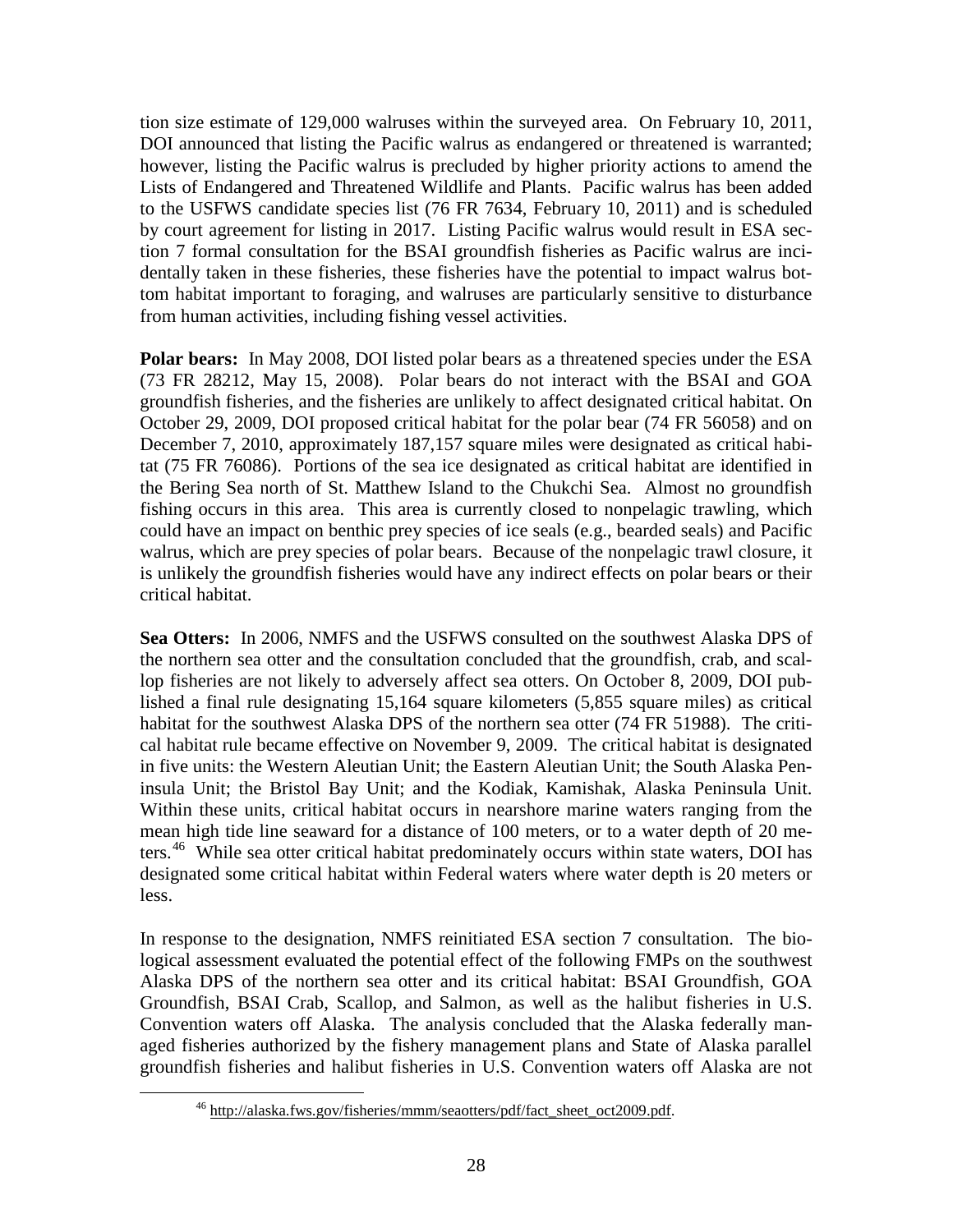<span id="page-30-0"></span> tion that authorization of the specified fisheries is not likely to adversely affect the likely to adversely affect the southwest Alaska DPS of the northern sea otter or its designated critical habitat. On July 10, 2013, the USFWS concurred with NMFS's determinasouthwest Alaska DPS of the northern sea otter and will not result in adverse modification of sea otter critical habitat. $47$ 

#### **5.4.2 State managed groundfish fisheries**

 season, gear and area restrictions, or separate from Federal fisheries (called State-waters The State of Alaska has the authority to expand State-waters or State parallel groundfish fisheries. The State manages fisheries in waters 0 nm to 3 nm from shore either concurrent with the Federal fisheries (called parallel fisheries), with generally the same species, fisheries). The Council and Alaska Board of Fisheries (BOF) coordinate management of groundfish fisheries through the Joint Protocol Committee made up of members of the Council and the BOF. The Joint Protocol Committee provides recommendations to the Council and the BOF on actions of mutual interest to each organization. This dialog provides the Council and the BOF with an opportunity to consider potential impacts of future actions on Federal and State management of groundfish fisheries.

Parallel fisheries occur in State waters but are opened at the same time as Federal fisheries in the EEZ. State parallel fisheries harvests are managed against the Federal TAC, and vessels may move between State and Federal waters during concurrent parallel and Federal fisheries.

 a GHL as a percentage of the Federal ABC. The BSAI and GOA groundfish FMP states for each target species. The Atka mackerel and Pacific cod TACs are fully allocated to the Federal fisheries under §  $679.20(a)(8)$  and §  $679.20(a)(7)$ , respectively. The State usually opens State-waters fisheries after Federal fisheries conclude in adjacent waters. State-waters fisheries are managed under guideline harvest levels (GHLs), which are specified in State regulations at Alaska Administrative Code (AAC) 5 AAC 28.001 through 28.975. Harvests in the State-waters fisheries are monitored by the State, which closes fisheries to ensure GHLs are not exceeded. State regulations for the BSAI specify the TAC must be lower than or equal to the ABC. The TAC may be lower than the ABC if warranted on the basis of bycatch considerations, management uncertainty, or socioeconomic considerations; or if required in order to cause the sum of the TACs to fall within the 2 million optimum yield cap for the BSAI. Based on the annual SAFE report, the Council recommends to the Secretary of Commerce TACs and apportionments thereof

 The Plan Team has had a protocol of recommending that the GHL amount be deducted The ABC for the pollock stock in the combined Western, Central, and West Yakutat Regulatory Areas (W/C/WYK) has been adjusted to reflect the GHL established by the State for the Prince William Sound (PWS) pollock fishery since its inception in 1995. from the Gulf-wide ABC since 1996. The methodology to establish the pollock GHL continues to provide a high level of protection for the W/C/WYK pollock stock. It adjusts the ABC below the level that would be established in the absence of the GHL fish-

<span id="page-30-1"></span><u>.</u>

<sup>47</sup> https://alaskafisheries.noaa.gov/pr/seaotters.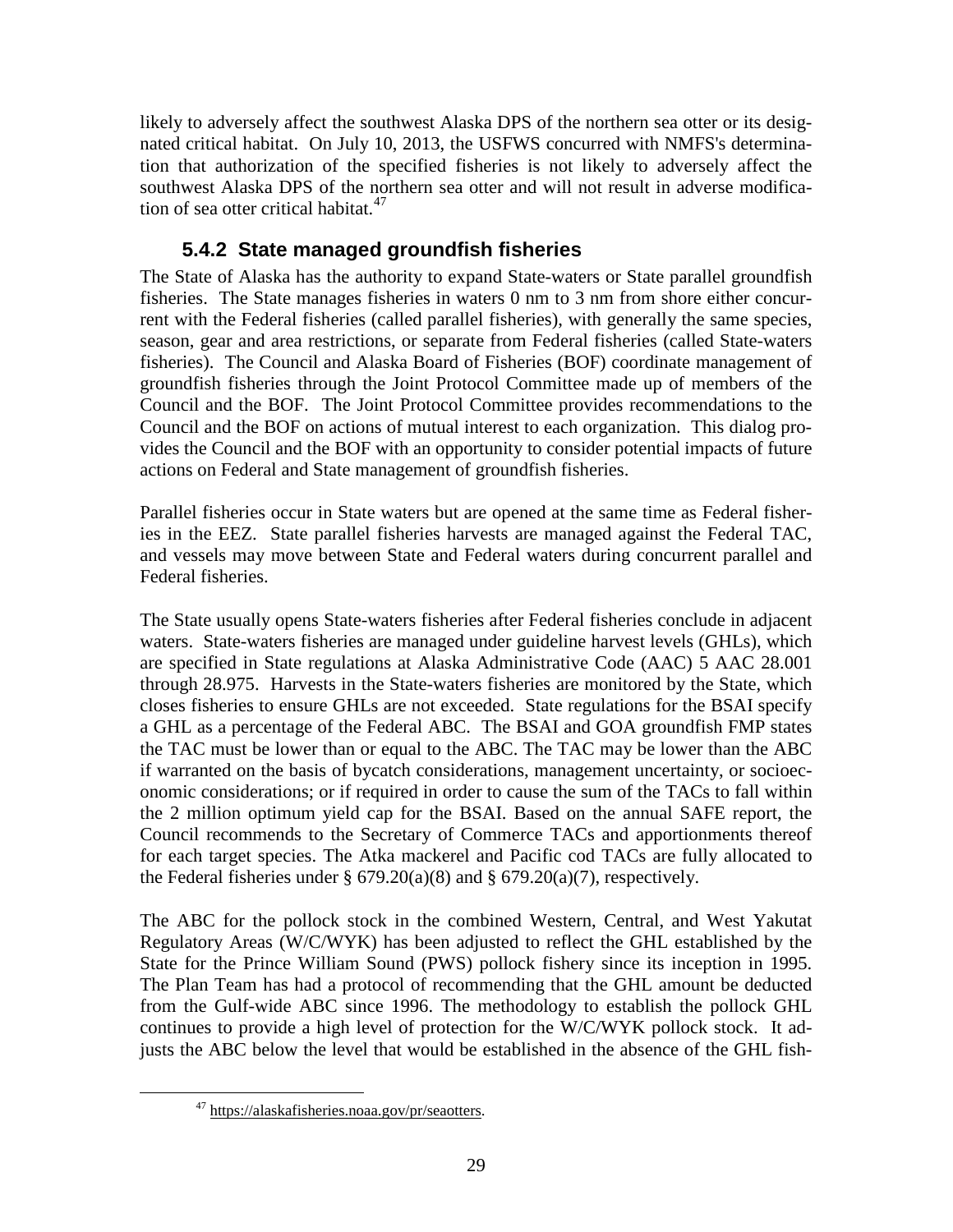<span id="page-31-0"></span> ery, but does not affect the overfishing level. Pollock catch in the GHL fishery is accounted for in the annual pollock assessments. Accordingly, the Council recommended decreasing the W/C/WYK pollock ABC to account for the State's PWS GHL.

 Federal harvest specifications process for that species and area. The BOF may receive Subtracting the State-waters GHL from the ABC ensures that the combined harvests from the State-waters and Federal fisheries are managed within the ABC derived from the additional proposals from the public to increase harvests in State-waters groundfish fisheries. Increases in GHLs for the State-waters groundfish fisheries requires reducing Federal TACs to ensure total harvests of the groundfish stocks do not exceed ABCs.

 **Pacific Cod Fishery Expansion:** As of 2014, the Federal Pacific cod TACs for the based on Regulation Change 40 adopted by the BOF in October 2013.<sup>48</sup> The 6 percent of Pacific cod fisheries in the portion of the State's Aleutian Islands District west of 170° W longitude and in the Bering Sea Subdistrict located between 167° W and 164° W longi- the BSAI Pacific cod ABC that is applied to the State-waters fisheries. On November 30, gitude in the Bering Sea subarea equal to 6.4 percent of the Pacific cod ABC for the Ber-GOA, the Bering Sea subarea, and the Aleutian Islands subarea are reduced by the amount needed for the State's GHL Pacific cod. This ensures the Federal and Statewaters groundfish harvests do not exceed the Federal ABCs. The State-waters Pacific cod fisheries in the BSAI are provided 6 percent of the Federal Pacific cod ABC for the BSAI the Federal combined BSAI Pacific cod ABC is divided evenly between the State-waters tude. The TAC for the Aleutian Islands subarea will be set to account for the 3 percent of 2015, the BOF established a GHL in State waters between 164 and 167 degrees west loning Sea. The BOF for the State established a GHL in State waters in the Aleutian Islands subarea (AI) equal to 27 percent of the Pacific cod ABC for the AI.

 waters fisheries are not likely to be different than status quo because of the nexus be- tween the State harvest levels and fisheries restrictions and the Federal harvest levels and Because most of the 0 nm to 3 nm waters are designated as critical habitat for Steller sea lions, potential changes in State fisheries are monitored closely with regards to changing distributions of prey species and effort. Any significant change in the State-waters or State parallel Pacific cod, Atka mackerel, or pollock fisheries likely would result in changes to the Federal fisheries to minimize the impacts of the State fisheries on the fish stocks and on Steller sea lions. Overall the impacts of future State parallel and Statefishery restrictions, and the ability to adjust the Federal fisheries if needed to mitigate impacts of the State fisheries.

#### **5.4.3 International Pacific Halibut Commission**

 Each year, the International Pacific Halibut Commission (IPHC) assesses the status of the halibut stocks and sets the constant exploitation yield (CEY), which is the amount of halibut harvest that is determined to be sustainable in a year. The total CEY is calculated by multiplying a target harvest rate by the total exploitable biomass and represents the sum of all halibut removals. After deducting non-directed fishery removals (i.e., incidental catch in the groundfish fisheries, wastage in halibut fisheries, recreational harvest, and

<span id="page-31-1"></span><sup>-</sup>48 http://www.adfg.alaska.gov/static/regulations/regprocess/fisheriesboard/pdfs/2013- 2014/pcod/rcs/rc040\_Member\_Johnstone\_Amendment\_to\_RC35.pdf.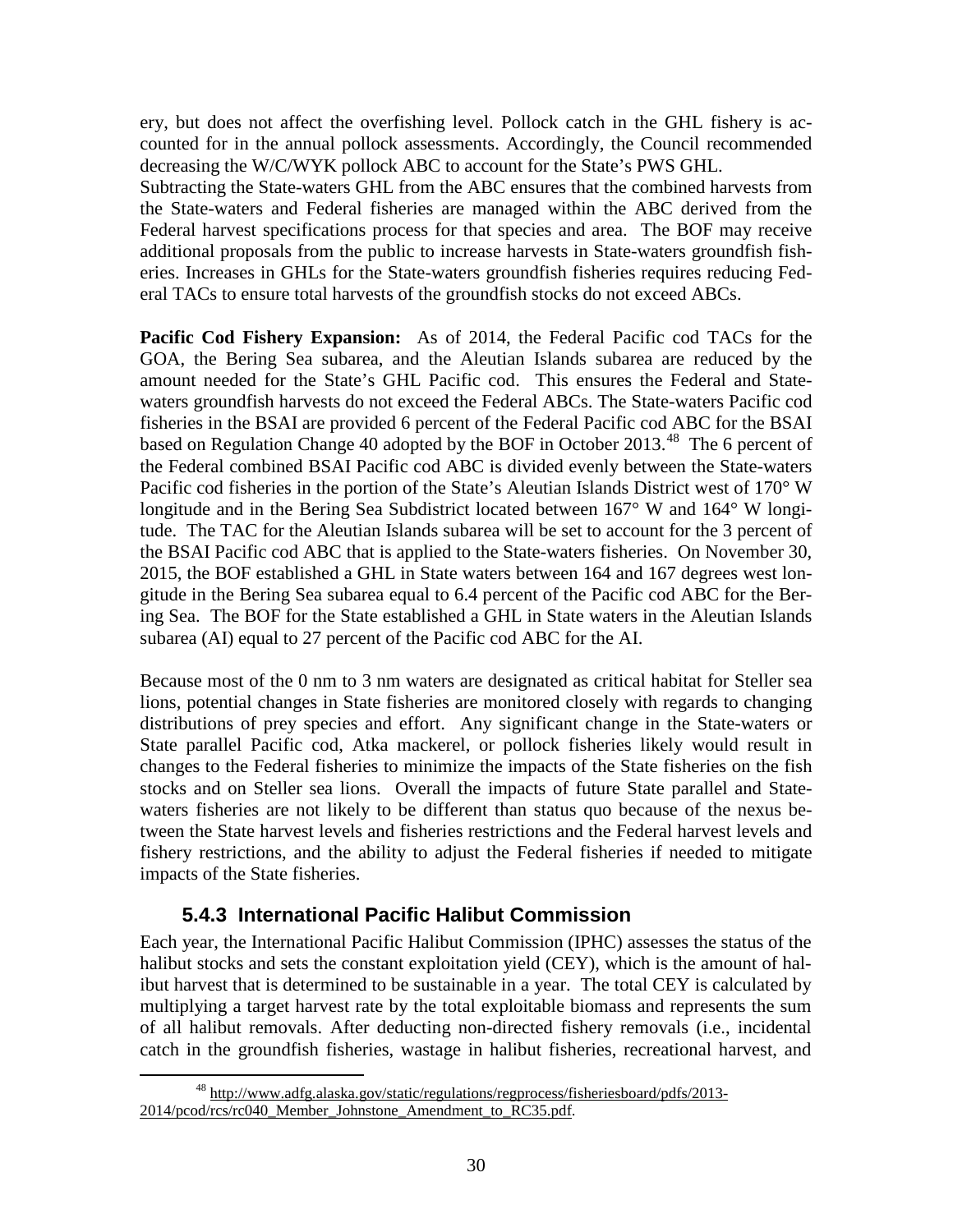<span id="page-32-0"></span> the observed fishery and survey results than past assessments. Based on the results de- thought and commercial catch limits have been reduced over the past several years. The subsistence use), the remainder is allocated to the directed commercial hook-and-line fishery. In 2012, the IPHC adopted a new assessment model that is more consistent with rived from the new model, estimates of recent recruitment are lower than previously CEY therefore takes into account the change in halibut abundance.

 million lb in 2015. The IPHC Commissioners and their advisors will convene at the IPHC Annual Meeting in Juneau, Alaska on January  $25<sup>th</sup>$  through  $29<sup>th</sup>$ , 2016, to consider Commercial catch limits steadily declined from 2010 through 2014 and increased slightly in 2015. Commercial catch limits were 49.7 million lb in 2010, 39.5 million lb in 2011, 31.9 million lb in 2012, 29.0 million lb in 2013, 23.7 million pounds in 2014, and 29.2 the most recent stock assessment, catch limit recommendations, and stakeholder input, to set the catch limits for 2016.

 hance the conservation of Pacific halibut and further the goals and objectives of the North Each year, on behalf of the IPHC, NOAA publishes annual management measures in the *Federal Register* for the commercial and recreational Pacific halibut fisheries promulgated as regulations by the IPHC and approved by the Secretary of State. These actions en-Pacific Fishery Management Council.

 CEY and existing fishery restrictions, including restrictions on halibut bycatch in the Overall the impacts of halibut catch in all fisheries are not likely to be different than was analyzed in the Harvest Specifications EIS because of the IPHC's process for setting the groundfish fisheries.

# **6 Future Actions**

 Identification of actions likely to impact a resource component, or change the impacts of potential for a future action, individually or cumulatively, to cause a substantial change in formation that would require an SEIS in the future. This section provides a summary description of the reasonably foreseeable future actions that may affect the harvest specifications process and the impacts of the groundfish fisheries on the resources components analyzed in this EIS. Actions are understood to be human actions (e.g., a proposed rule to designate northern right whale critical habitat in the Pacific Ocean), as distinguished from natural events (e.g., an ecological regime shift). the harvest specifications process, allow decision-makers and the public to understand the the harvest specification process or represent significant new circumstances or new in-

**GOA trawl bycatch management program:** NMFS and the Council are planning to prepare an EIS on a bycatch management program for trawl groundfish fisheries in the GOA (80 FR 40988, July 14, 2015). The proposed action would allocate exclusive harvesting privileges for target and bycatch species to participants in the GOA trawl groundfish fisheries. The program is intended to improve bycatch management in GOA trawl groundfish fisheries by providing management tools for vessels to control and reduce by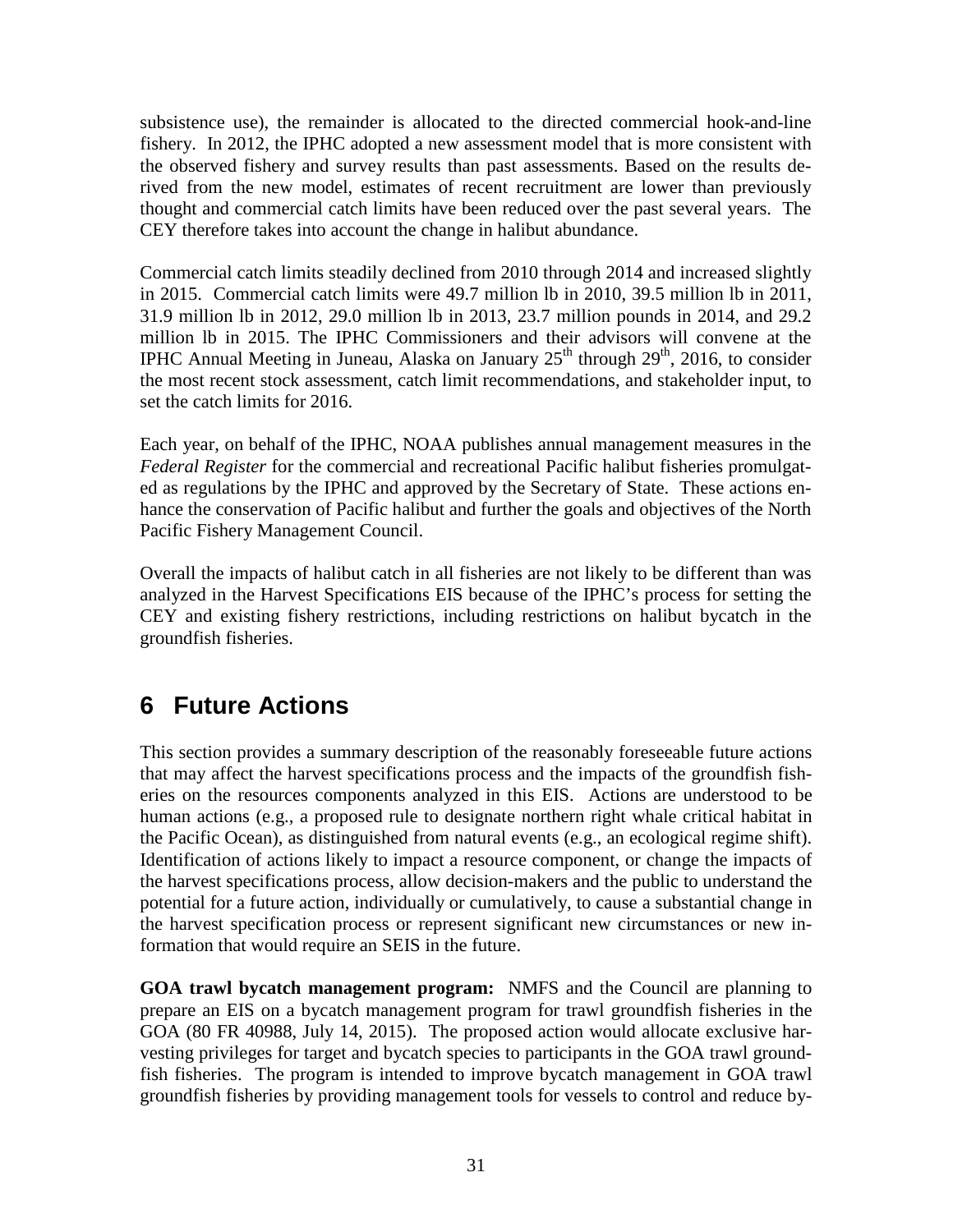ment resulting from the new trawl bycatch management program. catch. The scope of the EIS would be to determine the impacts to the human environ-

 Stevens Act requires that NMFS use the best available science to help managers set limits ments and improve its models to quantify the uncertainty of the results. An Advance No- - tice of Proposed Rulemaking (ANPR) on the National Standard 1 guidelines was pub National Standard 1 guidelines.<sup>[49](#page-33-0)</sup> On January 20, 2015, NMFS published a proposed rule **Addressing uncertainty in the stock assessment model process:** The Magnusonon fish catch and prevent overfishing. The Government Accountability Office recommended that the agency take steps to improve the quality of data used in stock assess lished May 3, 2012. This action provided the public with a formal opportunity to comsolutions that could improve provisions of the National Standard 1 Guidelines. Concurment on the specific ideas mentioned in the ANPR, as well as any additional ideas and rently, several work groups (e.g., ABC Control Rules, Vulnerability Evaluations) have been created to produce reports on how to carry out the more technical components of the to revise national standards 1, 3, and 7 (80 FR 2786).

 view of the BSAI and GOA groundfish fisheries. The 2004 *Alaska Groundfish Fisheries*  how they are being implemented, and see whether changes are warranted. Programmatic Supplemental Environmental Impact Statement (PSEIS): The Coun-- cil developed its groundfish management policy in 2004, following a comprehensive re *Programmatic Supplemental Environmental Impact Statement[50](#page-33-1)* evaluated the cumulative changes in the management of the groundfish fisheries since the implementation of the BSAI and GOA FMPs around 1980, and considered a broad array of policy-level pro approach statement, and 9 policy goal statements, with 45 accompanying objectives. Pegrammatic alternatives. On the basis of the analysis, the Council adopted a management riodically, the Council conducts a review of the management policy objectives to assess

 - Using a Supplemental Information Report (SIR), the Council and NMFS comprehensive the PSEIS. With the SIR analysis, the Council and NMFS have been able to determine - Council evaluated the information in the draft SIR, and concluded both that a supple ly evaluated the continuing vitality of its PSEIS in light of changing conditions. When the changes and the information is significantly different in degree or in kind from the impacts previously considered, the Council and the agency will prepare a supplement to whether the triggers for supplementing the PSEIS have been met. In April 2014, the mental EIS was not required, and also that they did not choose to reinitiate programmatic changes to the groundfish fisheries that would necessitate an SEIS. NMFS finalized the SIR and reached a determination affirming that the 2004 PSEIS continues to provide NEPA compliance for the groundfish FMPs.<sup>51</sup>

 **BSAI halibut PSC limits:** The Council considered a range of actions to address halibut PSC in the BSAI. The Council recommended Amendment 111 to the BSAI FMP to reduce halibut PSC limits, by specific amount, in four groundfish sectors: the Amendment

<span id="page-33-2"></span><span id="page-33-1"></span><span id="page-33-0"></span><u>.</u>

<sup>&</sup>lt;sup>49</sup> http://www.nmfs.noaa.gov/msa2007/vulnerability.htm.

<sup>&</sup>lt;sup>50</sup> https://alaskafisheries.noaa.gov/node/33552.<br><sup>51</sup> https://alaskafisheries.noaa.gov/sites/default/files/sir-pseis1115.pdf.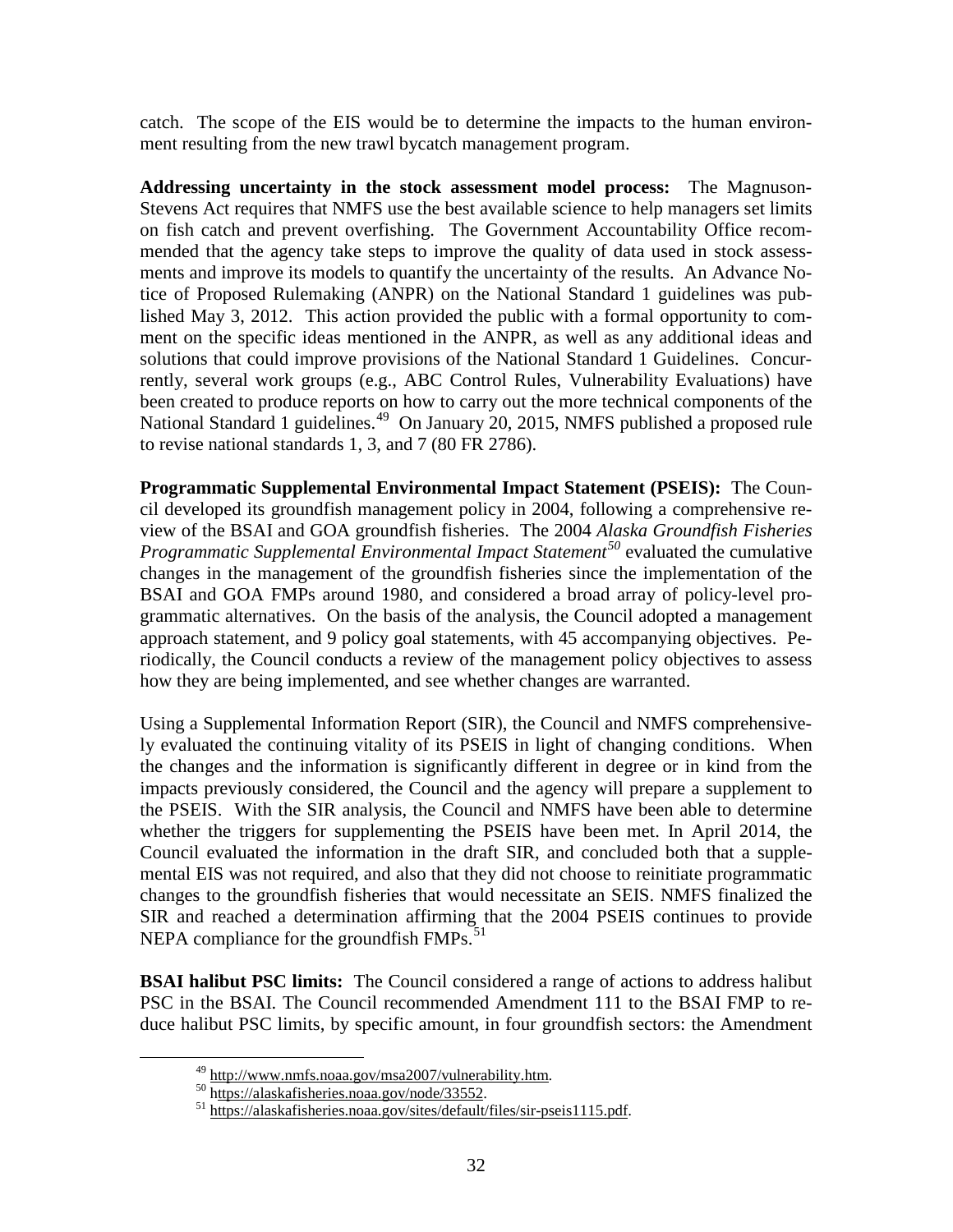hook-and-line catcher/ processors); and the CDQ Program. NMFS published a proposed abundance. 80 sector (non-pollock trawl catcher/processors); the BSAI trawl limited access sector (all non-Amendment 80 trawl fishery participants); the BSAI non-trawl sector (primarily rule to implemented Amendment 111 on October 29, 2015 (80 FR 66486). The Council is also considering additional measures that allow halibut PSC to be returned to the sea sooner, thereby reducing halibut mortality, and methods to tie PSC limits with halibut

**BSAI salmon bycatch management:** The Council considered measures that would tives also include improvements to further reduce Chinook salmon PSC. The Council change the management of Chinook and chum salmon PSC in the Bering Sea pollock fishery. Currently, Chinook and chum salmon PSC are managed under two different programs which create inefficiencies and do not allow the pollock fishery the flexibility to modify their harvest patterns and practices to effectively minimize both Chinook and chum salmon PSC. The Council designed alternatives to make salmon PSC management more effective, comprehensive, and efficient by providing opportunities for increased flexibility to respond to changing conditions and greater incentives to reduce bycatch of both salmon species. To address the chronic low returns of Chinook salmon, the alterna recommended Amendment 110 to the BSAI FMP to improve the management of Chi-- nook and chum salmon bycatch in the Bering Sea pollock fishery by creating a compre hensive salmon bycatch avoidance program. NMFS is reviewing this action.

 **GOA skate MRAs:** At its December 2014 meeting, the Council voted to reduce the the intrinsic rate of incidental catch of skates in the GOA. NMFS is reviewing this acmaximum retainable amount for skates in the GOA from 20 percent to 5 percent. The purpose of this action is to slow the harvest rate of skates and decrease the incentive for vessels to top off on skates by reducing the MRA to levels that more accurately reflect tion.

Pacific cod CDQ Development: At its February 2015 meeting, the Council voted on line gear from an LLP license while fishing any CDQ groundfish and it would move equal to 46 ft LOA would be required to carry a certificate of eligibility (obtained without would still be required to carry VMS. NMFS is reviewing this action. Amendment 109 to allow small hook-and-line vessel operators, generally fishing for halibut CDQ, an opportunity to diversify their operations with Pacific cod CDQ fishing. This amendment would exempt vessels less than or equal to 46 ft LOA using hook-andthese vessels from full observer coverage to partial observer coverage. Rather than being required to purchase an LLP license, interested participants would be placed on an online eligible vessel list by a CDQ manager, and vessels greater than 32 ft and less than or charge) onboard to signal their exemption. Vessels directed fishing for Pacific cod CDQ

 - shall be limited to an amount equal to the BSAI aggregate CV trawl sector A season allo **Aleutian Islands Pacific Cod Processing**: At its October 2015 meeting, the Council vot ed to provide stability to Aleutian Islands (AI) shoreplant operations and the communities dependent on shoreside processing activity. The Council recommended that prior to March 21, the A season trawl catcher vessel (CV) Pacific cod harvest in the Bering Sea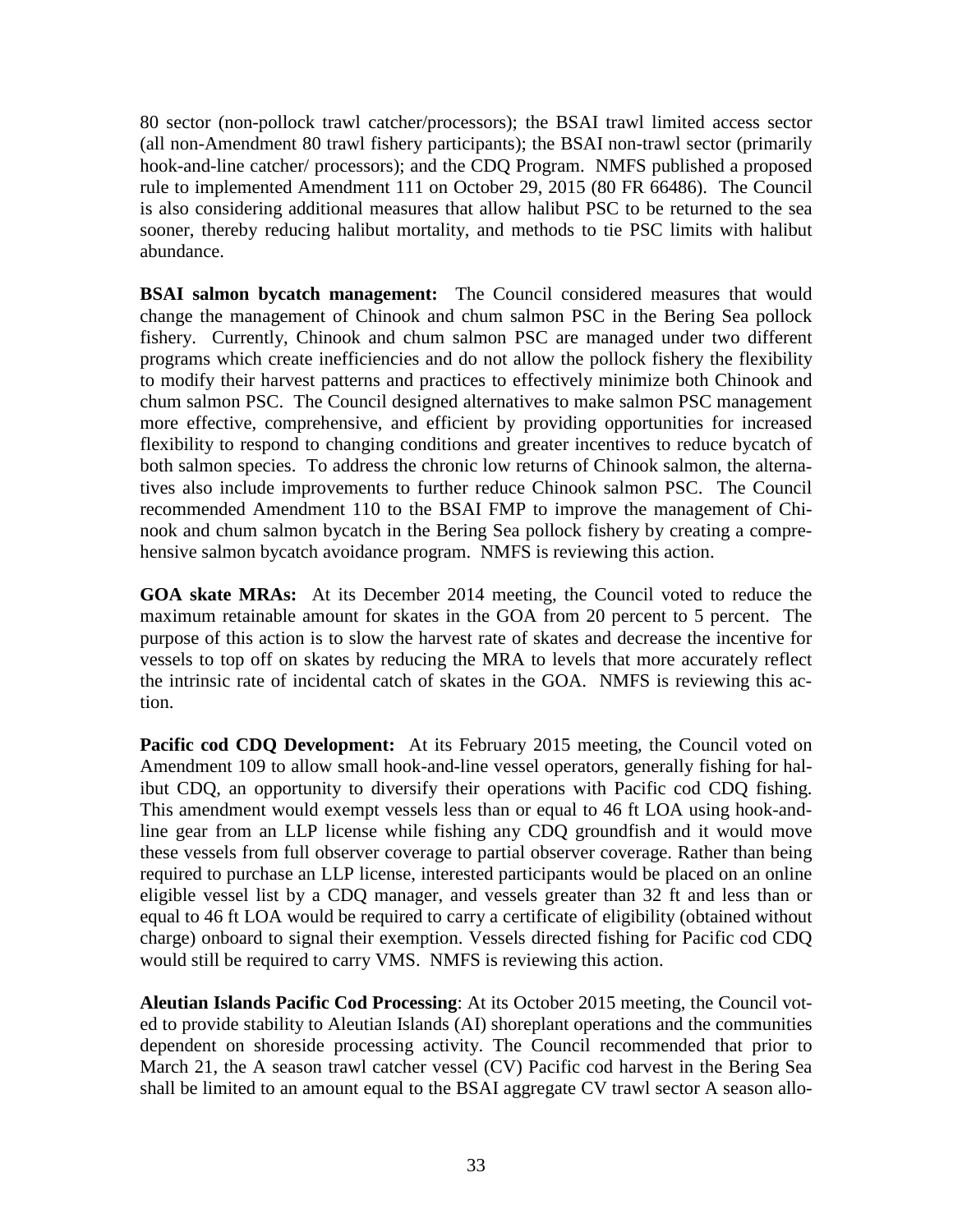<span id="page-35-0"></span> the AI prior to March 15, unless restrictions preventing stranding of AI Pacific cod TAC are removed earlier. Any amount of the AI directed Pacific cod non-CDQ TAC above the amount set aside from the trawl CV BSAI allocation is to be available to any sector for venting stranding of AI Pacific cod TAC, if less than 1,000 mt of the AI Pacific cod nonon the trawl CV sector allocation is suspended for the upcoming year. NMFS is reviewcation minus the lessor of the AI directed Pacific cod non-community development quota (CDQ) TAC or 5,000 mt. In addition, directed fishing for non-CDQ AI Pacific cod is prohibited for all vessels except CVs delivering to shoreplants west of 170° longitude in directed fishing and is not subject to the regional delivery requirement. To assist in pre to other processors and the restriction on the trawl CV sector allocation shall be suspend-CDQ TAC has been landed at AI shoreplants by February 28, the restriction on delivery ed for the remainder of the year. Also, if prior to November 1, neither the City of Adak nor the City of Atka have notified NMFS of the intent to process non-CDQ directed AI Pacific cod in the upcoming year, the AI shoreside delivery requirement and restriction ing this action.

 trips during the following year. NMFS is reviewing this action. voted to allow catcher vessels (CVs) to choose to be in the full observer coverage catego-**Observer Coverage for BSAI Trawl CVs**: At its February 2016 meeting, the Council ry for all of their trawl activity in the BSAI. Any CV owner may select full coverage for the following year by notifying NMFS of their choice prior to an October 15 deadline. Owners must reaffirm this choice each year. Those who do not meet the notification deadline will remain in the partial observer coverage category, and will be required to log

# **7 Determination**

After reviewing the information above and presented in the SAFE reports, I have deter-- preferred harvest strategy, do not constitute a change in the action; and (2) the infor mation presented does not indicate that there are significant new circumstances or information relevant to environmental concerns and bearing on the proposed action or its immined that (1) the 2016 and 2017 harvest specifications, which were set according to the pacts. Additionally, the 2016 and 2017 harvest specifications will result in environmental impacts within the scope of those analyzed and disclosed in the EIS. Therefore, supplemental NEPA documentation is not necessary to implement the 2016 and 2017 harvest specifications. Further, at this time, the available information does not indicate a need to prepare supplemental NEPA documentation for the 2017 and 2018 harvest specifications.

\_\_\_\_\_\_\_\_\_\_\_\_\_\_\_\_\_\_\_\_\_\_\_\_\_\_\_\_\_\_\_\_\_\_\_\_ \_\_\_\_\_\_\_\_\_\_\_\_\_\_\_\_\_\_

Regional Administrator Date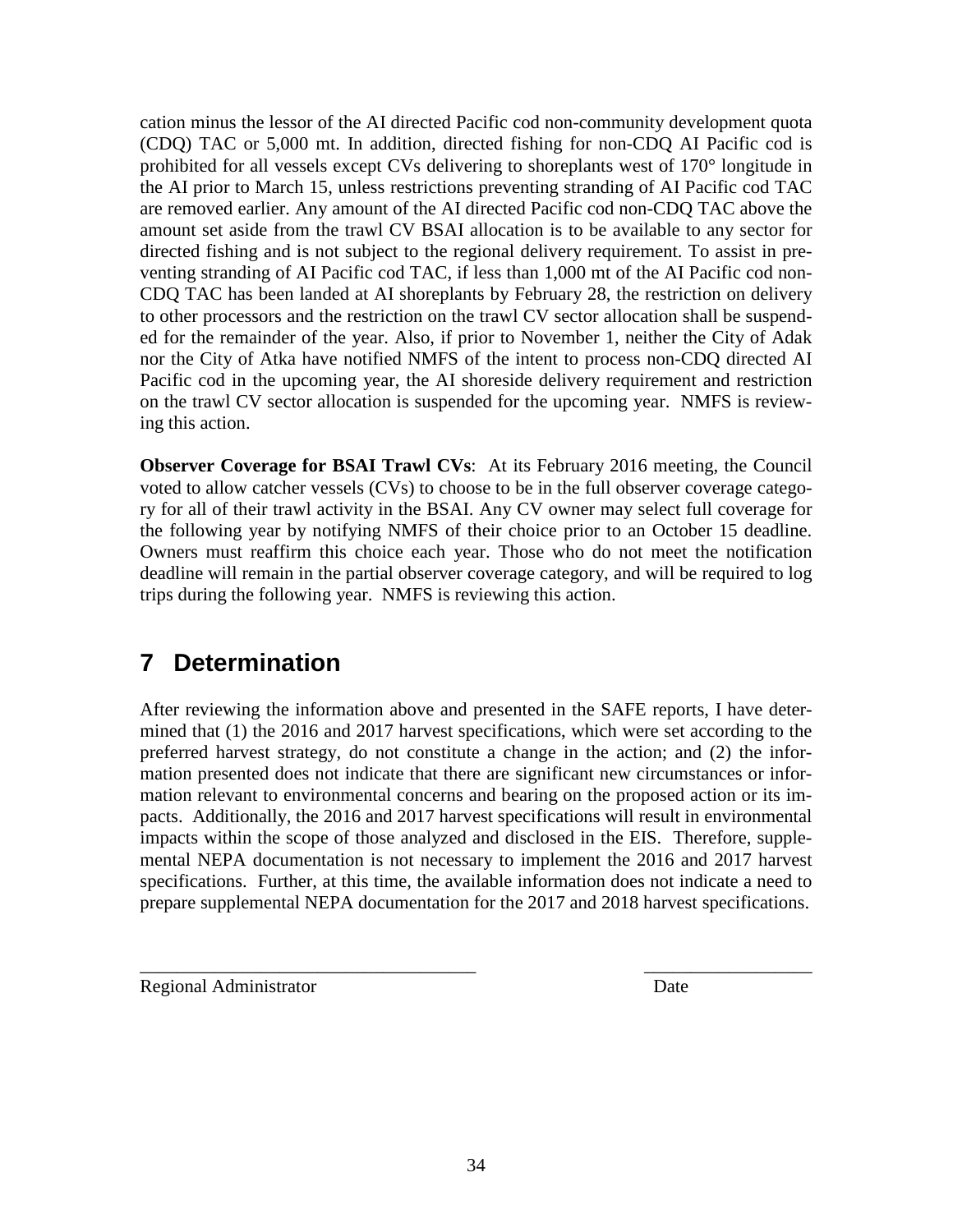#### <span id="page-36-0"></span>**8 Preparers and Persons Consulted**

#### *Preparers*

- Gretchen Harrington, NEPA Coordinator, NMFS Alaska Region, Sustainable Fisheries Division, Juneau, Alaska.
- eries Division, Juneau, Alaska. Obren Davis, Fisheries Management Specialist, NMFS Alaska Region, Sustainable Fish-
- Sustainable Fisheries Division, Juneau, Alaska. Mary Furuness, Supervisory Resource Management Specialist, NMFS Alaska Region,
- Sustainable Fisheries Division, Juneau, Alaska. Rachel Baker, Supervisory Fishery Management Specialist, NMFS Alaska Region, Sus tainable Fisheries Division, Juneau, Alaska.
- Brandee Gerke, Supervisory Fishery Management Specialist, NMFS Alaska Region, Sus tainable Fisheries Division, Juneau, Alaska.
- Alicia Miller, Management Specialist, NMFS Alaska Region, Sustainable Fisheries Divi sion, Juneau, Alaska.

#### *Persons consulted*

- Maura Sullivan, J.D., Attorney Advisor, NOAA General Counsel, Alaska Region, Ju neau, Alaska.
- Demian Schane, J.D., Attorney Advisor, NOAA General Counsel, Alaska Region, Juneau, Alaska.
- Fisheries Division, Juneau, Alaska. Glenn Merrill, Assistant Regional Administrator, NMFS Alaska Region, Sustainable
- Joe McCabe, Paralegal Specialist, NOAA General Counsel, Alaska Region, Juneau, Alaska.